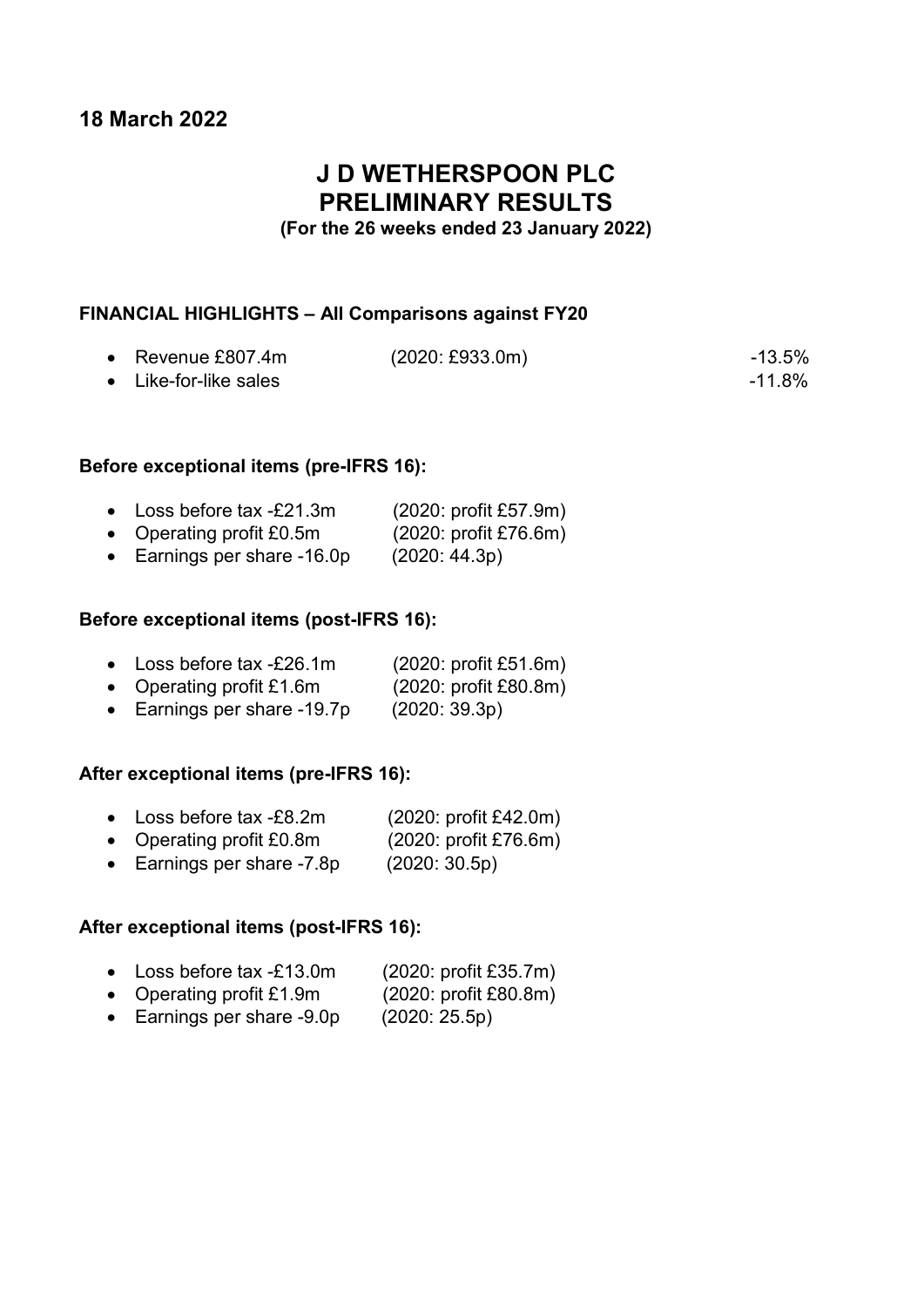### Commenting on the results, Tim Martin, the Chairman of J D Wetherspoon plc, said:

"Following a traumatic two years for many businesses and people, the ending of Covid restrictions has brought a return to more normal trading patterns in recent weeks. As indicated above, trade for the last three weeks was 2.6% below the equivalent period in 2019, reflecting an improving trend

"Contrary to some reports, the company has a full complement of staff and is fully stocked, with some minor exceptions.

"Inflationary pressures in the economy have been widely publicised. As indicated above, nearly 70% of the company's properties are freehold, with interest rates fixed for the next decade. Most of the company's leasehold pubs have rent reviews which are fixed at levels below the current level of inflation. There is pressure on input costs from food, drink and energy suppliers, mitigated to an extent, by a number of long-term contracts. Overall, the company expects the increase in input prices to be slightly less than the level of inflation.

"The government is reported to have spent over £400 billion on Covid measures, around nine times the annual defence budget. The expenditure has been financed by the creation of "new money" by the Bank of England, which has led to significant inflation and higher taxes.

"Draconian restrictions, which amount to a lockdown-by-stealth, are, of course, kryptonite for hospitality, travel, leisure and many other businesses. The company is confident of a strong future if restrictions are avoided. The readiness of the leaders of all the UK's main political parties to resort to lockdowns, and extreme restrictions, which were not contemplated in the UK's 2019 plans for pandemics, is the main threat to the future of the hospitality industry, but also to the economy."

Enquiries:

| John Hutson   | <b>Chief Executive Officer</b> | 01923 477777 |
|---------------|--------------------------------|--------------|
| Ben Whitley   | <b>Finance Director</b>        | 01923 477777 |
| Eddie Gershon | Company spokesman              | 07956 392234 |

Photographs are available at: newscast.co.uk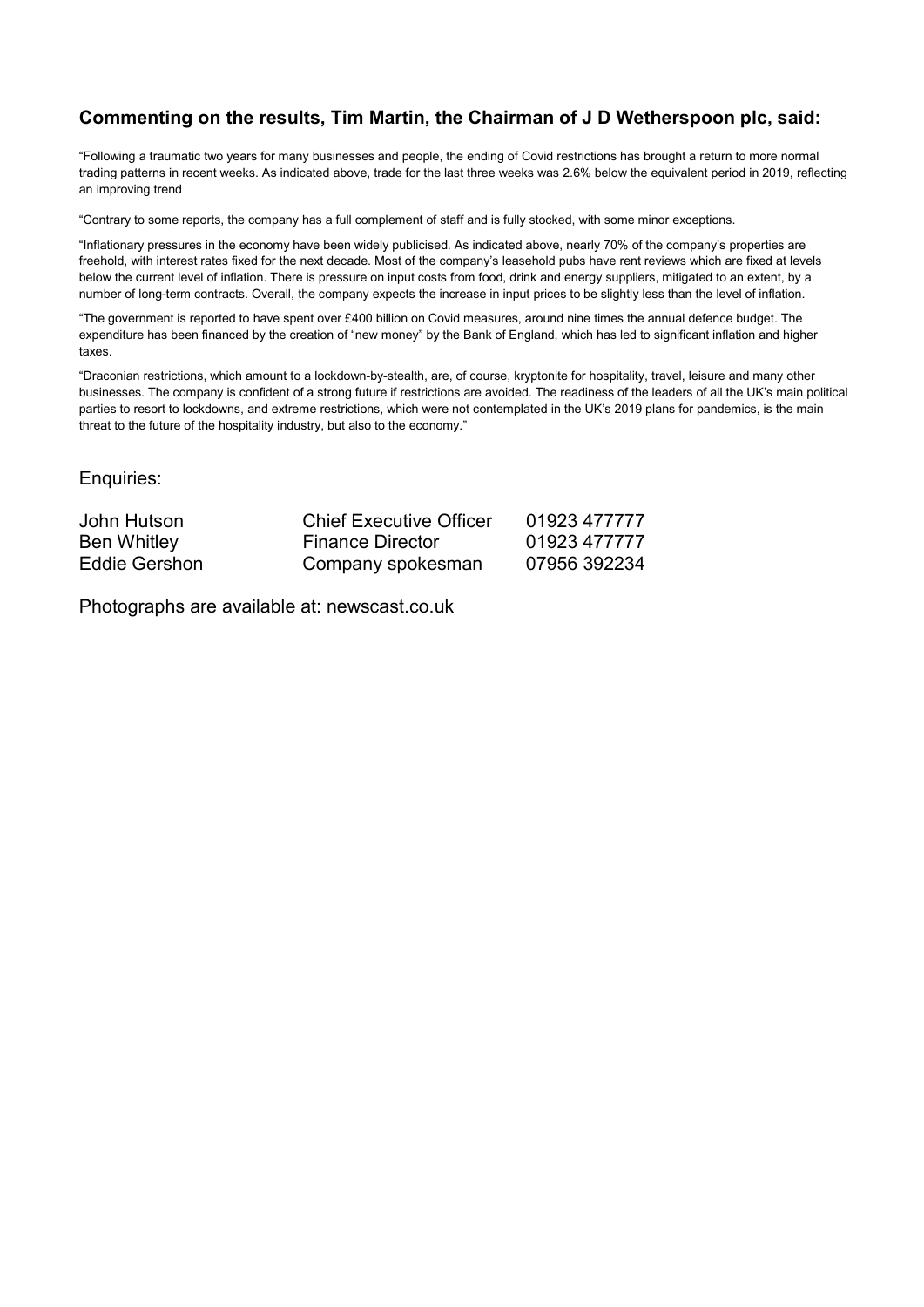### Notes to editors

- 1. J D Wetherspoon owns and operates pubs throughout the UK and Ireland. The Company aims to provide customers with good-quality food and drink, served by well-trained and friendly staff, at reasonable prices. The pubs are individually designed and the Company aims to maintain them in excellent condition.
- 2. Visit our website jdwetherspoon.com
- 3. This announcement has been prepared solely to provide additional information to the shareholders of J D Wetherspoon, in order to meet the requirements of the UK Listing Authority's Disclosure and Transparency Rules. It should not be relied on by any other party, for other purposes. Forward-looking statements have been made by the directors in good faith using information available up until the date that they approved this statement. Forward-looking statements should be regarded with caution because of inherent uncertainties in economic trends and business risks.
- 4. The annual report and financial statements 2021 has been published on the Company's website on 7 October 2021.
- 5. The current financial year comprises 53 trading weeks to 31 July 2022.
- 6. The next trading update will be issued on 4 May 2022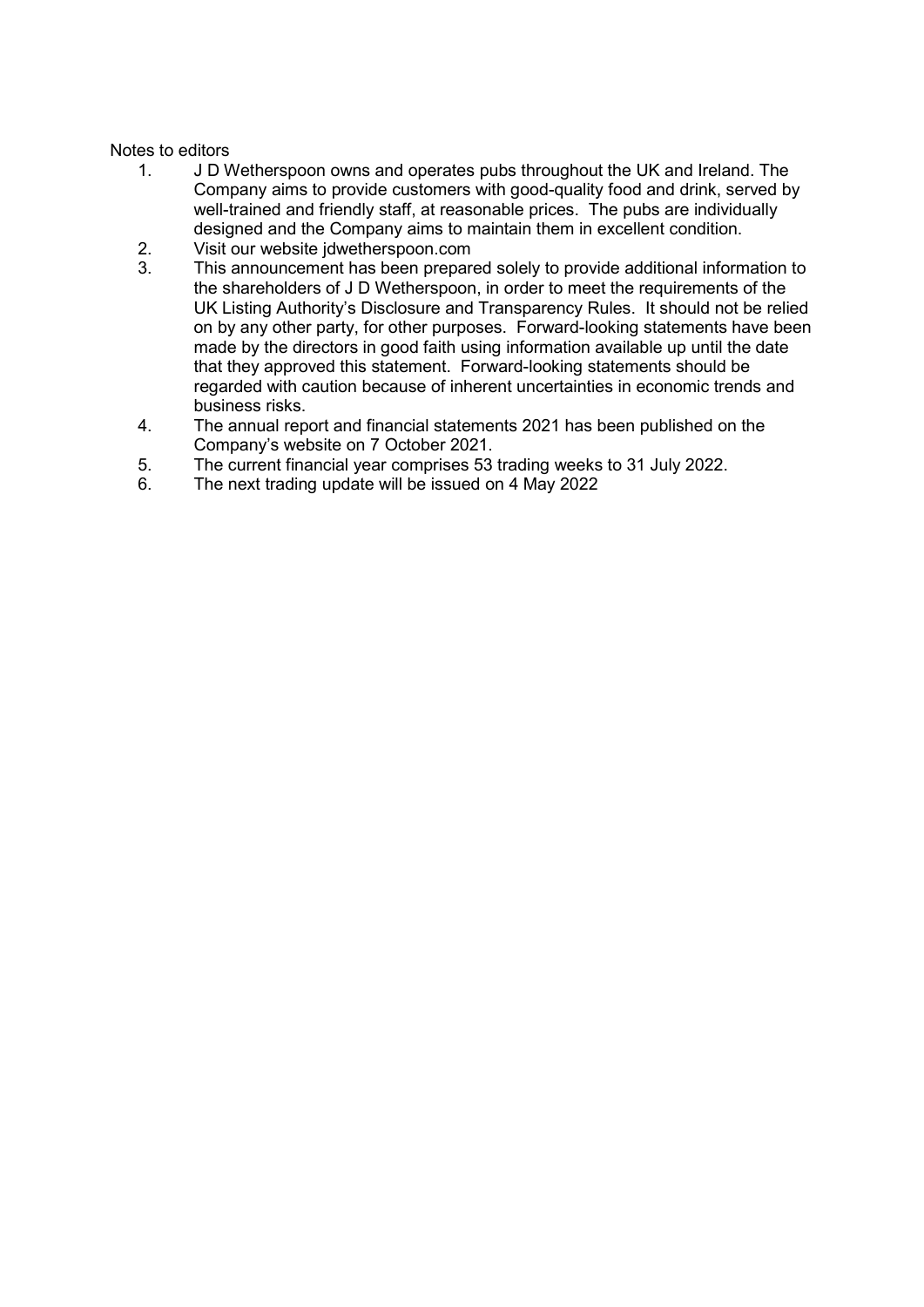# CHAIRMAN'S STATEMENT

### Financial performance

#### The company was founded in 1979 – and this is the 39th year since incorporation in 1983. The table below outlines some key aspects of our performance during that period.

#### Summary accounts for the years 1984-2022

|      | Total number of<br><b>Pubs (Sites)</b> | <b>Total sales</b> | (Loss)/profit                                       | (Loss)/Profit<br>Earnings                            |                                                       | Earnings                                               | Free cash flow | Free cash flow |  |
|------|----------------------------------------|--------------------|-----------------------------------------------------|------------------------------------------------------|-------------------------------------------------------|--------------------------------------------------------|----------------|----------------|--|
| year |                                        |                    | before tax and<br>exceptional items<br>(Pre-IFRS16) | before tax and<br>exceptional items<br>(Post-IFRS16) | per share before<br>exceptional items<br>(Pre-IFRS16) | per share before<br>exceptional items<br>(Post-IFRS16) |                | per share      |  |
|      |                                        | £000               | £000                                                | £000                                                 | pence                                                 | pence                                                  | £000           | pence          |  |
| 1984 | $\mathbf{1}$                           | 818                | (7)                                                 | ÷,                                                   | $\pmb{0}$                                             | ä,                                                     |                |                |  |
| 1985 | $\sqrt{2}$                             | 1,890              | 185                                                 | ÷,                                                   | 0.2                                                   | ä,                                                     |                |                |  |
| 1986 | $\sqrt{2}$                             | 2,197              | 219                                                 |                                                      | 0.2                                                   |                                                        |                |                |  |
| 1987 | $\,$ 5 $\,$                            | 3,357              | 382                                                 |                                                      | 0.3                                                   |                                                        |                |                |  |
| 1988 | 6                                      | 3,709              | 248                                                 |                                                      | 0.3                                                   |                                                        |                |                |  |
| 1989 | 9                                      | 5,584              | 789                                                 |                                                      | 0.6                                                   |                                                        | 915            | 0.4            |  |
| 1990 | 19                                     | 7,047              | 603                                                 |                                                      | 0.4                                                   |                                                        | 732            | 0.4            |  |
| 1991 | 31                                     | 13,192             | 1,098                                               |                                                      | 0.8                                                   |                                                        | 1,236          | 0.6            |  |
| 1992 | 45                                     | 21,380             | 2,020                                               |                                                      | 1.9                                                   |                                                        | 3,563          | 2.1            |  |
| 1993 | 67                                     | 30,800             | 4,171                                               |                                                      | 3.3                                                   |                                                        | 5,079          | 3.9            |  |
| 1994 | 87                                     | 46,600             | 6,477                                               |                                                      | 3.6                                                   |                                                        | 5,837          | 3.6            |  |
| 1995 | 110                                    | 68,536             | 9,713                                               |                                                      | 4.9                                                   | ä,                                                     | 13,495         | 7.4            |  |
| 1996 | 146                                    | 100,480            | 15,200                                              |                                                      | 7.8                                                   |                                                        | 20,968         | 11.2           |  |
| 1997 | 194                                    | 139,444            | 17,566                                              |                                                      | 8.7                                                   | ä,                                                     | 28,027         | 14.4           |  |
| 1998 | 252                                    | 188,515            | 20,165                                              |                                                      | 9.9                                                   | ä,                                                     | 28,448         | 14.5           |  |
| 1999 | 327                                    | 269,699            | 26,214                                              |                                                      | 12.9                                                  |                                                        | 40,088         | 20.3           |  |
| 2000 | 428                                    | 369,628            | 36,052                                              |                                                      | 11.8                                                  | ä,                                                     | 49,296         | 24.2           |  |
| 2001 | 522                                    | 483,968            | 44,317                                              |                                                      | 14.2                                                  | ä,                                                     | 61,197         | 29.1           |  |
| 2002 | 608                                    | 601,295            | 53,568                                              |                                                      | 16.6                                                  |                                                        | 71,370         | 33.5           |  |
| 2003 | 635                                    | 730,913            | 56,139                                              |                                                      | 17.0                                                  |                                                        | 83,097         | 38.8           |  |
| 2004 | 643                                    | 787,126            | 54,074                                              |                                                      | 17.7                                                  |                                                        | 73,477         | 36.7           |  |
| 2005 | 655                                    | 809,861            | 47,177                                              |                                                      | 16.9                                                  |                                                        | 68,774         | 37.1           |  |
| 2006 | 657                                    | 847,516            | 58,388                                              |                                                      | 24.1                                                  |                                                        | 69,712         | 42.1           |  |
| 2007 | 671                                    | 888,473            | 62,024                                              |                                                      | 28.1                                                  |                                                        | 52,379         | 35.6           |  |
| 2008 | 694                                    | 907,500            | 58,228                                              |                                                      | 27.6                                                  | ä,                                                     | 71,411         | 50.6           |  |
| 2009 | 731                                    | 955,119            | 66,155                                              |                                                      | 32.6                                                  | ÷                                                      | 99,494         | 71.7           |  |
| 2010 | 775                                    | 996,327            | 71,015                                              |                                                      | 36.0                                                  |                                                        | 71,344         | 52.9           |  |
| 2011 | 823                                    | 1,072,014          | 66,781                                              |                                                      | 34.1                                                  | ä,                                                     | 78,818         | 57.7           |  |
| 2012 | 860                                    | 1,197,129          | 72,363                                              |                                                      | 39.8                                                  | ä,                                                     | 91,542         | 70.4           |  |
| 2013 | 886                                    | 1,280,929          | 76,943                                              |                                                      | 44.8                                                  |                                                        | 65,349         | 51.8           |  |
| 2014 | 927                                    | 1,409,333          | 79,362                                              |                                                      | 47.0                                                  |                                                        | 92,850         | 74.1           |  |
| 2015 | 951                                    | 1,513,923          | 77,798                                              |                                                      | 47.0                                                  |                                                        | 109,778        | 89.8           |  |
| 2016 | 926                                    | 1,595,197          | 80,610                                              |                                                      | 48.3                                                  | ٠                                                      | 90,485         | 76.7           |  |
| 2017 | 895                                    | 1,660,750          | 102,830                                             |                                                      | 69.2                                                  |                                                        | 107,936        | 97.0           |  |
| 2018 | 883                                    | 1,693,818          | 107,249                                             |                                                      | 79.2                                                  |                                                        | 93,357         | 88.4           |  |
| 2019 | 879                                    | 1,818,793          | 102,459                                             |                                                      | 75.5                                                  | ÷,                                                     | 96,998         | 92.0           |  |
| 2020 | 872                                    | 1,262,048          | (34, 095)                                           | (44, 687)                                            | (27.6)                                                | (35.5)                                                 | (58, 852)      | (54.2)         |  |
| 2021 | 861                                    | 772,555            | (154, 676)                                          | (167, 166)                                           | (110.3)                                               | (119.2)                                                | (83, 284)      | (67.8)         |  |
| 2022 | 859                                    | 807,395            | (21, 255)                                           | (26,064)                                             | (16.0)                                                | (19.7)                                                 | (34, 509)      | (27.2)         |  |

**Adjustments to statutory numbers**<br>1. Where appropriate, the earnings per share (EPS), as disclosed in the statutory accounts, have been recalculated to take account of share splits, the issue of new shares and capitalisation issues.

2. Free cash flow per share excludes dividends paid which were included in the free cash flow calculations in the annual report and accounts for the years 1995–2000.

3. The weighted average number of shares, EPS and free cash flow per share include those shares held in trust for employee share schemes.<br>4. Before 2005, the accounts were prepared under UKGAAP. All accounts from 2005 to d

8. 2022 results are for the 6 month period ended 23 January 2022.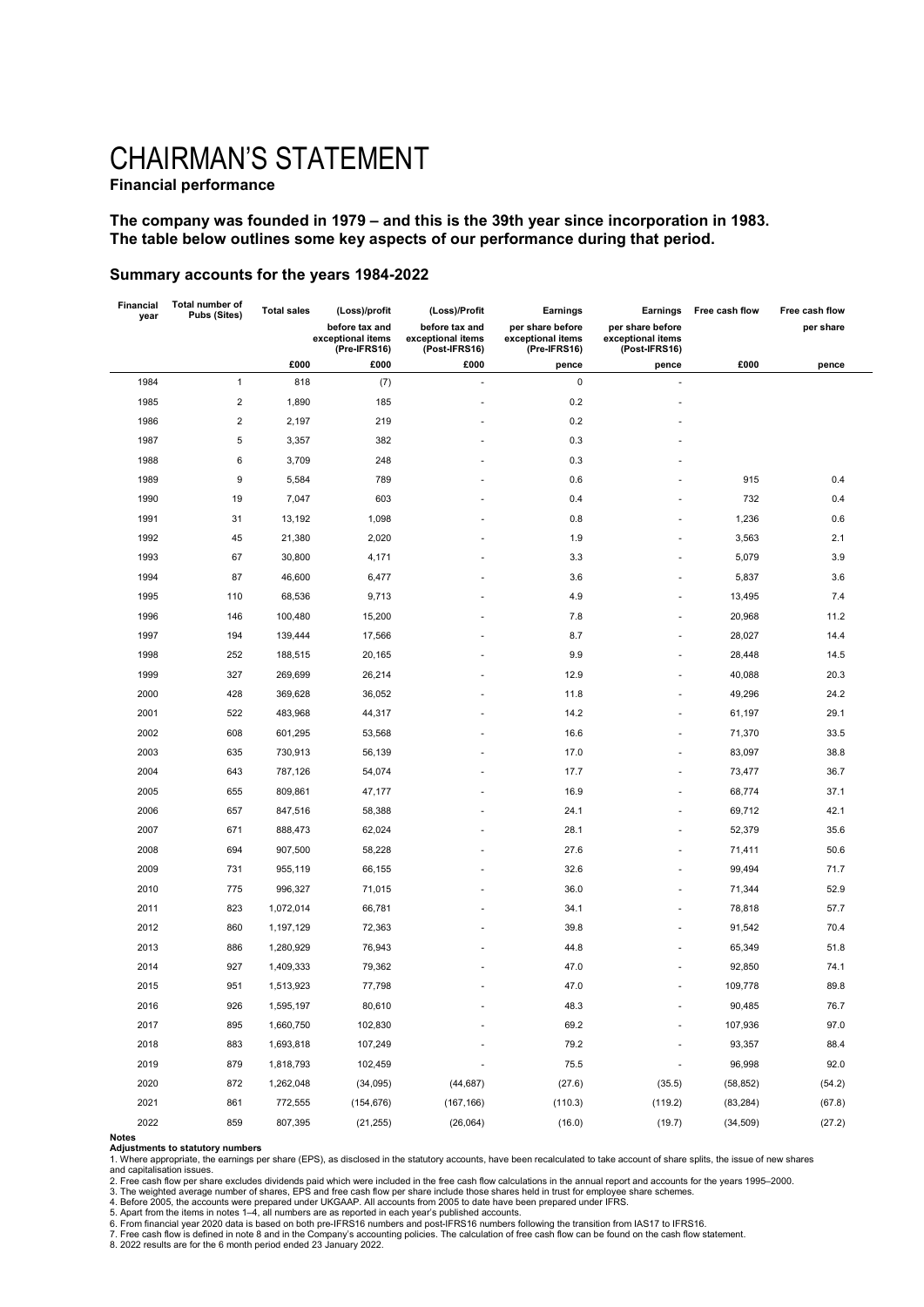#### **Background**

As previously reported, in the first half of the financial year, which ended on 23 January 2022, sales were adversely affected by Covid-19 restrictions, and labour costs were high, due mainly to Covid-related absences.

Like-for-like sales were -11.8%, compared to the six-month period ended 26 January 2020, before the pandemic, and were -12.4% for the first four weeks of the second half of the financial year, ending 20 February 2022, compared to the same period in FY20.

Since sales were affected by Covid from about February/March 2020, culminating in a pub closure on 20 March 2020, sales from 21 February 2022 are compared with sales from a similar period in 2019.

In the most recent three-week period, to 13 March 2022, sales improved, being 2.6% lower than the equivalent period in 2019.

Cash sales per week during this three-week period have been approximately 10% above the depressed levels of December 2021, our busiest month of the year, indicating an improving trend.

Detailed comparisons with 'normal' trading periods, before Covid, maybe of limited value. We have, even so, compared sales, profits and margins, below, with the first half of FY20, before the pandemic.

Total sales were £807.4m, a decrease of 13.5%, compared to the 26 weeks ended 26 January 2020.

Like-for-like sales, as indicated above, decreased by 11.8%. Like-for-like bar sales decreased by 12.7%, food sales by 11.1% and slot/fruit machine sales by 9.8%. Hotel room sales increased by 6.6%.

The unaudited pre-IFRS16 operating profit, before exceptional items, was £0.5m (2020: £76.6m). The operating margin, before exceptional items, was 0.1% (2020: 8.2%).

The unaudited pre-IFRS16 loss before tax and exceptional items was £21.3m (2020: £57.9m profit). This included property losses of £1.8m (2020: £0.2m).

Property losses arose from the disposal of four pubs and the closure of two pubs. The disposals resulted in a cash inflow of £2.1m.

Losses per share, including shares held in trust by the employee share scheme, before exceptional items, were 16.0p (2020: earnings per share of 43.3p).

Total capital investment was £64.7m (2020: £128.5m). £26.6m was invested in new pubs and pub extensions (2020: £23.7m), £18.9m in existing pubs and IT (2020: £34.1m) and £19.2m in freehold reversions of properties where Wetherspoon was the tenant (2020: £70.7m).

The company increased investment levels, which are still substantially below the pre-pandemic period, on the basis that the adverse effects of Covid-19 were likely to diminish in the near future.

#### Exceptional items

There was a pre-tax exceptional gain of £13.0m (2020: £15.9m loss). £12.7m of the gain related to interest rate swaps. The company has interest rate swaps in place for approximately the next 10 years at an average rate of 1.24%, excluding the banks' margin.

#### Free Cash Flow

There was a free cash outflow of £34.5m (2020: £49.0m inflow), after capital payments of £19.5m for existing pubs (2020: £34.5m), £7.1m for share purchases for employees (2020: £9.3m) and payments of tax and interest. Free cash outflow per share was 27.2p (2020: 46.7p inflow).

#### The effect of IFRS16 on a hypothetical leasehold pub

As previously indicated, in order to illustrate the differences between old and new accounting, the example below shows how a leasehold pub would be affected. The following assumptions have been made:

- **a** 25-year lease, at a rent of £100k per annum, rising by 7.5% at each five-year rent review
- $\Box$  capital development costs of £1m funded by equity, without debt
- £30k of capital reinvestment per annum from year 6 to year 25
- pub EBITDA profits of £160k per annum
- head office costs and tax excluded from calculations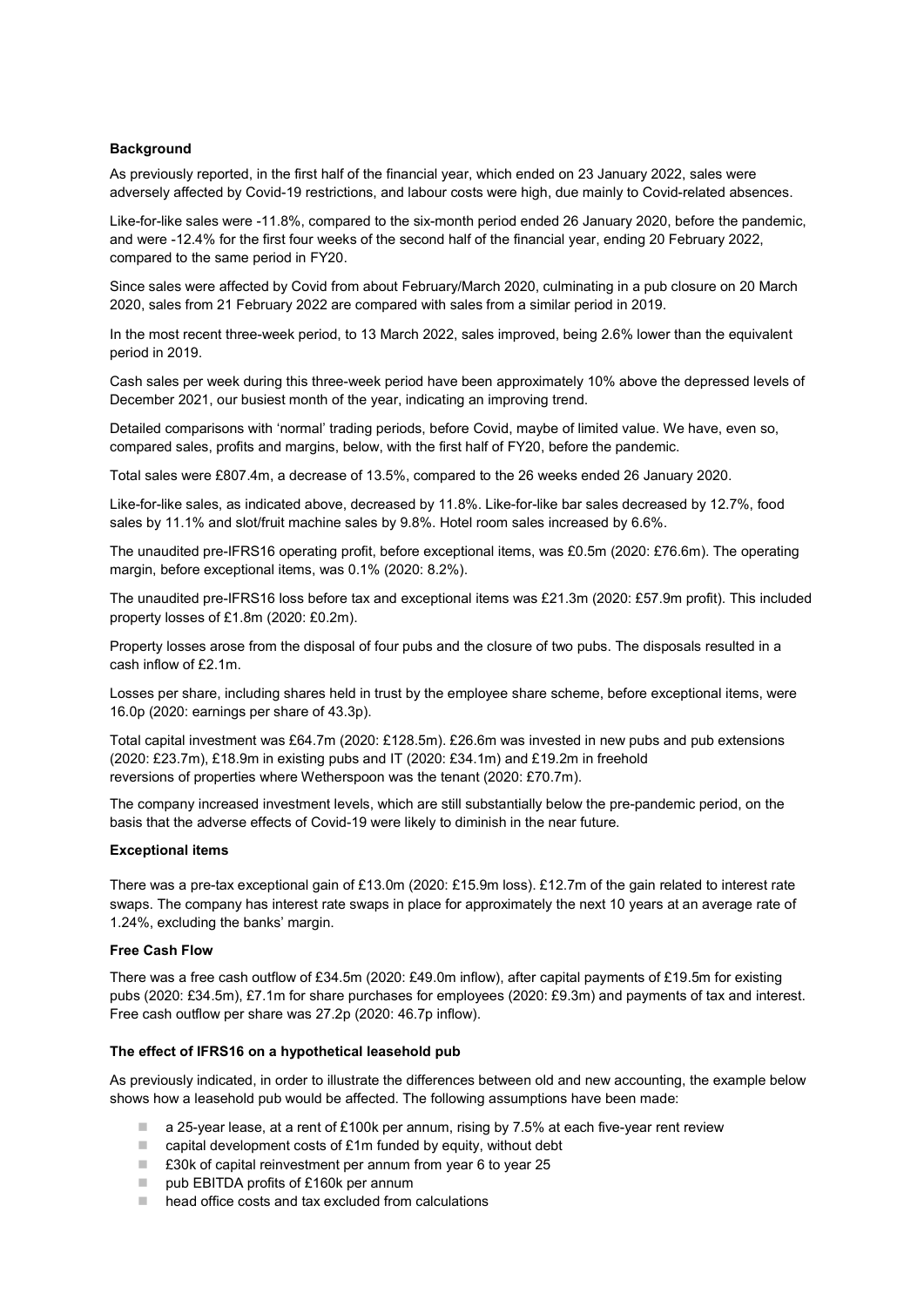| Year                                                                                       |      | 5.   | 10   | 15   | 20   | 25   | <b>Total</b> |
|--------------------------------------------------------------------------------------------|------|------|------|------|------|------|--------------|
|                                                                                            | £000 | £000 | £000 | £000 | £000 | £000 | £000         |
| Pub EBITDAR                                                                                | 260  | 260  | 268  | 276  | 284  | 294  | 6,904        |
| <b>Accounting Profit</b><br>pre IFRS16<br>(before head office costs &<br>corporation tax)  | 100  | 100  | 100  | 100  | 100  | 100  | 2,500        |
| <b>Accounting Profit</b><br>post IFRS16<br>(before head office costs &<br>corporation tax) | 60   | 65   | 81   | 101  | 125  | 154  | 2,500        |
| Cash earnings                                                                              | 160  | 160  | 130  | 130  | 130  | 130  | 3,400        |

As the table illustrates, "cash earnings" are the same in both examples, however accounting earnings vary greatly.

Pre-IFRS16 treatment results in stable accounting profit of £100k, reflecting stable cash earnings, whereas post-IFRS16 treatment gives rise to erratic accounting profits, which vary from £60k to £154k, over the term of the lease.

As a result, it will be difficult for investors to understand the performance of the business, using IFRS16 accounting standards, at any given point in the lease, from an examination of the profit and loss account.

In appendix 1, below, we have provided profit and loss, balance sheet and cash flow statements, using pre-IRFS16 accounting methodology, for those who find the new accounting too complex or unhelpful.

#### Dividends and return of capital

The board has not recommended the payment of an interim dividend (2020: £0). There have been no share buybacks in the financial year to date (2020: £6.5m).

#### Financing

As at 23 January 2022, the company's total net debt, excluding derivatives, was £920.4m (2020: £804.5m), an increase of £115.9m. The half year-end net-debt-to-EBITDA ratio was 25.63 times (2020: 3.54 times).

Although debt has increased by £116m since H1 2020, trade creditors have reduced by £72m and £109m has been invested in new pubs and freehold reversions.

The company has an agreement with its lenders, who have been extremely supportive throughout the pandemic, that waives its debt covenants until October 2022 and replaces them with a minimum liquidity requirement of £75m. At the half-year-end liquidity was £159.1m.

There has been no change in the total finance facilities of £1,083.0m during the period.

As referred to above, the company has fixed its SONIA (SONIA is a replacement for LIBOR) interest rates in respect of £770m until November 2031. The weighted average cost of the swaps, excluding the banks' margin, is currently 1.61%. The total cost of the company's debt, including the banks' margin was 4.28%. The cost of the swaps is illustrated in the table below:

| <b>Swap Value</b> | <b>Start Date</b> | <b>End Date</b> | <b>Weighted Average %</b> |
|-------------------|-------------------|-----------------|---------------------------|
| £770m             | 30-Jul-21         | 30-Jul-23       | 1.61%                     |
| £770m             | $31 -$ Jul-23     | 30-Jul-26       | 1.10%                     |
| £770m             | 31-Jul-26         | 30-Jun-28       | 1.33%                     |
| £770m             | 01-Jul-28         | 29-Mar-29       | 1.32%                     |
| £770m             | 31-Mar-29         | 30-Nov-31       | 1.02%                     |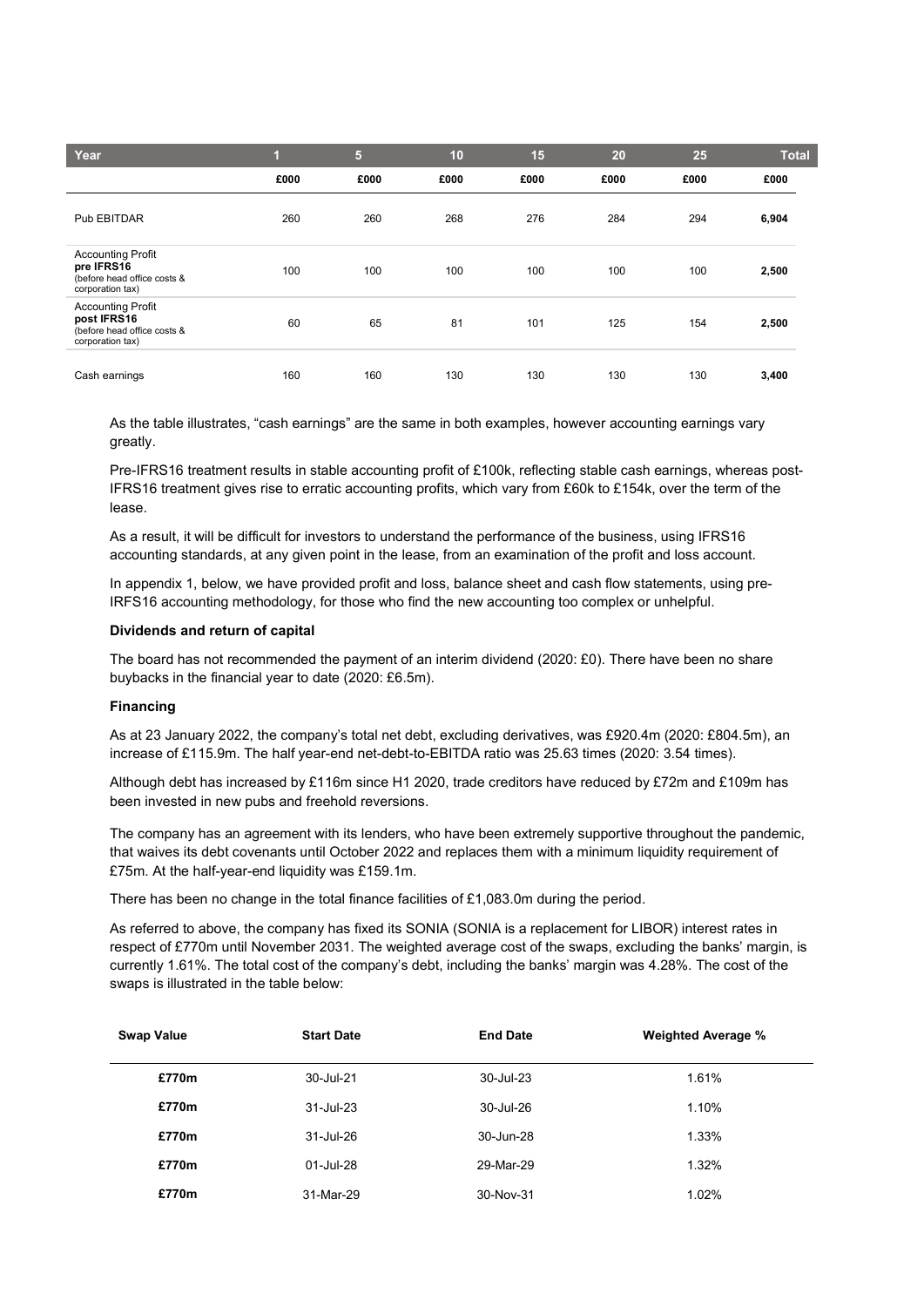#### **Property**

The company opened four pubs during the first six months and sold or closed six, resulting in a trading estate of 859 pubs at the half year end.

The half-year depreciation charge, excluding depreciation of "right-of-use" assets (a new charge to the profit and loss account, post-IFRS16) was £37.2m (2021: £38.7m).

As at 24 July 2011, the company's freehold/ leasehold split was 43.4%/56.6%. As at 23 January 2022, as a result of investment in freehold reversions (relating to pubs where the company was previously a tenant) and freehold pub openings, the split was 67.8%/32.2%. As at 23 January 2022, the net book value of the property, plant and equipment of the company was £1.4 billion, including £1.1 billion of freehold and long-leasehold property. The properties have not been revalued since 1999.

#### Taxation

The current corporation tax credit for the year is £1.5m (2020: £13.6m charge). The 'accounting' tax credit, which appears in the income statement, is £1.0m (2021: £9.5m charge).

The accounting tax credit comprises two parts: the actual current tax credit (the 'cash' tax) and the deferred tax credit (the 'accounting' tax). The tax losses arising in the financial year will be carried forward for use against profits in future years, meaning that the cash tax benefit will be received in future years. Therefore, a 'deferred tax' benefit is created which will reverse in future years when the cash tax benefit of the losses is realised.

The company is seeking a refund of historic excise duty from HMRC, totalling £495k, in relation to goods sent to the Republic of Ireland, when Wetherspoon pubs first opened in that country. The company has been charged excise duty on the same goods twice, as they were purchased in the UK, and excise duty was paid in full. Irish excise duty was then paid in addition.

Owing to a paperwork error, in the early days of our business in the Republic, which the company has sought to rectify, it has, to date, been unable to reclaim this duty, even though it is transparently clear that the duty has been paid.

#### Scotland Business Rates

Business rates are supposed to be based on the value of the building, rather than the level of trade of the tenant. This should mean that the rateable value per square foot is approximately the same for comparable pubs in similar locations. However, as a result of the valuation approach adopted by the government "Assessor" in Scotland, Wetherspoon often pays far higher rates per square foot than its competitors.

This is highlighted (in the tables below) by assessments for the Omni Centre, a modern leisure complex in central Edinburgh, where Wetherspoon has been assessed at more than double the rate per square foot of the average of its competitors, and for The Centre in Livingston (West Lothian), a modern shopping centre, where a similar anomaly applies.

As a result of applying valuation practice from another era, which assumed that pubs charged approximately the same prices, the raison d'être of the rating system - that rates are based on property values, not the tenants trade- has been undermined.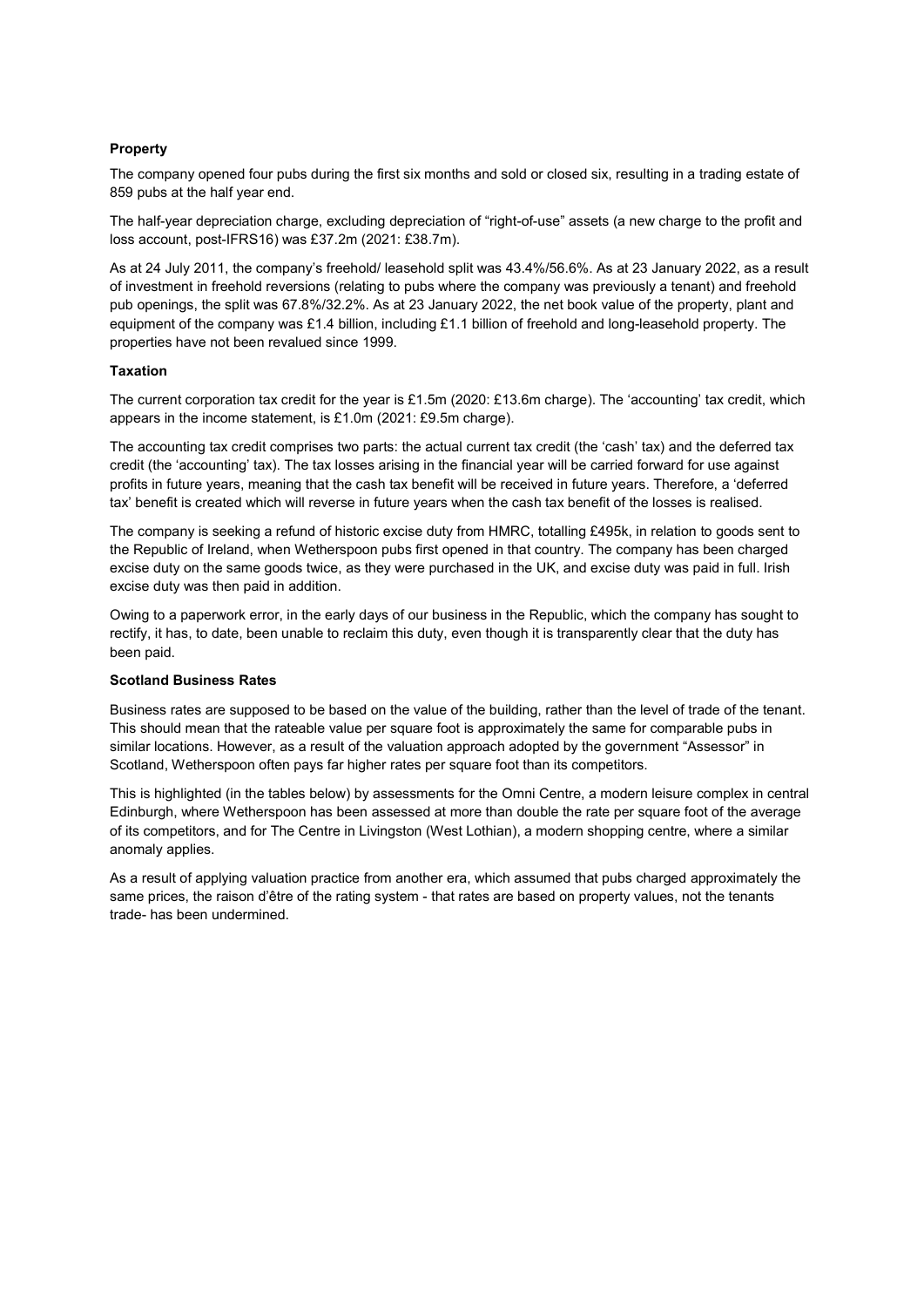| Omni Centre, Edinburgh |                     |                                  |                       |  |  |
|------------------------|---------------------|----------------------------------|-----------------------|--|--|
| <b>Occupier Name</b>   | Rateable Value (RV) | Customer Area (ft <sup>2</sup> ) | Rates per square foot |  |  |
| Playfair (JDW)         | £218,750            | 2,756                            | £79.37                |  |  |
| Unit 9 (vacant)        | £48,900             | 1,053                            | £46.44                |  |  |
| Unit 7 (vacant)        | £81,800             | 2,283                            | £35.83                |  |  |
| Frankie & Benny's      | £119,500            | 2,731                            | £43.76                |  |  |
| Nando's                | £122,750            | 2,804                            | £43.78                |  |  |
| Slug & Lettuce         | £108,750            | 3,197                            | £34.02                |  |  |
| The Filling Station    | £147,750            | 3,375                            | £43.78                |  |  |
| Tony Macaroni          | £125,000            | 3,427                            | £36.48                |  |  |
| Unit 6 (vacant)        | £141,750            | 3,956                            | £35.83                |  |  |
| Cosmo                  | £200,000            | 7,395                            | £27.05                |  |  |
| Average (exc JDW)      | £121,800            | 3,358                            | £38.55                |  |  |

| The Centre, Livingston |                     |                                  |                       |  |  |
|------------------------|---------------------|----------------------------------|-----------------------|--|--|
| <b>Pub Name</b>        | Rateable Value (RV) | Customer Area (ft <sup>2</sup> ) | Rates per square foot |  |  |
| The Newyearfield (JDW) | £165,750            | 4,090                            | £40.53                |  |  |
| Paraffin Lamp          | £52,200             | 2,077                            | £25.13                |  |  |
| Wagamama               | £67,600             | 2,096                            | £32.25                |  |  |
| Nando's                | £80,700             | 2,196                            | £36.75                |  |  |
| Chiquito               | £68,500             | 2,221                            | £30.84                |  |  |
| Ask Italian            | £69,600             | 2,254                            | £30.88                |  |  |
| Pizza Express          | £68,100             | 2,325                            | £29.29                |  |  |
| Prezzo                 | £70,600             | 2,413                            | £29.26                |  |  |
| Harvester              | £98,600             | 3,171                            | £31.09                |  |  |
| Pizza Hut              | £111,000            | 3,796                            | £29.24                |  |  |
| Hot Flame              | £136,500            | 4,661                            | £29.29                |  |  |
| Average (exc JDW)      | £82,340             | 2,721                            | £30.40                |  |  |

Similar issues are evident in Galashiels, Arbroath, Wick, Anniesland - and indeed most Wetherspoon pubs in Scotland. In effect, the application of the rating system in Scotland discriminates against businesses like Wetherspoon, which have lower prices, and encourages businesses to charge higher prices. As a result, consumers are likely to pay higher prices, which cannot be the intent of rating legislation.

#### **VAT equality**

As we have previously stated, the government would generate more revenue and jobs if it were to create tax equality among supermarkets, pubs and restaurants. Supermarkets pay virtually no VAT in respect of food sales, whereas pubs pay 20%. This has enabled supermarkets to subsidise the price of alcoholic drinks, widening the price gap, to the detriment of pubs and restaurants. Pubs also pay around 20 pence a pint in business rates, whereas supermarkets pay only about 2 pence, creating further inequality.

Pubs have lost 50% of their beer sales to supermarkets in the last 35 or so years. It makes no sense for supermarkets to be treated more leniently than pubs, since pubs generate far more jobs per pint or meal than do supermarkets, as well as far higher levels of tax. Pubs also make an important contribution to the social life of many communities and have better visibility and control of those who consume alcoholic drinks. Tax equality is particularly important for residents of less affluent areas, since the tax differential is more important there – people can less afford to pay the difference in prices between the on and off trade.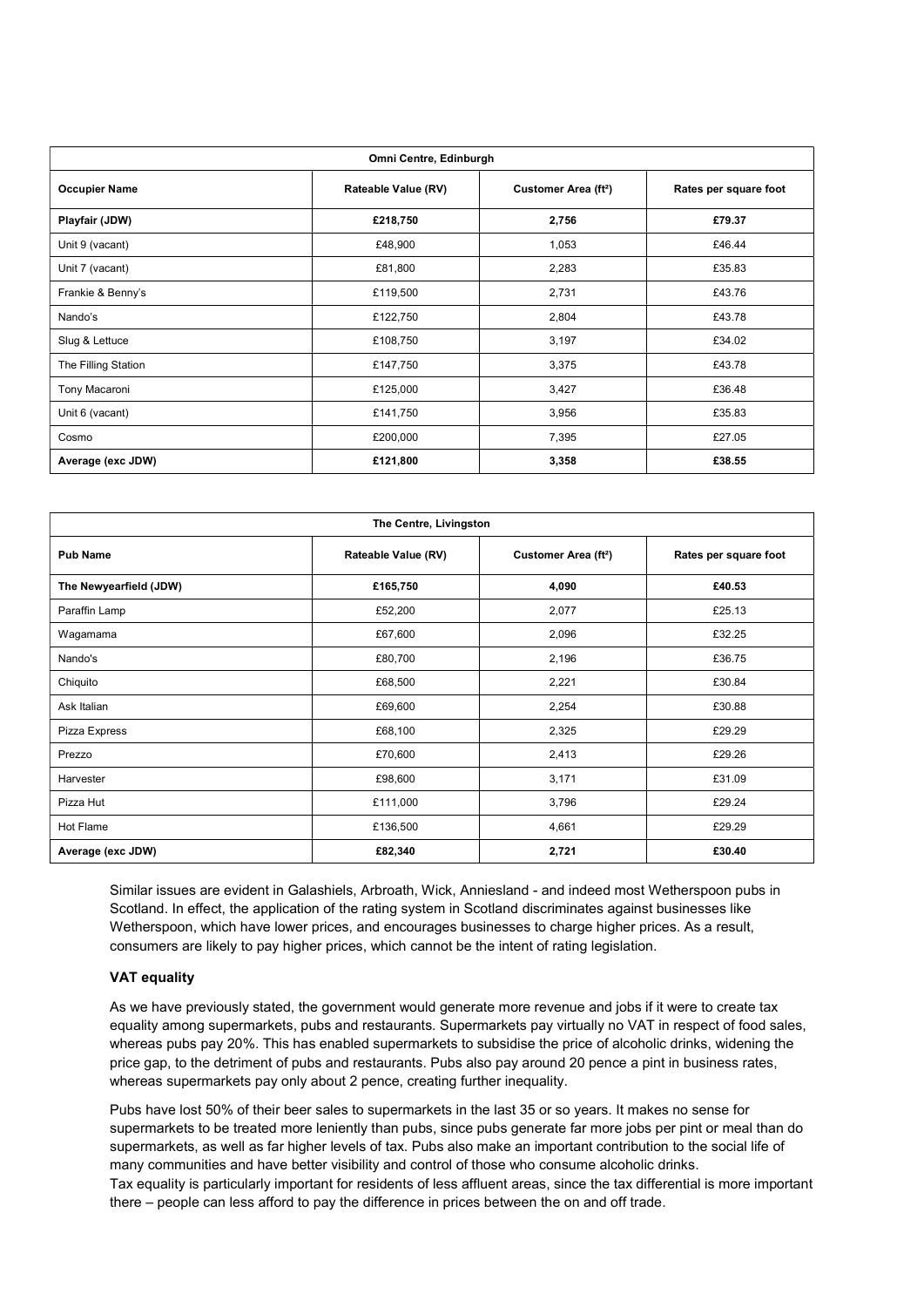#### How pubs contribute to the economy

Wetherspoon and other pub and restaurant companies have always generated far more in taxes than are earned in profits. Wetherspoon generated total taxes in FY19, before the pandemic, of £763.6m. This equated to one pound in every thousand of UK government revenue

In the six months ended 23 January 2022, the company generated taxes of £294.1m.

The table below shows the tax revenue generated by the company, its staff and customers in the last 10 years. Each pub, on average, generated £6.1m in tax during that period:

|                                                               | 2022<br>(HY)             | 2021<br>(FY)             | 2020<br>(FY)             | 2019<br>(FY)             | 2018<br>(FY) | 2017<br>(FY)   | 2016<br>(FY)             | 2015<br>(FY) | 2014<br>(FY)  | 2013<br>(FY)             | <b>TOTAL</b><br>2013 to<br>2022 |
|---------------------------------------------------------------|--------------------------|--------------------------|--------------------------|--------------------------|--------------|----------------|--------------------------|--------------|---------------|--------------------------|---------------------------------|
|                                                               | £m                       | £m                       | £m                       | £m                       | £m           | £m             | £m                       | £m           | £m            | £m                       | £m                              |
| VAT                                                           | 118.1                    | 93.8                     | 244.3                    | 357.9                    | 332.8        | 323.4          | 311.7                    | 294.4        | 275.1         | 253.0                    | 2,604.5                         |
| Alcohol duty                                                  | 74.0                     | 70.6                     | 124.2                    | 174.4                    | 175.9        | 167.2          | 164.4                    | 161.4        | 157.0         | 144.4                    | 1,413.5                         |
| PAYE and NIC                                                  | 65.1                     | 101.5                    | 106.6                    | 121.4                    | 109.2        | 96.2           | 95.1                     | 84.8         | 78.4          | 70.2                     | 928.5                           |
| <b>Business rates</b>                                         | 23.3                     | 1.5                      | 39.5                     | 57.3                     | 55.6         | 53.0           | 50.2                     | 48.7         | 44.9          | 46.4                     | 420.4                           |
| Corporation tax                                               | 1.5                      | $\blacksquare$           | 21.5                     | 19.9                     | 26.1         | 20.7           | 19.9                     | 15.3         | 18.4          | 18.4                     | 161.7                           |
| Corporation tax<br>credit (historic<br>capital<br>allowances) | $\blacksquare$           | $\overline{a}$           |                          |                          |              | $\overline{a}$ | Ĭ.                       | $-2.0$       |               | $\blacksquare$           | $-2.0$                          |
| Fruit/slot<br>Machine duty                                    | 5.7                      | 4.3                      | 9.0                      | 11.6                     | 10.5         | 10.5           | 11.0                     | 11.2         | 11.3          | 7.2                      | 92.3                            |
| Climate change<br>levies                                      | 6.2                      | 7.9                      | 10.0                     | 9.6                      | 9.2          | 9.7            | 8.7                      | 6.4          | 6.3           | 4.3                      | 78.3                            |
| Stamp duty                                                    | 1.6                      | 1.8                      | 4.9                      | 3.7                      | 1.2          | 5.1            | 2.6                      | 1.8          | 2.1           | 1.0                      | 25.8                            |
| Sugar tax                                                     | 1.3                      | 1.3                      | 2.0                      | 2.9                      | 0.8          | $\blacksquare$ | $\overline{\phantom{0}}$ |              | $\frac{1}{2}$ | $\overline{\phantom{a}}$ | 8.3                             |
| Fuel duty                                                     | 0.8                      | 1.1                      | 1.7                      | 2.2                      | 2.1          | 2.1            | 2.1                      | 2.9          | 2.1           | 2.0                      | 19.1                            |
| Carbon tax                                                    |                          |                          | $\overline{\phantom{0}}$ | 1.9                      | 3.0          | 3.4            | 3.6                      | 3.7          | 2.7           | 2.6                      | 20.9                            |
| Premise licence<br>and TV licences                            | 0.4                      | $0.5\,$                  | 1.1                      | 0.8                      | 0.7          | 0.8            | 0.8                      | 1.6          | 0.7           | 0.7                      | 8.1                             |
| Landfill tax                                                  | $\overline{\phantom{a}}$ | $\overline{\phantom{0}}$ | $\overline{\phantom{a}}$ | $\blacksquare$           | 1.7          | 2.5            | 2.2                      | 2.2          | 1.5           | 1.3                      | 11.4                            |
| Furlough Tax<br>Rebate                                        | $-3.8$                   | $-213.0$                 | $-124.1$                 | $\overline{\phantom{0}}$ |              | $\overline{a}$ |                          |              |               | $\blacksquare$           | $-340.9$                        |
| Eat out to help<br>out                                        | $\blacksquare$           | $-23.2$                  |                          | $\blacksquare$           |              | $\overline{a}$ | $\overline{a}$           |              |               |                          | $-23.2$                         |
| Local<br>Government<br>Grants                                 | $-0.1$                   | $-11.1$                  |                          |                          |              |                |                          |              |               |                          | $-11.2$                         |
| <b>TOTAL TAX</b>                                              | 294.1                    | 37.0                     | 440.7                    | 763.6                    | 728.8        | 694.6          | 672.3                    | 632.4        | 600.5         | 551.5                    | 5.4bn                           |
| <b>TAX PER PUB</b><br>(E000)                                  | 342                      | 43                       | 533                      | 871                      | 825          | 768            | 705                      | 673          | 662           | 632                      | 6.1 <sub>m</sub>                |
| TAX AS % OF<br><b>NET SALES</b>                               | 36.4%                    | 4.8%                     | 34.9%                    | 42.0%                    | 43.0%        | 41.8%          | 42.1%                    | 41.8%        | 42.6%         | 43.1%                    | 37.3%                           |

Note – this table is prepared on a cash basis. 2022 is for the 6 month period ending 23 January 2022.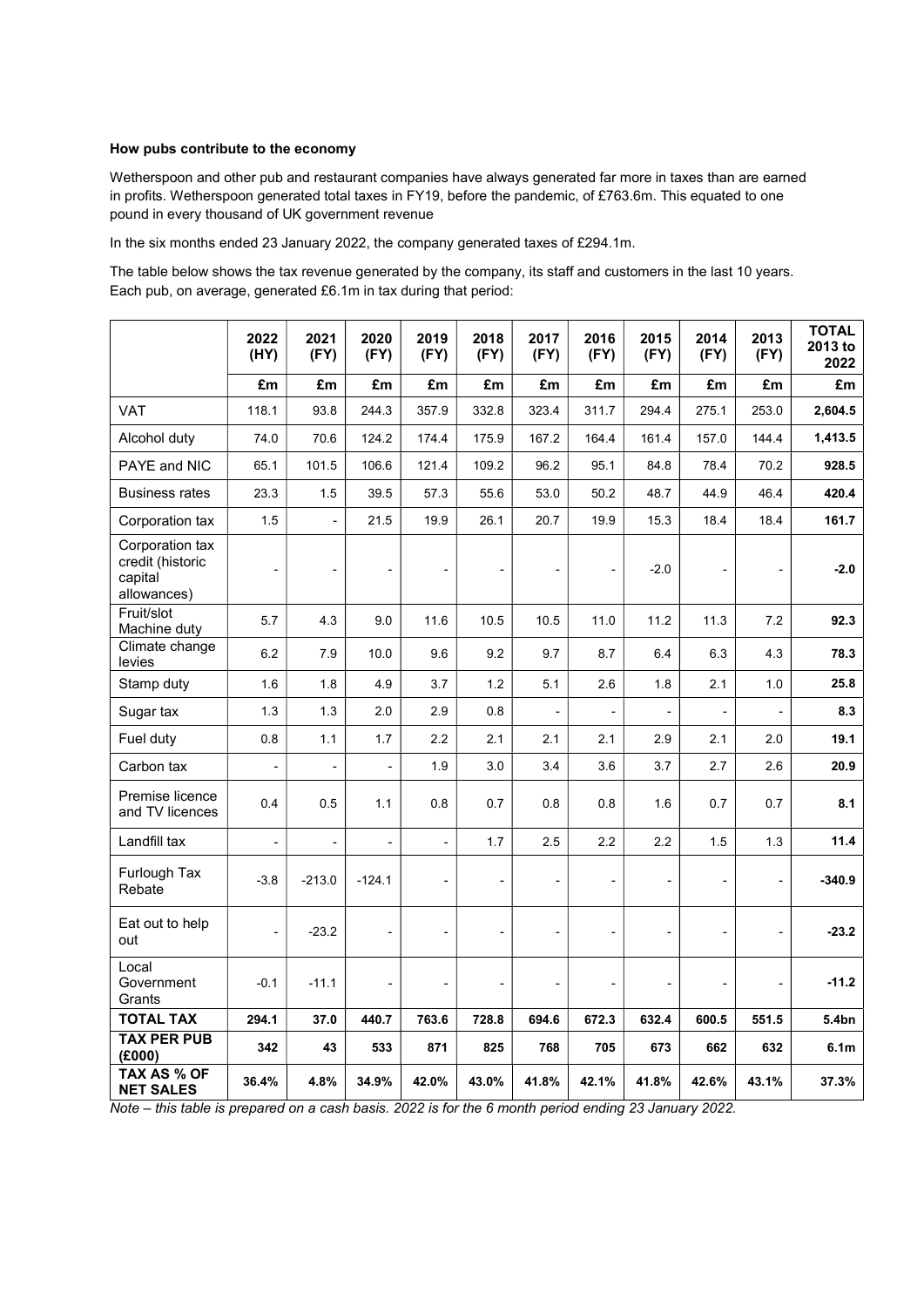#### Corporate Governance

Wetherspoon has been a strong critic of the composition of the boards of UK-quoted companies.

As a result of the "nine-year rule", limiting the tenure of NEDs and the presumption in favour of "independent", part-time chairmen, boards are often composed of short-term directors, with very little representation from those who understand the company best - people who work for it full-time, or have worked for it full-time.

Wetherspoon's review of the boards of major banks and pub companies, which teetered on the edge of failure in the 2008-2010 recession, highlighted the short "tenure", on average, of directors.

In contrast, Wetherspoon noted the relative success, during this fraught financial period, of pub companies Fuller's and Young's, the boards of which were dominated by experienced executives, or former executives.

As a result, Wetherspoon has increased the level of executive experience on the Wetherspoon board by appointing four "worker directors".

All four worker directors started on the "shop floor" and eventually became successful pub managers. Three have been promoted to area management roles. They have worked for the company for an average of 24 years.

Board composition cannot guarantee future success, but it makes sensible decisions, based on experience at the coalface of the business, more likely.

The UK Corporate Governance Code 2018 (the "Code") is a vast improvement on previous codes, emphasising the importance of employees, customers and other stakeholders in commercial success. It also emphasises the importance of its 'comply or explain' ethos, and the consequent need for shareholders to engage with companies in order to understand their explanations.

A major impediment to the effective implementation of comply or explain seems to be the undermanning of the corporate governance departments of major shareholders.

For example, Wetherspoon has recently met a compliance officer from one major institution who is responsible for around 400 companies - an impossible task, since the written regulatory output of each company is vast, coupled with the practical impossibility of meeting with so many companies in any meaningful way.

As a result, it appears that compliance officers and governance advisors, in practice, often rely on a "tick-box" approach, which is, itself, in breach of the Code.

A further issue is that many major investors, in their own companies, for sensible reasons, do not observe the nine-year rule, and other rules, themselves. An approach of "do what I say, not what I do" is clearly unsustainable.

#### Further progress

As always, the company has tried to improve as many areas of the business as possible, on a week-to-week basis, rather than aiming for 'big ideas' or grand strategies.

Frequent calls on pubs by senior executives, the encouragement of criticism from pub staff and customers and the involvement of pub and area managers, among others, in weekly decisions, are the keys to success.

Wetherspoon paid £11.1m in respect of bonuses and free shares to employees in the period ending 23 January 2022, of which 98.7% was paid to staff below board level and 91.0% was paid to staff working in our pubs.

Wetherspoon has been the biggest corporate sponsor of 'Young Lives vs Cancer' (previously CLIC Sargent), having raised a total of £19.7m since 2002. During the pandemic, our contributions had been reduced, but since the reopening of our pubs there have been great efforts seen and our contributions have bounced back significantly.

#### Bonuses and Free Shares

As indicated above, Wetherspoon has, for many years (see table below), operated a bonus and share scheme for all employees. Before the pandemic, these awards increased, as earnings increased for shareholders.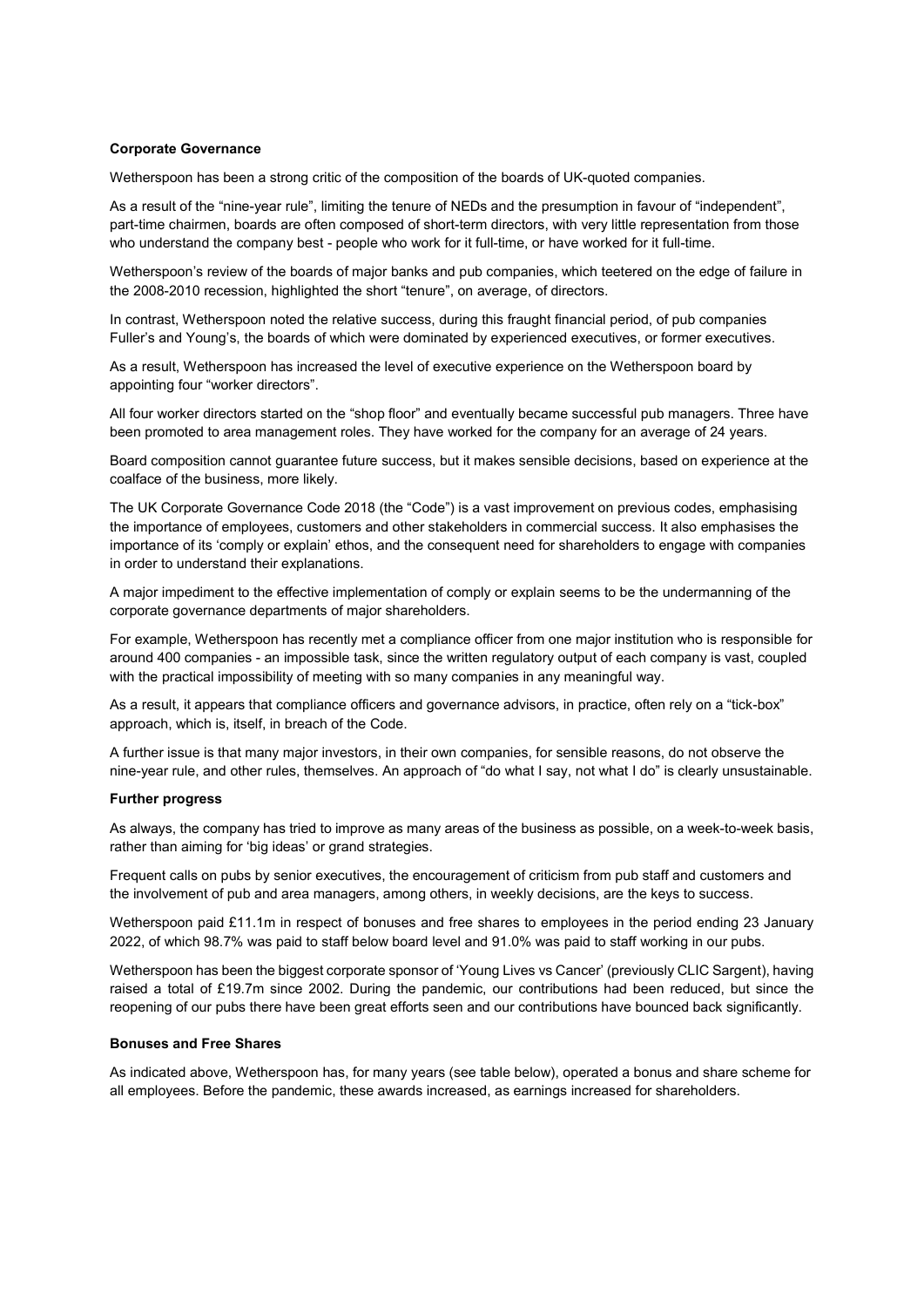| <b>Financial year</b> | <b>Bonus and free</b><br>shares | (Loss)/Profit after tax <sup>1</sup> | Bonus and free shares<br>as % of profits |
|-----------------------|---------------------------------|--------------------------------------|------------------------------------------|
|                       | £m                              | £m                                   |                                          |
| 2007                  | 19                              | 47                                   | 41%                                      |
| 2008                  | 16                              | 36                                   | 45%                                      |
| 2009                  | 21                              | 45                                   | 45%                                      |
| 2010                  | 23                              | 51                                   | 44%                                      |
| 2011                  | 23                              | 52                                   | 43%                                      |
| 2012                  | 24                              | 57                                   | 42%                                      |
| 2013                  | 29                              | 65                                   | 44%                                      |
| 2014                  | 29                              | 59                                   | 50%                                      |
| 2015                  | 31                              | 57                                   | 53%                                      |
| 2016                  | 33                              | 57                                   | 58%                                      |
| 2017                  | 44                              | 77                                   | 57%                                      |
| 2018                  | 43                              | 84                                   | 51%                                      |
| 2019                  | 46                              | 80                                   | 58%                                      |
| 2020                  | 33                              | (30)                                 |                                          |
| 2021                  | 23                              | (136)                                |                                          |
| 2022 H1               | 11                              | (20)                                 |                                          |
| <b>Total</b>          | 448                             | 581                                  | $48.5\%$ <sup>2</sup>                    |

<sup>1</sup>(Loss)/Profit is Pre-IFRS16 and before exceptional items

2 Excludes 2020, 2021 and 2022

#### Length of Service

The attraction and retention of talented pub and kitchen managers is important for any hospitality business. As the table below demonstrates, the retention of managers has improved, even during the pandemic.

| <b>Financial year</b> | Average pub manager length of<br>service | Average kitchen manager length of<br>service |
|-----------------------|------------------------------------------|----------------------------------------------|
|                       | (Years)                                  | (Years)                                      |
| 2013                  | 9.1                                      | 6.0                                          |
| 2014                  | 10.0                                     | 6.1                                          |
| 2015                  | 10.1                                     | 6.1                                          |
| 2016                  | 11.0                                     | 7.1                                          |
| 2017                  | 11.1                                     | 8.0                                          |
| 2018                  | 12.0                                     | 8.1                                          |
| 2019                  | 12.2                                     | 8.1                                          |
| 2020                  | 12.9                                     | 9.1                                          |
| 2021                  | 13.6                                     | 9.6                                          |
| 2022 H1               | 13.8                                     | 10.3                                         |

#### Food Hygiene Ratings

Wetherspoon has always emphasised the importance of hygiene standards.

We now have 778 pubs rated on the Food Standards Agency's website (see table below). The average score is 4.98, with 98.6% of the pubs achieving a top rating of five stars. We believe this to be the highest average rating for any substantial pub company.

In the separate Scottish scheme, which records either a 'pass' or a 'fail', all of our 65 pubs have passed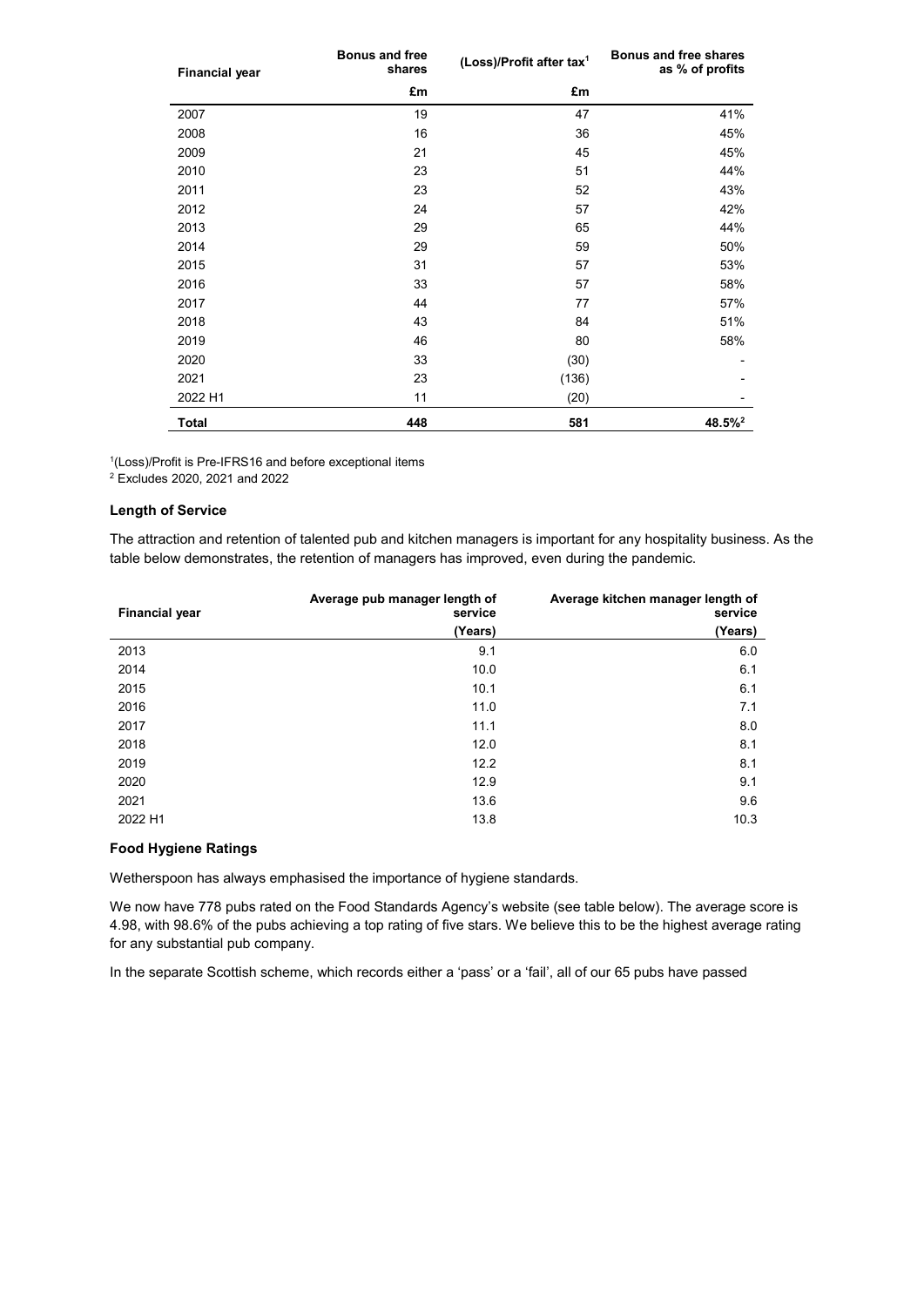| <b>Financial Year</b> | <b>Total Pubs Scored</b> | <b>Average Rating</b> | Pubs with highest Rating % |
|-----------------------|--------------------------|-----------------------|----------------------------|
| 2013                  | 771                      | 4.85                  | 87.0                       |
| 2014                  | 824                      | 4.91                  | 92.0                       |
| 2015                  | 858                      | 4.93                  | 94.1                       |
| 2016                  | 836                      | 4.89                  | 91.7                       |
| 2017                  | 818                      | 4.89                  | 91.8                       |
| 2018                  | 807                      | 4.97                  | 97.3                       |
| 2019                  | 799                      | 4.97                  | 97.4                       |
| 2020                  | 781                      | 4.96                  | 97.0                       |
| 2021                  | 787                      | 4.97                  | 98.4                       |
| 2022 H1               | 778                      | 4.98                  | 98.6                       |

#### Property litigation

As previously reported, Wetherspoon agreed on an out-of-court settlement with developer Anthony Lyons, formerly of property leisure agent Davis Coffer Lyons, in 2013 and received approximately £1.25m from Mr Lyons.

The payment relates to litigation in which Wetherspoon claimed that Mr Lyons had been an accessory to frauds committed by Wetherspoon's former retained agent Van de Berg and its directors Christian Braun, George Aldridge and Richard Harvey. Mr Lyons denied the claim – and the litigation was contested.

The claim related to properties in Portsmouth, Leytonstone and Newbury. The Portsmouth property was involved in the 2008/9 Van de Berg case itself.

In that case, Mr Justice Peter Smith found that Van de Berg, but not Mr Lyons (who was not a party to the case), fraudulently diverted the freehold from Wetherspoon to Moorstown Properties Limited, a company owned by Simon Conway. Moorstown leased the premises to Wetherspoon. Wetherspoon is still a leaseholder of this property – a pub called The Isambard Kingdom Brunel.

The properties in Leytonstone and Newbury (the other properties in the case against Mr Lyons) were not pleaded in the 2008/9 Van de Berg case.

Leytonstone was leased to Wetherspoon and trades today as The Walnut Tree public house. Newbury was leased to Pelican plc and became Café Rouge.

As we have also reported, the company agreed to settle its final claim in this series of cases and accepted £400,000 from property investor Jason Harris, formerly of First London and now of First Urban Group. Wetherspoon alleged that Harris was an accessory to frauds committed by Van de Berg. Harris contested the claim and has not admitted liability.

Before the conclusion of the above cases, Wetherspoon also agreed on a settlement with Paul Ferrari of London estate agent Ferrari Dewe & Co, in respect of properties referred to as the 'Ferrari Five' by Mr Justice Peter Smith.

#### Press corrections

Wetherspoon has been the subject of a number of inaccurate media stories on a variety of different subjects. After complaining to the organisations concerned, the company obtained corrections and/or apologies from a number of publications, including:

| Daily Express   | The Daily Telegraph |
|-----------------|---------------------|
| Daily Mail      | The Guardian        |
| Daily Mirror    | The Independent     |
| Daily Star      | The Times           |
| <b>Sky News</b> | Forbes              |

The company has published a special edition of Wetherspoon News which includes details of the apologies and corrections which can be found on the Company's website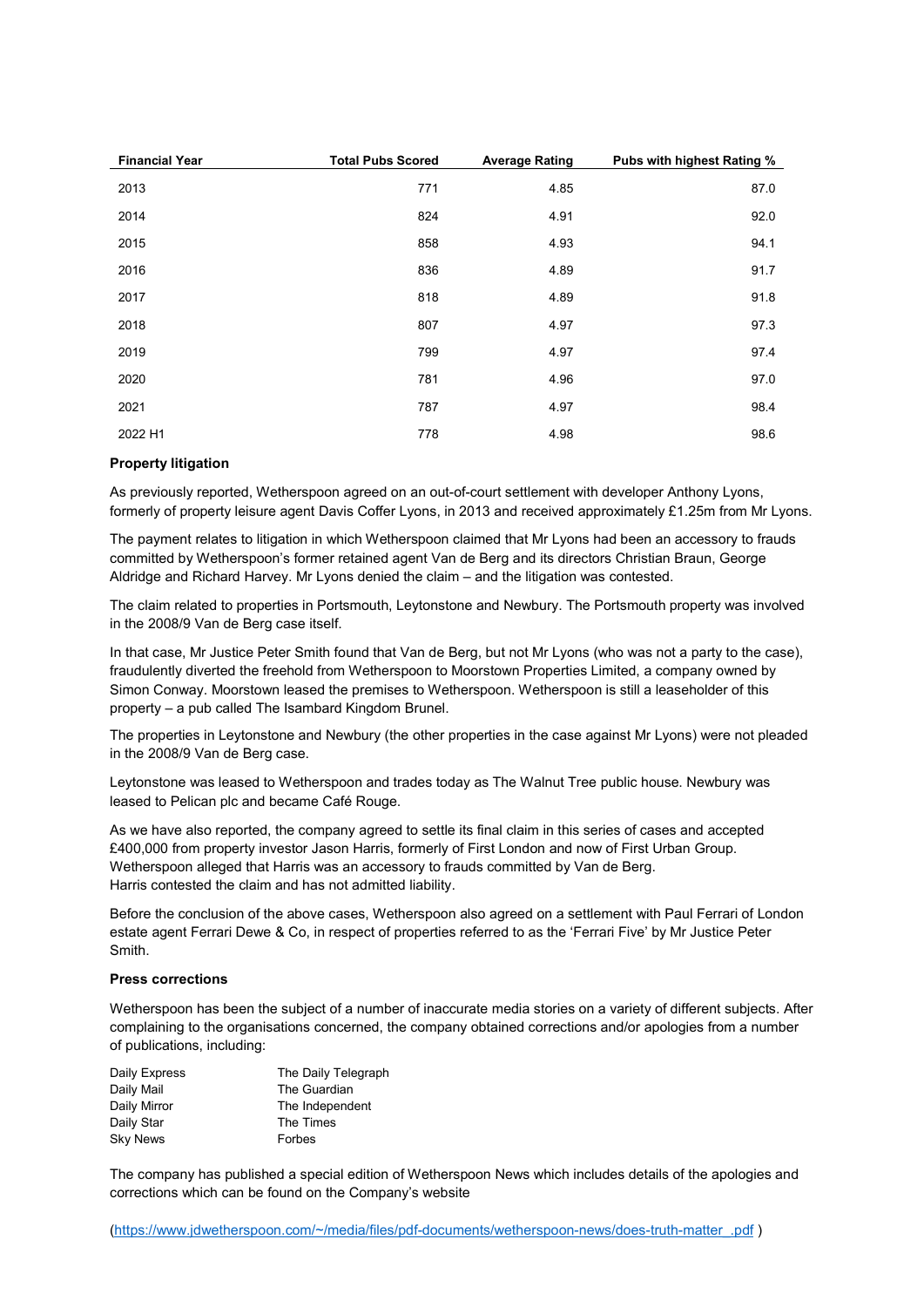#### Current trading and outlook

Following a traumatic two years for many businesses and people, the ending of Covid restrictions has brought a return to more normal trading patterns in recent weeks. As indicated above, trade for the last three weeks was 2.6% below the equivalent period in 2019, reflecting an improving trend.

Contrary to some reports, the company has a full complement of staff and is fully stocked, with some minor exceptions.

Inflationary pressures in the economy have been widely publicised. As indicated above, nearly 70% of the company's properties are freehold, with interest rates fixed for the next decade. Most of the company's leasehold pubs have rent reviews which are fixed at levels below the current level of inflation. There is pressure on input costs from food, drink and energy suppliers, mitigated to an extent, by a number of long-term contracts. Overall, the company expects the increase in input prices to be slightly less than the level of inflation.

The government is reported to have spent over £400 billion on Covid measures, around nine times the annual defence budget. The expenditure has been financed by the creation of "new money" by the Bank of England, which has led to significant inflation and higher taxes.

Draconian restrictions, which amount to a lockdown-by-stealth, are, of course, kryptonite for hospitality, travel, leisure and many other businesses. The company is confident of a strong future if restrictions are avoided. The readiness of the leaders of all the UK's main political parties to resort to lockdowns, and extreme restrictions, which were not contemplated in the UK's 2019 plans for pandemics, is the main threat to the future of the hospitality industry, but also to the economy.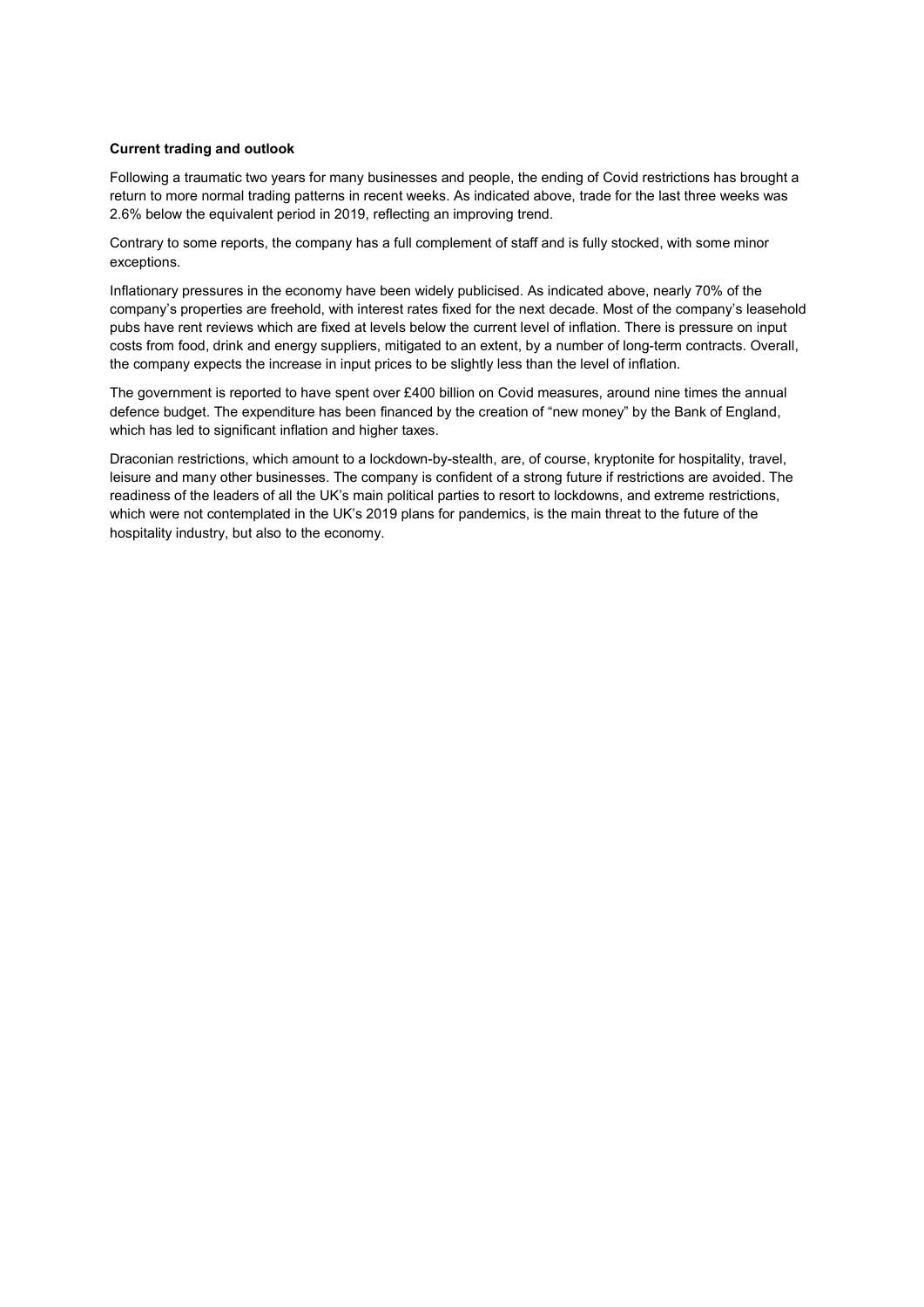### Appendix 1 – Unaudited primary financial statements (pre-IFRS16 accounting)

As outlined on page 2, the following unaudited financial statements are included to aid understanding.

|                         | 26 weeks<br>ended 23<br>January<br>2022<br>£000 | 26 weeks<br>ended 24<br>January<br>2021<br>£000 | 26 weeks<br>ended 26<br>January<br>2020<br>£000 |
|-------------------------|-------------------------------------------------|-------------------------------------------------|-------------------------------------------------|
| Revenue                 | 807,395                                         | 431,072                                         | 933,021                                         |
|                         |                                                 |                                                 |                                                 |
| Operating costs         | (806, 903)                                      | (451, 816)                                      | (856, 461)                                      |
| Operating profit/(loss) | 492                                             | (20, 744)                                       | 76,560                                          |
| Property losses         | (1,796)                                         | (1, 320)                                        | (172)                                           |
| Finance income          | 6                                               | 167                                             | 41                                              |
| Finance costs           | (19, 957)                                       | (24, 275)                                       | (18,508)                                        |
| Loss before tax         | (21, 255)                                       | (46, 172)                                       | 57,921                                          |
| Income tax credit       | 1,007                                           | 2,510                                           | (12, 487)                                       |
| Loss for the period     | (20, 248)                                       | (43, 662)                                       | 45,434                                          |

Pre-IFRS16 income statement (before exceptional items):

Pre-IFRS16 income statement reconciliation (before exceptional items):

|                                                                        | 26 weeks<br>ended 23<br>January<br>2022 | 26 weeks<br>ended 24<br>January<br>2021 | 26 weeks<br>ended 26<br>January<br>2020 |
|------------------------------------------------------------------------|-----------------------------------------|-----------------------------------------|-----------------------------------------|
|                                                                        | £000                                    | £000                                    | £000                                    |
| (Loss)/profit for the<br>period before IFRS16                          | (20, 248)                               | (43, 662)                               | 45,434                                  |
| Operating costs                                                        | 23,516                                  | 26,078                                  | 28,443                                  |
| Amortisation and<br>Depreciation<br>ROU<br>Assets<br>Lease<br>Premiums | (22, 379)                               | (23, 042)<br>86                         | (24, 425)<br>192                        |
| Disposal of leases                                                     | 3,449                                   | 1,088                                   | 347                                     |
| Finance income                                                         | 223                                     | 210                                     | 225                                     |
| Finance costs                                                          | (9,617)                                 | (11, 015)                               | (11,078)                                |
| Income tax credit                                                      |                                         | 3,887                                   | 1,189                                   |
| Loss for the period                                                    | (25, 057)                               | (46, 370)                               | 40,327                                  |

Pre-IFRS16 cash flow statement:

|                                             | 26 weeks<br>ended 23<br>January<br>2022<br>£000 | 26 weeks<br>ended 24<br>January<br>2021<br>£000 | 26 weeks<br>ended 26<br>January<br>2020<br>£000 |
|---------------------------------------------|-------------------------------------------------|-------------------------------------------------|-------------------------------------------------|
| Net cash flows from<br>operating activities | (7,959)                                         | (59, 823)                                       | 93,079                                          |
| Net cash flow from<br>investing activities  | (58, 852)                                       | (19, 012)                                       | (135, 778)                                      |
| Net cash flow from<br>financing activities  | 60,391                                          | 129,408                                         | 47,162                                          |
| Net change in cash and<br>cash equivalents  | (6, 420)                                        | 50,573                                          | 4,463                                           |
| Opening cash and cash<br>equivalents        | 45,408                                          | 174,451                                         | 42,950                                          |
| Closing cash and cash<br>equivalents        | 38,988                                          | 225,024                                         | 47,413                                          |
| Free cash flow                              | (34, 509)                                       | (77, 306)                                       | 48,966                                          |
| Free cash flow per<br>ordinary share (p)    | (27.2)                                          | (64.5)                                          | 46.7                                            |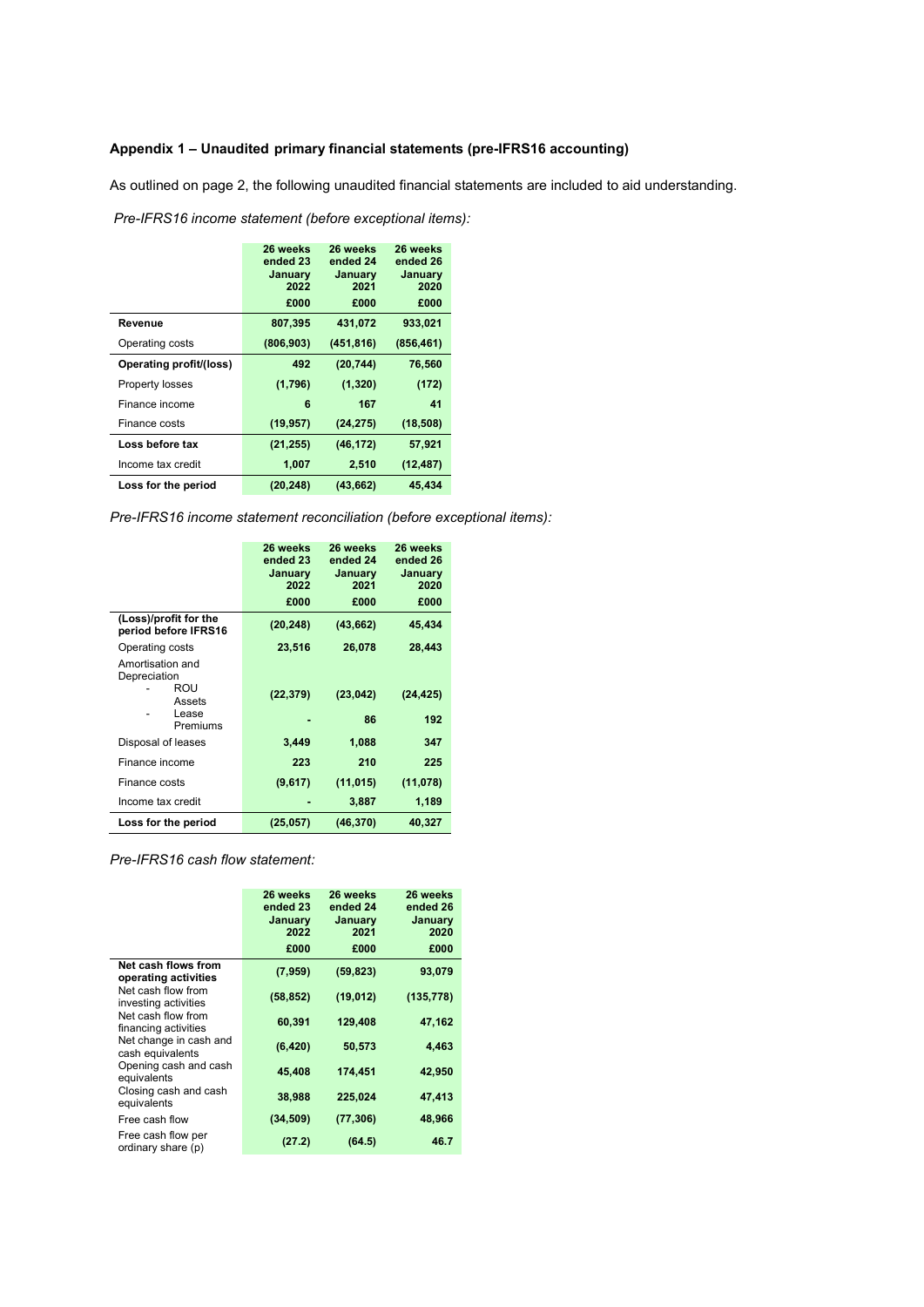### Pre-IFRS16 balance sheet:

|                                      | <b>As at 23</b><br>January | As at 25         |
|--------------------------------------|----------------------------|------------------|
|                                      | 2022                       | <b>July 2021</b> |
|                                      |                            |                  |
|                                      | £000                       | £000             |
| <b>Non-current assets</b>            |                            |                  |
| Property, plant and<br>equipment     | 1,437,057                  | 1,420,515        |
| Intangible assets                    | 3,849                      | 5,358            |
| Investment property                  | 12,653                     | 10,533           |
| Other non-current assets             | 10,658                     | 7,434            |
| Deferred tax assets                  |                            |                  |
| <b>Total non-current assets</b>      | 1,464,217                  | 1,443,840        |
|                                      |                            |                  |
| <b>Current assets</b>                |                            |                  |
| Inventories                          | 27,007                     | 26,853           |
| Receivables                          | 34,814                     | 34,477           |
| Asset Held for Sale                  | 2,123                      |                  |
| Cash and cash equivalents            | 38,988                     | 45,408           |
| <b>Total current assets</b>          | 102,932                    | 106,738          |
| <b>Total assets</b>                  | 1,567,149                  | 1,550,578        |
|                                      |                            |                  |
| <b>Current liabilities</b>           |                            |                  |
| Borrowings                           | (6,740)                    | (7,610)          |
| Trade and other payables             | (259, 737)                 | (287, 758)       |
| Current income tax liabilities       | (372)                      | (1, 454)         |
| Provisions                           | (4, 751)                   | (4, 725)         |
| <b>Total current liabilities</b>     | (271, 600)                 | (301, 547)       |
| <b>Non-current liabilities</b>       |                            |                  |
| Borrowings                           | (956, 605)                 | (883, 272)       |
| Derivative financial                 |                            |                  |
| instruments                          | (3, 565)                   | (37, 643)        |
| Deferred tax liabilities             | (24, 497)                  | (16, 546)        |
| Provisions                           | (1, 488)                   | (1, 488)         |
| Other liabilities                    | (9,738)                    | (9,738)          |
| <b>Total non-current liabilities</b> | (995, 893)                 | (948, 687)       |
| <b>Total liabilities</b>             | (1, 267, 493)              | (1, 250, 244)    |
| <b>Net assets</b>                    | 299,656                    | 300,344          |
| Shareholders' equity                 |                            |                  |
| Share capital                        | 2,575                      | 2,575            |
| Share premium account                | 143,294                    | 143,294          |
| Capital redemption reserve           | 2,337                      | 2,337            |
| Other reserve                        | 234,579                    | 234,579          |
| Hedging reserve                      | (4, 224)                   | (15, 403)        |
| Currency translation reserve         | (501)                      | 1,851            |
| Retained earnings                    | (78, 404)                  | (68, 889)        |
| Total shareholders' equity           | 299,656                    | 300,344          |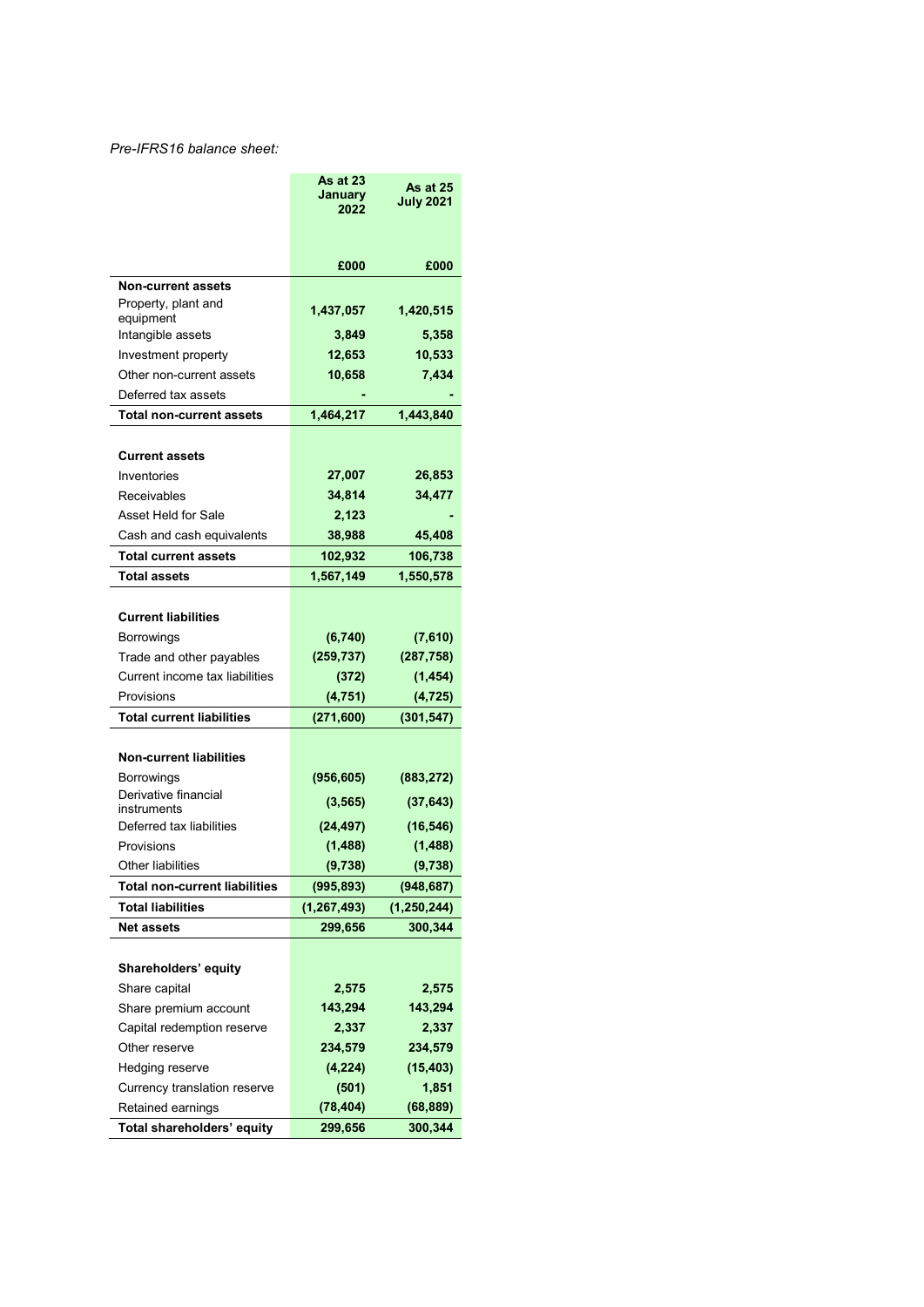### INCOME STATEMENT for the 26 weeks ended 23 January 2022

J D Wetherspoon plc, company number:

1709784

| 1709784                                                                 | <b>Unaudited</b> | <b>Unaudited</b> | Unaudited     | Unaudited   | Audited                  | Audited     |
|-------------------------------------------------------------------------|------------------|------------------|---------------|-------------|--------------------------|-------------|
|                                                                         | 26 weeks         | 26 weeks         | 26 weeks      | 26 weeks    | 52 weeks                 | 52 weeks    |
|                                                                         | ended            | ended            | ended         | ended       | ended                    | ended       |
|                                                                         | 23 January       | 23 January       | 24 January    | 24 January  | 25 July                  | 25 July     |
|                                                                         | 2022             | 2022             | 2021          | 2021        | 2021                     | 2021        |
|                                                                         | <b>Before</b>    | <b>After</b>     | <b>Before</b> | After       | Before                   | After       |
|                                                                         | exceptional      | exceptional      | exceptional   | exceptional | exceptional              | exceptional |
|                                                                         | items            | items            | items         | items       | items                    | items       |
|                                                                         | £000             | £000             | £000          | £000        | £000                     | £000        |
| <b>Revenue</b><br>$\mathbf{1}$                                          | 807,395          | 807,395          | 431,072       | 431,072     | 772,555                  | 772,555     |
| Other operating income - exceptional<br>(note 4)                        |                  | 277              |               | 8,937       |                          | 15,541      |
| Operating costs                                                         | (805, 767)       | (805, 767)       | (448, 694)    | (448, 694)  | (872, 913)               | (872, 913)  |
| Operating costs - exceptional (note 4)                                  |                  |                  |               | (16, 473)   |                          | (24, 482)   |
| $\overline{2}$<br><b>Operating profit/(loss)</b>                        | 1,628            | 1,905            | (17, 622)     | (25, 158)   | (100, 358)               | (109, 299)  |
| 3<br>Property gains/(losses)                                            | 1,653            | 1,653            | (232)         | (232)       | (123)                    | (123)       |
| 3<br>Property losses - exceptional (note 4)                             |                  | (23)             |               | (2, 190)    |                          | (5,839)     |
| 6<br>Finance income                                                     | 229              | 229              | 377           | 377         | 595                      | 595         |
| 6<br>Finance costs                                                      | (29, 574)        | (29, 574)        | (35, 290)     | (35, 290)   | (67, 280)                | (67, 280)   |
| Finance income/(costs) - exceptional<br>6<br>(note 4)                   |                  | 12,774           |               | (5, 511)    | $\overline{\phantom{a}}$ | (12, 690)   |
| Loss before tax                                                         | (26,064)         | (13,036)         | (52, 767)     | (68,004)    | (167, 166)               | (194, 636)  |
| 7<br>Income tax credit                                                  | 1,007            | 1,007            | 6,397         | 6,397       | 20,695                   | 20,695      |
| Income tax credit/(expense) - exceptional<br>$\overline{7}$<br>(note 4) |                  | 560              |               | 2,816       |                          | (7, 114)    |
| Loss for the period                                                     | (25, 057)        | (11, 469)        | (46, 370)     | (58, 791)   | (146, 471)               | (181, 055)  |
|                                                                         |                  |                  |               |             |                          |             |
| Loss per ordinary share (p)                                             |                  |                  |               |             |                          |             |
| 8<br>- Basic <sup>1</sup>                                               | (19.7)           | (9.0)            | (38.7)        | (49.1)      | (119.2)                  | (147.4)     |
| - Diluted <sup>1</sup><br>8                                             | (19.7)           | (9.0)            | (38.7)        | (49.1)      | (119.2)                  | (147.4)     |

STATEMENT OF COMPREHENSIVE INCOME for the 26 weeks ended 23 January 2022

|                                                                           | <b>Notes</b> | <b>Unaudited</b><br>26 weeks<br>ended<br>23 January<br>2022<br>£000 | Unaudited<br>26 weeks<br>ended<br>24 January<br>2021<br>£000 | Audited<br>52 weeks<br>ended<br>25 July<br>2021<br>£000 |
|---------------------------------------------------------------------------|--------------|---------------------------------------------------------------------|--------------------------------------------------------------|---------------------------------------------------------|
| Items which will be reclassified subsequently to profit or loss:          |              |                                                                     |                                                              |                                                         |
| Interest-rate swaps: gain taken to other comprehensive income             | 22           | 22,314                                                              | 16,717                                                       | 44,551                                                  |
| Interest-rate swaps: (loss)/gain reclassification to the income statement | 22           | (2,011)                                                             | 4,528                                                        | 11,707                                                  |
| Tax on items taken directly to other comprehensive income                 |              | (9, 124)                                                            | (4,037)                                                      | (5,084)                                                 |
| Currency translation differences                                          |              | (1,885)                                                             | (1,933)                                                      | (3,510)                                                 |
| Net gain recognised directly in other comprehensive income                |              | 9,294                                                               | 15.275                                                       | 47,664                                                  |
| Loss for the period                                                       |              | (11, 469)                                                           | (58, 791)                                                    | (181, 055)                                              |
| Total comprehensive loss for the period                                   |              | (2, 175)                                                            | (43, 516)                                                    | (133, 391)                                              |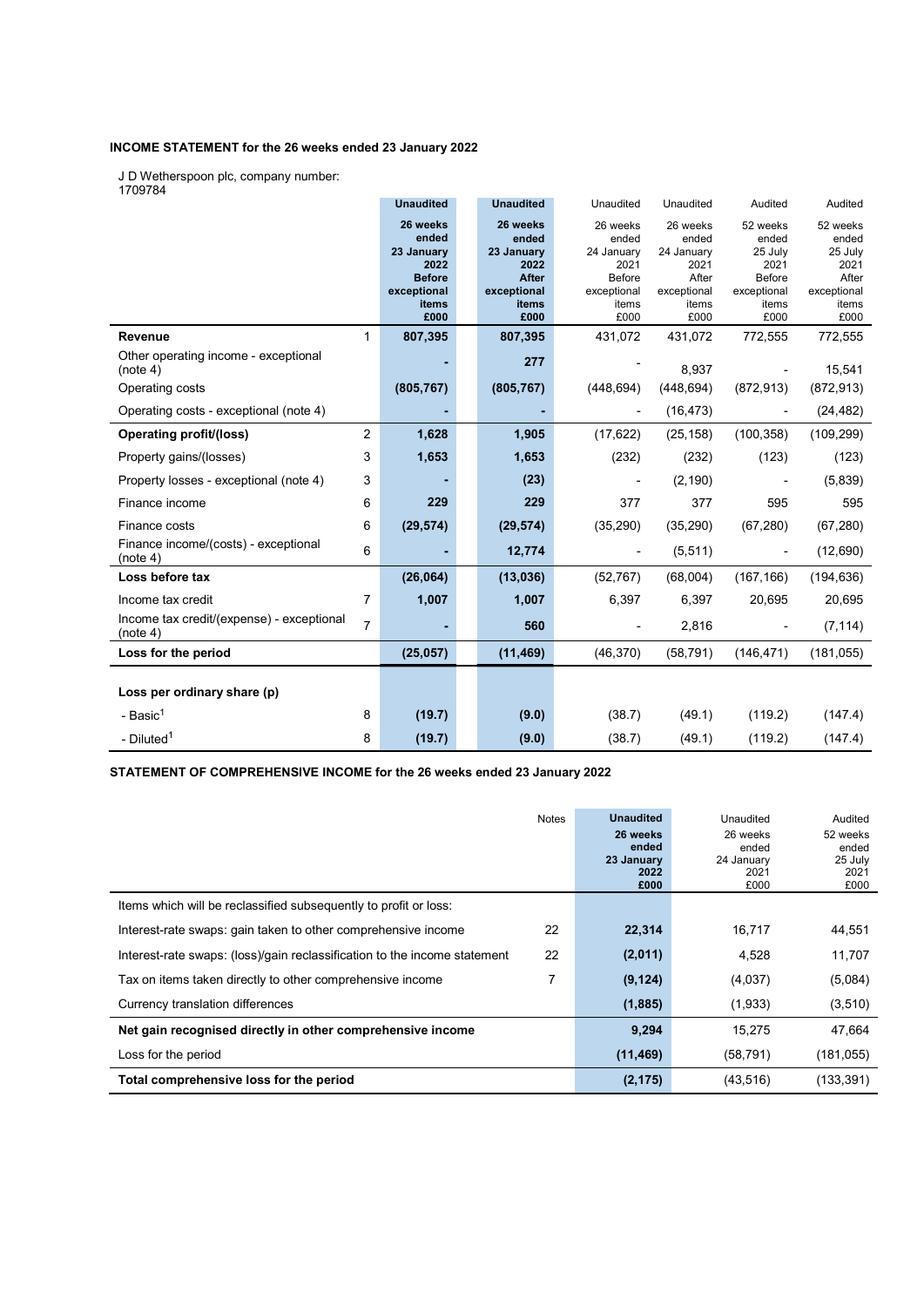### CASH FLOW STATEMENT for the 26 weeks ended 23 January 2022

J D Wetherspoon plc, company number:

1709784

|                                                      | Notes | <b>Unaudited</b>  | <b>Unaudited</b><br>free cash | Unaudited         | Unaudited<br>free cash | Audited           | Audited<br>free cash |
|------------------------------------------------------|-------|-------------------|-------------------------------|-------------------|------------------------|-------------------|----------------------|
|                                                      |       |                   | flow                          |                   | flow                   |                   | flow                 |
|                                                      |       | 26 weeks<br>ended | 26 weeks<br>ended             | 26 weeks<br>ended | 26 weeks<br>ended      | 52 weeks<br>ended | 52 weeks<br>ended    |
|                                                      |       | 23 January        | 23 January                    | 24<br>January     | 24<br>January          | 25 July           | 25 July              |
|                                                      |       | 2022<br>£000      | 2022<br>£000                  | 2021<br>£000      | 2021<br>£000           | 2021<br>£000      | 2021<br>£000         |
| Cash flows from operating activities                 |       |                   |                               |                   |                        |                   |                      |
| Cash generated from/(used in) operations             | 9     | 33,215            | 33,215                        | (28, 749)         | (28, 749)              | 25,208            | 25,208               |
| Interest received                                    |       | 8                 | 8                             | 105               | 105                    | 187               | 187                  |
| Interest paid                                        |       | (6,662)           | (6,662)                       | (29, 185)         | (29, 185)              | (48, 428)         | (48, 428)            |
| Corporation tax paid                                 |       | (709)             | (709)                         | 12,201            | 12,201                 | 7,673             | 7,673                |
| Lease interest                                       |       | (9, 222)          | (9, 222)                      | (10, 843)         | (10, 843)              | (19, 942)         | (19, 942)            |
| Net cash flow from operating activities              |       | 16,630            | 16,630                        | (56, 471)         | (56, 471)              | (35, 302)         | (35, 302)            |
|                                                      |       |                   |                               |                   |                        |                   |                      |
| Cash flows from investing activities                 |       |                   |                               |                   |                        |                   |                      |
| Reinvestment in pubs                                 |       | (18, 925)         | (18, 925)                     | (9,602)           | (9,602)                | (19,692)          | (19,692)             |
| Reinvestment in business and IT projects             |       | (543)             | (543)                         | (872)             | (872)                  | (2,620)           | (2,620)              |
| Investment in new pubs and pub<br>extensions         |       | (22, 275)         |                               | (7, 115)          |                        | (21, 131)         |                      |
| Freehold reversions and investment<br>properties     |       | (19, 248)         |                               | (1, 423)          |                        | (16, 858)         |                      |
| Proceeds of sale of property, plant and<br>equipment |       | 2,139             |                               |                   |                        | 2,575             |                      |
| Net cash flow from investing activities              |       | (58, 852)         | (19, 468)                     | (19,012)          | (10, 474)              | (57, 726)         | (22, 312)            |
|                                                      |       |                   |                               |                   |                        |                   |                      |
| Cash flows from financing activities                 |       |                   |                               |                   |                        |                   |                      |
| Purchase of own shares for share-based<br>payments   |       | (7,082)           | (7,082)                       | (6, 771)          | (6, 771)               | (7,684)           | (7,684)              |
| Loan issue cost                                      | 10    |                   |                               | (238)             | (238)                  | (434)             | (434)                |
| Advances/(repayment) under bank loans                | 10    | 74,990            |                               |                   |                        | (195,000)         |                      |
| Advances under CLBILS                                | 10    |                   |                               | 48,333            |                        | 100,033           |                      |
| Other loan receivables                               | 10    | (3,986)           |                               |                   |                        |                   |                      |
| Lease principal payments                             | 23    | (24, 589)         | (24, 589)                     | (3, 352)          | (3, 352)               | (17, 552)         | (17, 552)            |
| Issue of share capital                               | 28    |                   |                               | 91,523            |                        | 91,523            |                      |
| Asset-financing principal payments                   | 10    | (3,531)           |                               | (3, 439)          |                        | (6,901)           |                      |
| Net cash flow from financing activities              |       | 35,802            | (31, 671)                     | 126,056           | (10, 361)              | (36, 015)         | (25, 670)            |
|                                                      |       |                   |                               |                   |                        |                   |                      |
| Net change in cash and cash<br>equivalents           | 10    | (6, 420)          |                               | 50,573            |                        | (129, 043)        |                      |
| Opening cash and cash equivalents                    | 18    | 45,408            |                               | 174,451           |                        | 174,451           |                      |
| Closing cash and cash equivalents                    | 18    | 38,988            |                               | 225,024           |                        | 45,408            |                      |
| Free cash flow                                       | 8     |                   | (34, 509)                     |                   | (77, 306)              |                   | (83, 284)            |
| Free cash flow per ordinary share                    | 8     |                   | (27.2)p                       |                   | (64.5)p                |                   | (67.8)p              |

Free cash flow is a measure not required by accounting standards; a definition is provided in the accounting policies.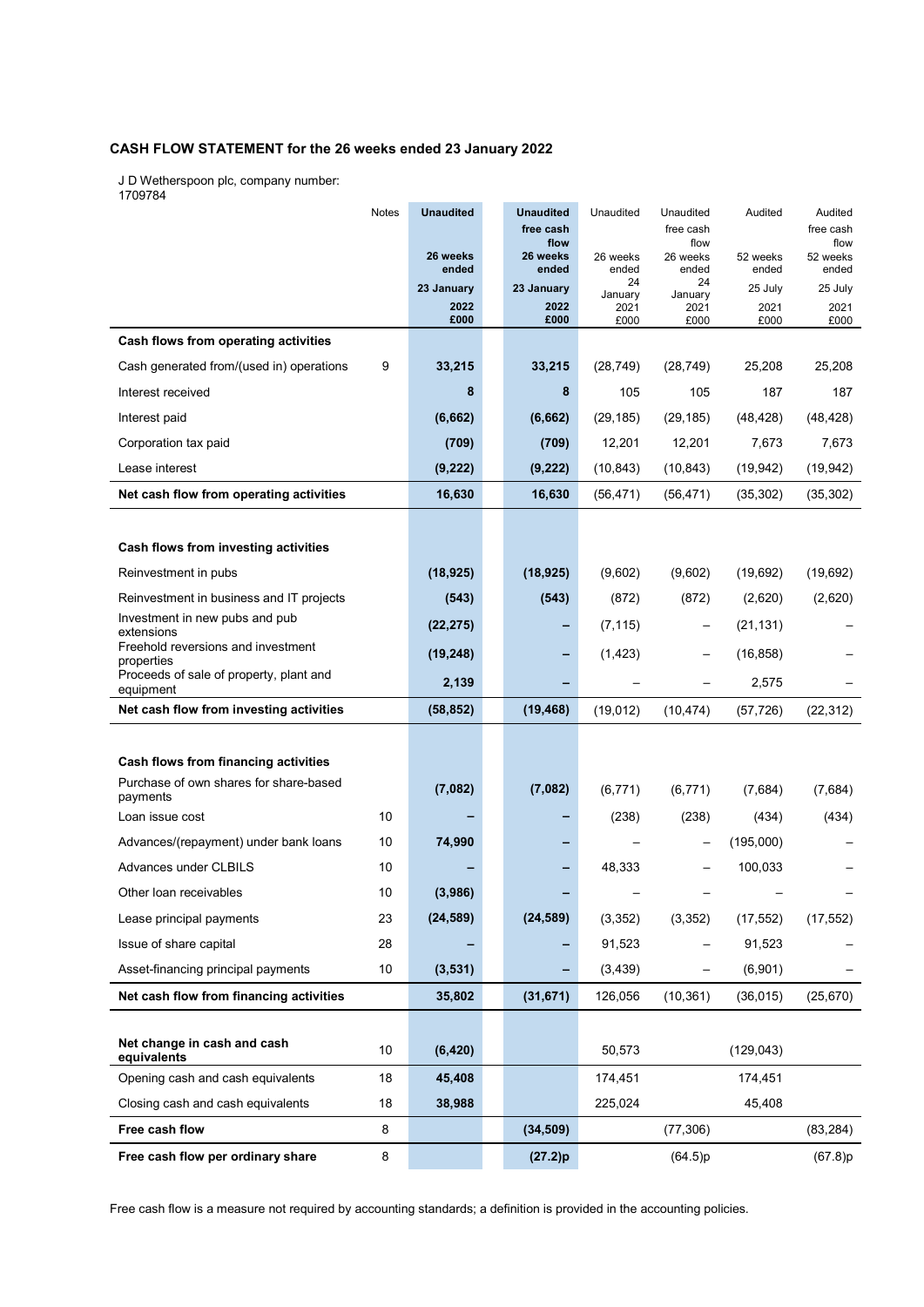### BALANCE SHEET as at 23 January 2022

| J D Wetherspoon plc, company number: 1709784 | Notes          | <b>Unaudited</b> | Unaudited              | Audited     |
|----------------------------------------------|----------------|------------------|------------------------|-------------|
|                                              |                | 23 January       | Restated<br>24 January | 25 July     |
|                                              |                | 2022             | 2021                   | 2021        |
|                                              |                | £000             | £000                   | £000        |
| <b>Assets</b>                                |                |                  |                        |             |
| <b>Non-current assets</b>                    |                |                  |                        |             |
| Property, plant and equipment                | 13             | 1,440,368        | 1,425,570              | 1,423,826   |
| Intangible assets                            | 12             | 3,849            | 8,956                  | 5,358       |
| Investment property                          | 14             | 12,653           | 6,037                  | 10,533      |
| Right-of-use assets                          | 23             | 448,184          | 527,614                | 468,538     |
| Other loan receivable                        | 16             | 3,224            |                        |             |
| Deferred tax assets                          | $\overline{7}$ |                  |                        |             |
| Lease assets                                 | 23             | 9,681            | 10,506                 | 9,890       |
| <b>Total non-current assets</b>              |                | 1,917,959        | 1,978,683              | 1,918,145   |
|                                              |                |                  |                        |             |
| <b>Current assets</b>                        |                |                  |                        |             |
| Lease assets                                 | 23             | 1,638            | 1,691                  | 1,638       |
| Assets held for sale                         | 17             | 2,123            |                        |             |
| Inventories                                  | 15             | 27,007           | 22,369                 | 26,853      |
| Receivables                                  | 16             | 16,696           | 27,268                 | 16,427      |
| Current income tax receivables               |                | 2,269            |                        | 1,187       |
| Cash and cash equivalents                    | 18             | 38,988           | 225,024                | 45,408      |
| <b>Total current assets</b>                  |                | 88,721           | 276,352                | 91,513      |
| Total assets                                 |                | 2,006,680        | 2,255,035              | 2,009,658   |
| <b>Current liabilities</b>                   |                |                  |                        |             |
| Borrowings                                   | 20             | (6,740)          | (7,610)                | (7,610)     |
| Trade and other payables                     | 19             | (244, 757)       | (184, 742)             | (259, 791)  |
| Provisions                                   | 21             | (3,030)          | (2,797)                | (3,004)     |
| Lease liabilities                            | 23             | (50, 797)        | (72, 481)              | (65, 219)   |
| <b>Total current liabilities</b>             |                | (305, 324)       | (267, 630)             | (335, 624)  |
|                                              |                |                  |                        |             |
| <b>Non-current liabilities</b>               |                |                  |                        |             |
| <b>Borrowings</b>                            | 20             | (956, 605)       | (1,029,343)            | (883, 272)  |
| Derivative financial instruments             | 22             | (3, 565)         | (65, 477)              | (37, 643)   |
| Deferred tax liabilities                     | 7              | (24, 497)        | (18, 693)              | (16, 546)   |
| Lease liabilities                            | 23             | (444, 836)       | (508, 518)             | (458, 596)  |
| <b>Total non-current liabilities</b>         |                | (1,429,503)      | (1,622,031)            | (1,396,057) |
| <b>Total liabilities</b>                     |                | (1,734,827)      | (1,889,661)            | (1,731,681) |
| <b>Net assets</b>                            |                | 271,853          | 365,374                | 277,977     |
|                                              |                |                  |                        |             |
| Shareholders' equity                         |                |                  |                        |             |
|                                              |                |                  |                        |             |
| Share capital                                | 28             | 2,575            | 2,575                  | 2,575       |
| Share premium account                        |                | 143,294          | 143,294                | 143,294     |
| Capital redemption reserve                   |                | 2,337            | 2,337                  | 2,337       |
| Other reserves                               |                | 234,579          | 234,579                | 234,579     |
| Hedging reserve                              |                | (4, 224)         | (49, 369)              | (15, 403)   |
| Currency translation reserve                 |                | (501)            | 5,089                  | 1,851       |
| Retained earnings                            |                | (106, 207)       | 26,869                 | (91, 256)   |
| Total shareholders' equity                   |                | 271,853          | 365,374                | 277,977     |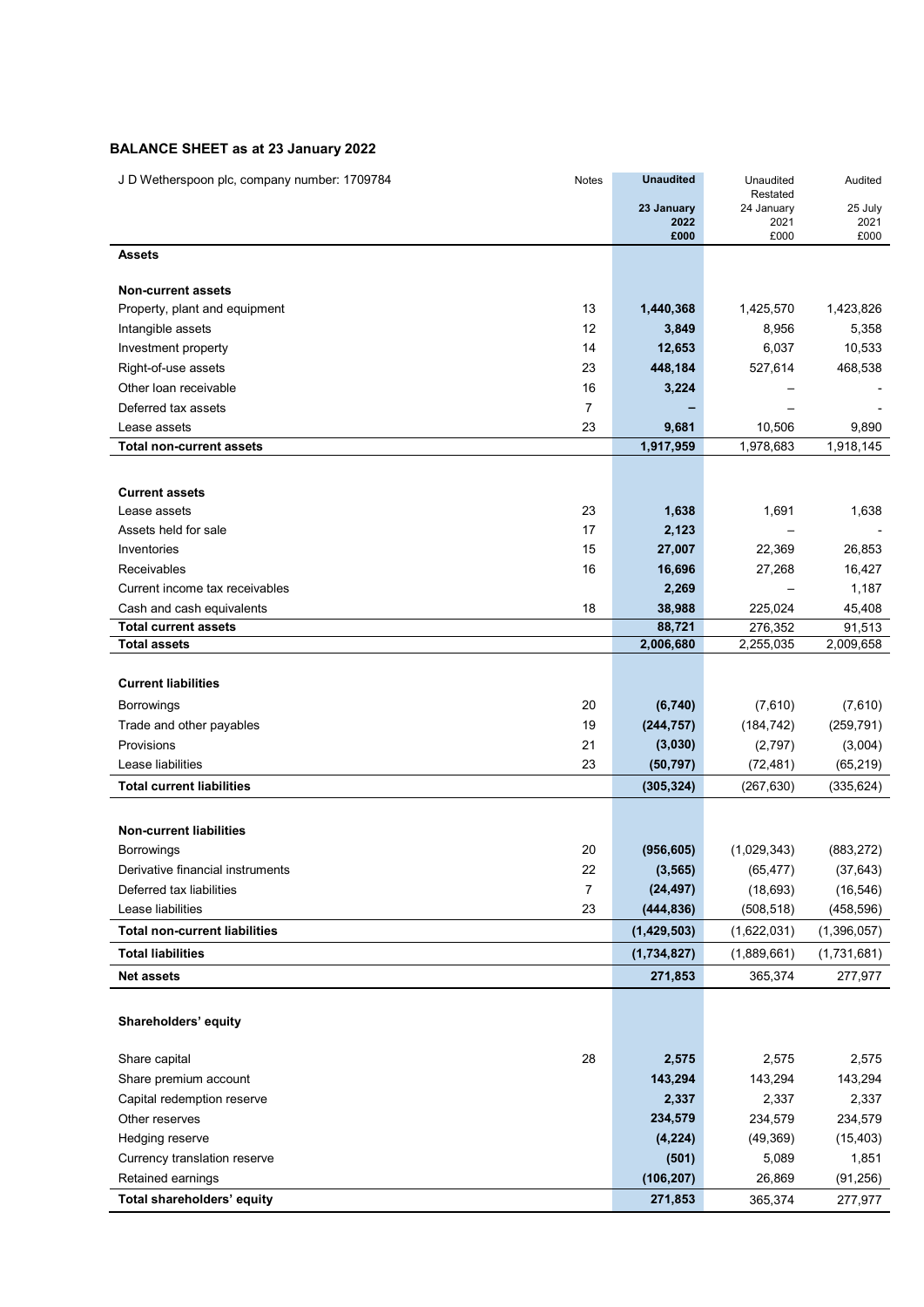### STATEMENT OF CHANGES IN EQUITY

J D Wetherspoon plc, company number: 1709784

|                                                                     | Notes          | Share                    | Share                    | Capital        | Other                    | Hedging                      | Currency                 | Retained                 | <b>Total</b> |
|---------------------------------------------------------------------|----------------|--------------------------|--------------------------|----------------|--------------------------|------------------------------|--------------------------|--------------------------|--------------|
|                                                                     |                | capital                  | premium<br>account       | redemption     | Reserves                 | reserve                      | translation              | earnings                 |              |
|                                                                     |                |                          |                          | reserve        |                          |                              | reserve                  |                          |              |
|                                                                     |                | £000                     | £000                     | £000           | £000                     | £000                         | £000                     | £000                     | £000         |
|                                                                     |                |                          |                          |                |                          |                              |                          |                          |              |
| As at 26 July 2020 as previously<br>reported                        |                | 2,408                    | 280,975                  | 2,337          |                          | (66, 577)                    | 7,089                    | 91,016                   | 317,248      |
| <b>Effect of restatements</b>                                       |                | $\overline{\phantom{a}}$ | (137, 681)               | Ĭ.             | 141,002                  |                              |                          | (3,321)                  |              |
| At 26 July 2020 restated                                            |                | 2,408                    | 143,294                  | 2,337          | 141,002                  | (66, 577)                    | 7,089                    | 87,695                   | 317,248      |
| Total comprehensive income                                          |                |                          |                          |                |                          | 17,208                       | (2,000)                  | (58, 724)                | (43, 516)    |
| Loss for the period                                                 |                |                          |                          |                |                          |                              | $\overline{a}$           |                          |              |
| Interest-rate swaps: cash flow                                      |                |                          |                          |                |                          |                              |                          | (58, 791)                | (58, 791)    |
| hedges                                                              | 22             |                          |                          |                | $\overline{\phantom{a}}$ | 16,717                       |                          | $\overline{\phantom{a}}$ | 16,717       |
| Interest-rate swaps: amount                                         | 22             |                          |                          |                |                          |                              |                          |                          |              |
| reclassified to the income statement                                |                |                          |                          |                |                          | 4,528                        |                          | $\overline{\phantom{0}}$ | 4,528        |
| Tax on items taken directly to                                      | $\overline{7}$ |                          |                          |                |                          | (4,037)                      |                          | $\overline{\phantom{a}}$ | (4,037)      |
| comprehensive income                                                |                |                          |                          |                |                          |                              |                          |                          |              |
| Currency translation differences                                    |                |                          |                          |                |                          |                              | (2,000)                  | 67                       | (1, 933)     |
|                                                                     |                |                          |                          |                |                          |                              |                          |                          |              |
| Issued share capital (net of<br>expenses)                           |                | 167                      |                          |                | 93,577                   |                              |                          | (2, 222)                 | 91,522       |
| Share-based payment charges                                         |                |                          |                          |                |                          |                              |                          | 6,420                    | 6,420        |
| Tax on share-based payment                                          |                |                          |                          |                |                          |                              |                          | 471                      | 471          |
| Purchase of own shares for share-                                   |                |                          |                          |                |                          |                              |                          |                          |              |
| based payments                                                      |                |                          |                          |                |                          |                              |                          | (6, 771)                 | (6, 771)     |
| At 24 January 2021                                                  |                | 2,575                    | 143,294                  | 2,337          | 234,579                  | (49, 369)                    | 5,089                    | 26,869                   | 365,374      |
|                                                                     |                |                          |                          |                |                          |                              |                          |                          |              |
| Total comprehensive income                                          |                | $\blacksquare$           |                          |                | $\overline{\phantom{a}}$ | 33,966                       | (3,238)                  | (120, 604)               | (89, 876)    |
| Loss for the period                                                 |                |                          |                          |                |                          |                              |                          | (122, 264)               | (122, 264)   |
| Interest-rate swaps: cash flow<br>hedges                            | 22             |                          |                          |                |                          | 27,834                       |                          |                          | 27,834       |
| Interest-rate swaps: amount<br>reclassified to the income statement | 22             |                          |                          |                |                          | 7,179                        |                          |                          | 7,179        |
| Tax on items taken directly to                                      | $\overline{7}$ |                          |                          |                |                          |                              |                          |                          |              |
| comprehensive income                                                |                |                          |                          |                |                          | (1,047)                      |                          | $\overline{\phantom{a}}$ | (1,047)      |
| Currency translation differences                                    |                |                          |                          |                |                          |                              | (3, 238)                 | 1,660                    | (1, 578)     |
|                                                                     |                |                          |                          |                |                          |                              |                          |                          |              |
| Share-based payment charges                                         |                |                          |                          |                |                          |                              |                          | 3,847                    | 3,847        |
| Tax on share-based payment                                          |                |                          |                          |                |                          |                              |                          | (455)                    | (455)        |
| Purchase of own shares for share-                                   |                |                          |                          |                |                          |                              |                          | (913)                    | (913)        |
| based payments                                                      |                |                          |                          |                |                          |                              |                          |                          |              |
| At 25 July 2021                                                     |                | 2,575                    | 143,294                  | 2,337          | 234,579                  | (15, 403)                    | 1,851                    | (91, 256)                | 277,977      |
|                                                                     |                |                          |                          |                |                          |                              |                          |                          |              |
| Total comprehensive income                                          |                | $\overline{\phantom{a}}$ | $\overline{\phantom{a}}$ | $\overline{a}$ | $\overline{\phantom{a}}$ | 11,179                       | (2, 352)                 | (11,003)                 | (2, 176)     |
| Loss for the period                                                 |                | $\overline{\phantom{a}}$ | $\overline{\phantom{a}}$ |                | $\overline{\phantom{a}}$ | $\overline{\phantom{a}}$     | $\overline{\phantom{a}}$ | (11, 469)                | (11, 469)    |
| Interest-rate swaps: cash flow                                      |                |                          |                          |                |                          |                              |                          |                          |              |
| hedges                                                              | 22             |                          |                          |                |                          | 22,314                       |                          | $\overline{\phantom{0}}$ | 22,314       |
| Interest-rate swaps: amount<br>reclassified to the income statement | 22             |                          |                          |                |                          | (2,011)                      |                          | $\blacksquare$           | (2,011)      |
| Tax on items taken directly to<br>comprehensive income              | $\overline{7}$ |                          |                          |                |                          | (9, 124)                     |                          | $\frac{1}{2}$            | (9, 124)     |
| Currency translation differences                                    |                |                          |                          |                |                          | $\qquad \qquad \blacksquare$ | (2, 352)                 | 466                      | (1,885)      |
|                                                                     |                |                          |                          |                |                          |                              |                          |                          |              |
| Share-based payment charges                                         |                |                          |                          |                |                          |                              |                          | 3,152                    | 3,152        |
| Tax on share-based payment                                          |                |                          |                          |                |                          |                              |                          | (18)                     | (18)         |
| Purchase of own shares for share-                                   |                |                          |                          |                |                          |                              |                          |                          |              |
| based payments                                                      |                |                          |                          |                |                          |                              |                          | (7,082)                  | (7,082)      |
| At 23 January 2022                                                  |                | 2,575                    | 143,294                  | 2,337          | 234,579                  | (4, 224)                     | (501)                    | (106, 207)               | 271,853      |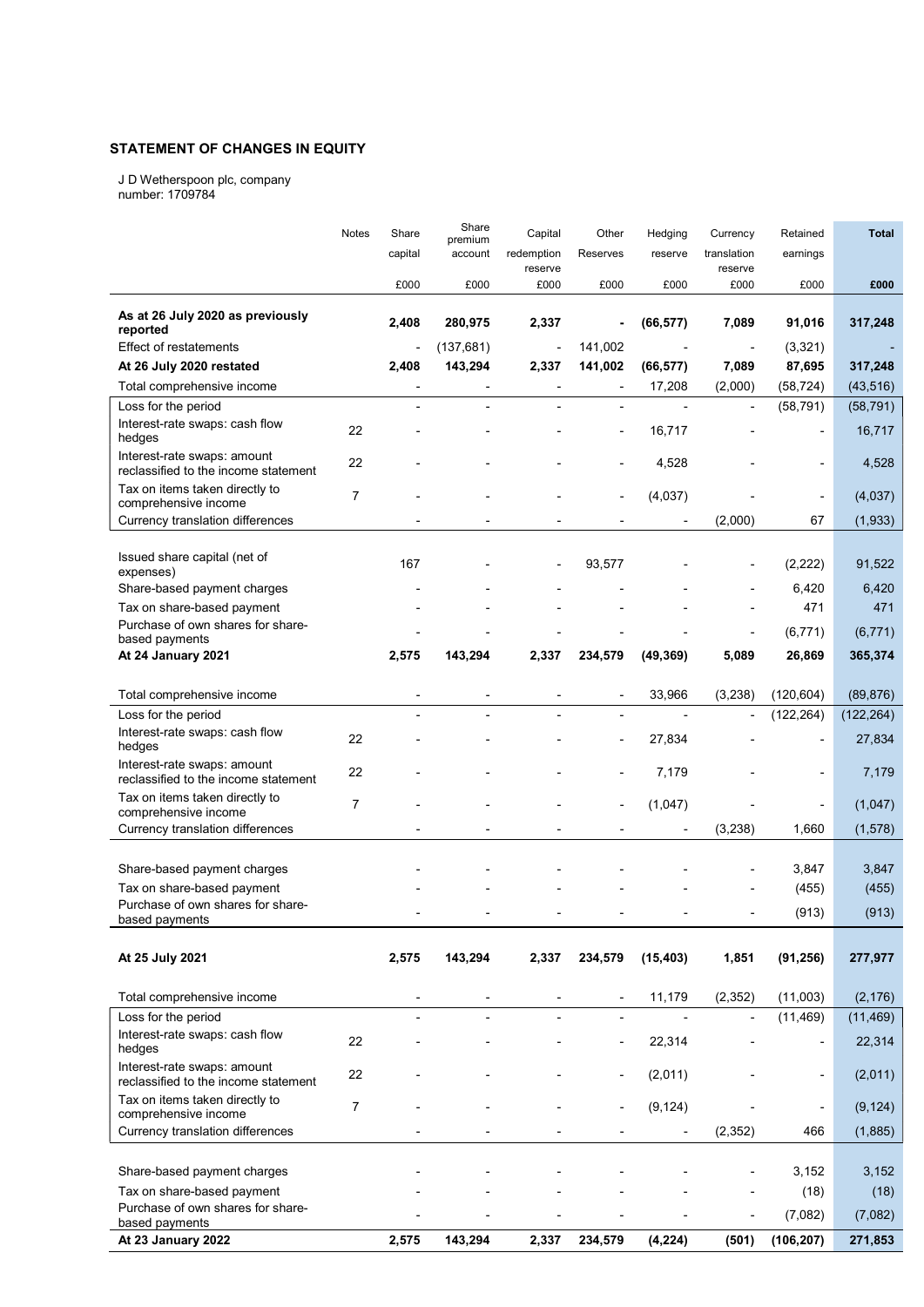The currency translation reserve contains the accumulated currency gains and losses on the long-term financing and balance sheet translation of the overseas branch. The currency translation difference reported in retained earnings is the retranslation of the opening reserves in the overseas branch at the current period end's currency exchange rate.

As at 23 January 2022, the company had distributable reserves of £124.7m.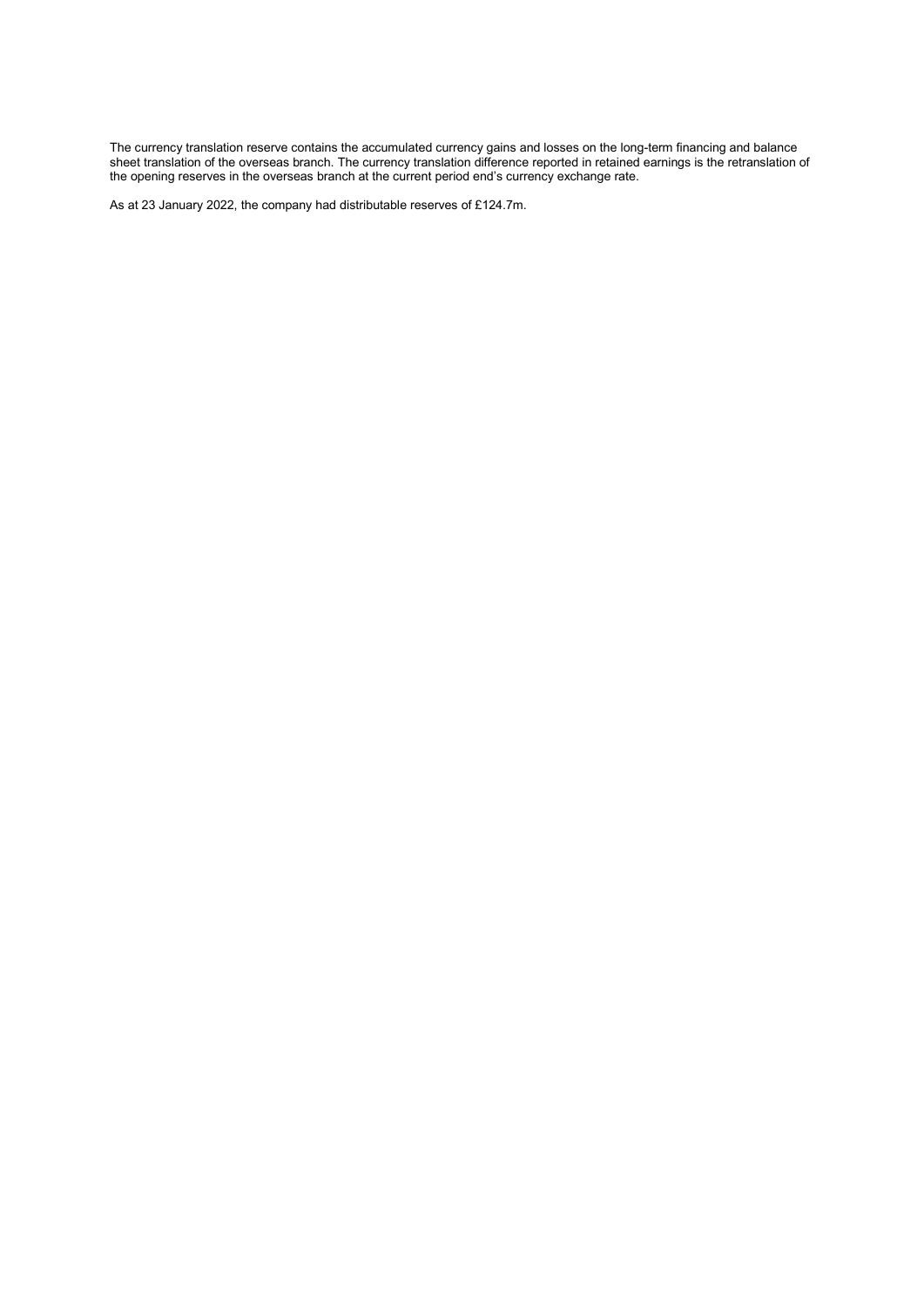### NOTES TO THE FINANCIAL STATEMENTS

#### 1. Revenue

|                                      | <b>Unaudited</b> | Unaudited  | Audited  |
|--------------------------------------|------------------|------------|----------|
|                                      | 26 weeks         | 26 weeks   | 52 weeks |
|                                      | ended            | ended      | ended    |
|                                      | 23 January       | 24 January | 25 July  |
|                                      | 2022             | 2021       | 2021     |
|                                      | £000             | £000       | £000     |
| Bar                                  | 480,453          | 236,701    | 440,119  |
| Food                                 | 292,891          | 154,304    | 283,192  |
| Eat out to help out scheme (note 24) |                  | 23,248     | 23,248   |
| Slot/fruit machines                  | 23,144           | 12,046     | 17,059   |
| Hotel                                | 10,424           | 4,570      | 8,592    |
| Other                                | 483              | 203        | 345      |
|                                      | 807,395          | 431,072    | 772,555  |

### 2. Operating profit/(loss) – analysis of costs by nature

| This is stated after charging/(crediting):              | <b>Unaudited</b> | Unaudited  | Audited    |
|---------------------------------------------------------|------------------|------------|------------|
|                                                         | 26 weeks         | 26 weeks   | 52 weeks   |
|                                                         | ended            | ended      | ended      |
|                                                         | 23 January       | 24 January | 25 July    |
|                                                         | 2022             | 2021       | 2021       |
|                                                         | £000             | £000       | £000       |
| Variable concession rental payments                     | 2,196            | 2,607      | 2,801      |
| Short term leases                                       | 375              | 102        | 784        |
| Cancelled principal payments (note 23)                  | (2, 250)         | (7, 322)   | (10, 933)  |
| Repairs and maintenance                                 | 45,557           | 25,609     | 64,020     |
| Net rent receivable                                     | (926)            | (1,076)    | (1, 873)   |
| Share-based payments (note 5)                           | 3,152            | 6,420      | 10,267     |
| Depreciation of property, plant and equipment (note 13) | 35,690           | 37,014     | 73,193     |
| Amortisation of intangible assets (note 12)             | 1,491            | 1,694      | 3,151      |
| Depreciation of investment properties (note 14)         | 50               | 12         | 44         |
| Amortisation of right of use assets (note 23)           | 22,672           | 23,042     | 44,532     |
|                                                         | <b>Unaudited</b> | Unaudited  | Audited    |
| Analysis of continuing operations                       | 26 weeks         | 26 weeks   | 52 weeks   |
|                                                         | ended            | ended      | ended      |
|                                                         | 23 January       | 24 January | 25 July    |
|                                                         | 2022             | 2021       | 2021       |
|                                                         | £000             | £000       | £000       |
| Revenue                                                 | 807,395          | 431.072    | 772,555    |
| Cost of sales                                           | (784, 197)       | (439, 375) | (844, 574) |
| Gross profit/(loss)                                     | 23,198           | (8,303)    | (72, 019)  |
| Administration costs                                    | (21, 293)        | (16, 855)  | (37, 280)  |
| Operating profit/(loss) after exceptional items         | 1,905            | (25, 158)  | (109, 299) |

Included in cost of sales is £274.5m (2021: £145.9m) relating to cost of inventory recognised as expense.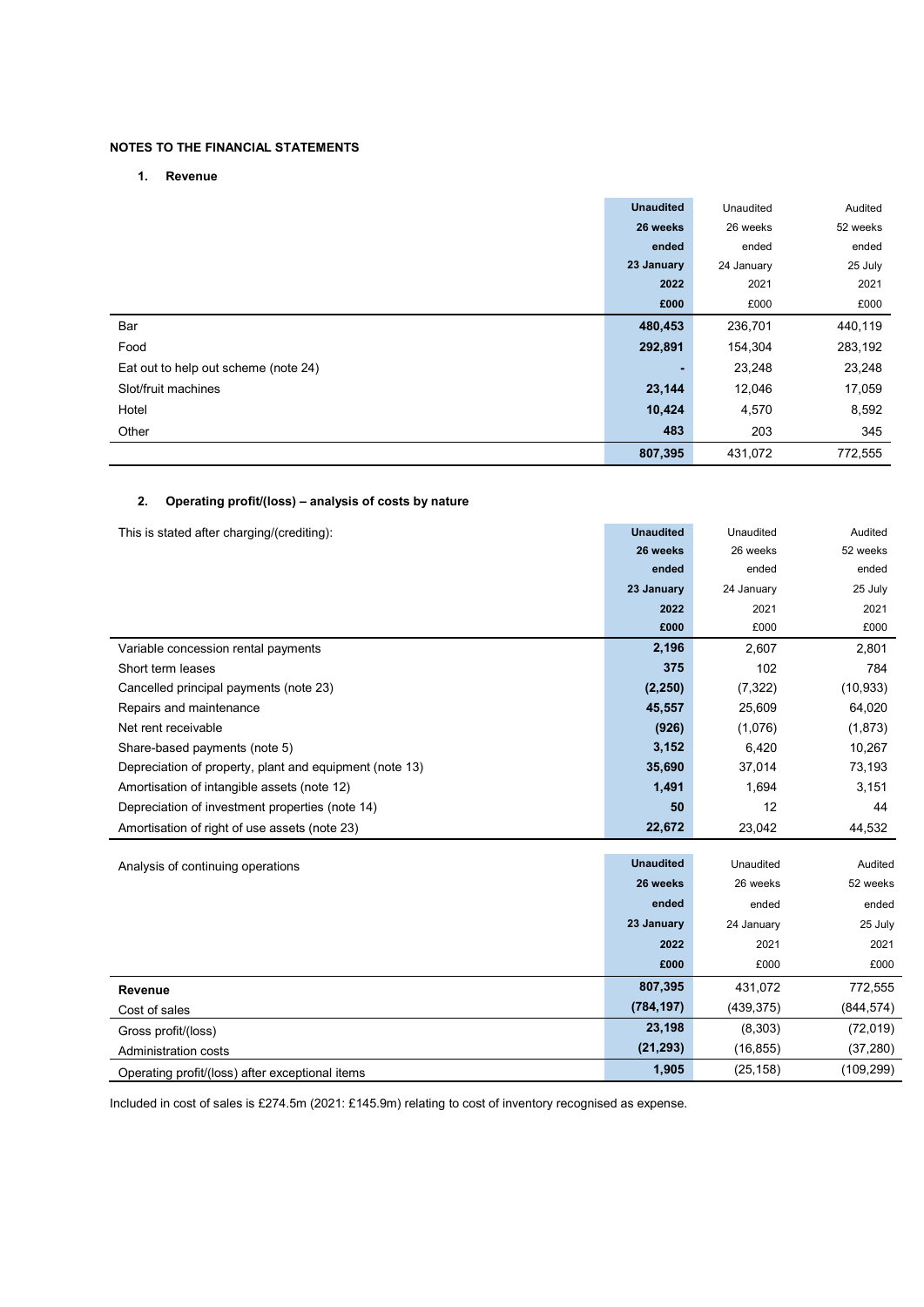#### 3. Property (gains)/losses

|                                             | <b>Unaudited</b> | Unaudited  | Audited  |
|---------------------------------------------|------------------|------------|----------|
|                                             | 26 weeks         | 26 weeks   | 52 weeks |
|                                             | ended            | ended      | ended    |
|                                             | 23 January       | 24 January | 25 July  |
|                                             | 2022             | 2021       | 2021     |
|                                             | £000             | £000       | £000     |
|                                             |                  |            |          |
| Non-exceptional property (gains)/losses     |                  |            |          |
| Disposal of fixed assets                    | 1,485            | 1,268      | 1,548    |
| Additional costs of disposal                | 435              | 52         | 775      |
| Disposal of leases                          | (3, 449)         | (1,088)    | (2,200)  |
| Other property gains                        | (124)            |            |          |
|                                             | (1,653)          | 232        | 123      |
|                                             |                  |            |          |
| <b>Exceptional property (gains)/losses</b>  |                  |            |          |
| Disposal of fixed assets                    |                  |            | 1,592    |
| Additional costs of disposal                | 23               | 57         | 115      |
| Impairment of property, plant and equipment |                  |            | 1,999    |
| Impairment of right of use assets           | -                | 2,133      | 2,133    |
|                                             | 23               | 2,190      | 5,839    |
|                                             |                  |            |          |
| <b>Total property (gains)/losses</b>        | (1,630)          | 2,422      | 5,962    |

Non-exceptional property losses, excluding disposal of lease assets, were £1,796,000 in the period (2021: £1,320,000).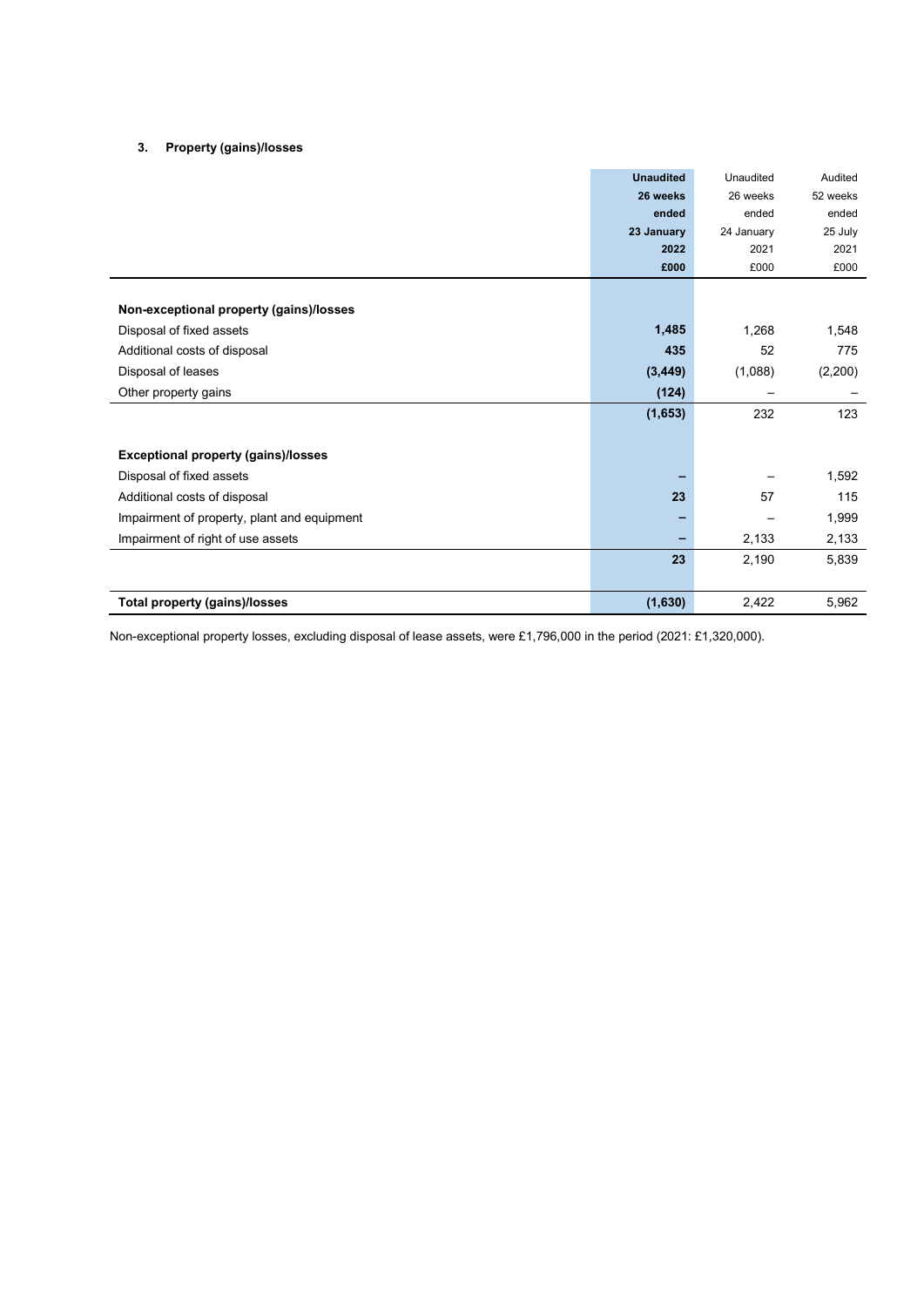#### 4. Exceptional Items

|                                             | <b>Unaudited</b> | Unaudited  | Audited   |
|---------------------------------------------|------------------|------------|-----------|
|                                             | 26 weeks         | 26 weeks   | 52 weeks  |
|                                             | ended            | ended      | ended     |
|                                             | 23 January       | 24 January | 25 July   |
|                                             | 2022             | 2021       | 2021      |
|                                             | £000             | £000       | £000      |
| <b>Exceptional operating items</b>          |                  |            |           |
| Local government support grants             | (107)            | (5,238)    | (11, 123) |
| Duty drawback                               | (170)            | (3,699)    | (4, 418)  |
| <b>Exceptional operating income</b>         | (277)            | (8,937)    | (15,541)  |
|                                             |                  |            |           |
| Equipment                                   |                  | 2,516      | 3,753     |
| Stock losses                                |                  | 2,200      | 4,158     |
| Staff costs                                 |                  | 11,562     | 15,692    |
| Other                                       |                  | 195        | 879       |
| <b>Exceptional operating costs</b>          |                  | 16,473     | 24,482    |
| <b>Total exceptional operating costs</b>    | (277)            | 7,536      | 8,941     |
|                                             |                  |            |           |
| <b>Exceptional property losses</b>          |                  |            |           |
| Disposal programme                          |                  |            |           |
| Loss on disposal of pubs                    | 23               | 57         | 1,707     |
| Impairment of property plant and equipment  |                  |            |           |
|                                             | 23               | 57         | 1,707     |
| Other property losses                       |                  |            |           |
| Impairment of property, plant and equipment |                  |            | 1,999     |
| Impairment of right-of-use asset            |                  | 2,133      | 2,133     |
|                                             |                  | 2,133      | 4,132     |
| <b>Total exceptional property losses</b>    | 23               | 2,190      | 5,839     |
|                                             |                  |            |           |
| Other exceptional items                     |                  |            |           |
| Exceptional finance costs                   | (12, 774)        | 5,511      | 12,690    |
|                                             |                  |            |           |
| <b>Exceptional tax</b>                      |                  |            |           |
| Exceptional tax items                       | 189              | (2,816)    | 10,385    |
| Tax effect on exceptional items             | (749)            |            | (3,271)   |
|                                             | (560)            | (2,816)    | 7,114     |
| <b>Total exceptional items</b>              | (13, 588)        | 12,421     | 34,584    |

#### Duty drawback

A credit of £170,000 (July 2021: £4,418,000) for duty drawback was received for perished stock during the closure periods which arose in the last financial year.

#### Local government support grants

The company has recognised £107,000 income of local government support grants in the UK and the Republic of Ireland relating to the Covid-19 pandemic. These are recognised on receipt.

#### Exceptional finance costs

The company has recognised an exceptional net income of £12,774,000, £13,774,000 of which relates to a reclassification due to hedge accounting. See note 22 for further detail. The remaining £1,000,000 charge relates to covenant-waiver fees incurred during the period.

#### Taxation

The exceptional tax credit of £560,000 comprises a previous year adjustment to current tax of £2,000 and a deferred tax credit of £562,000. The deferred tax relates to a fair value movement on interest rate swaps (£373,000) and the impact of the change in UK tax rate on the deferred tax balances (£189,000).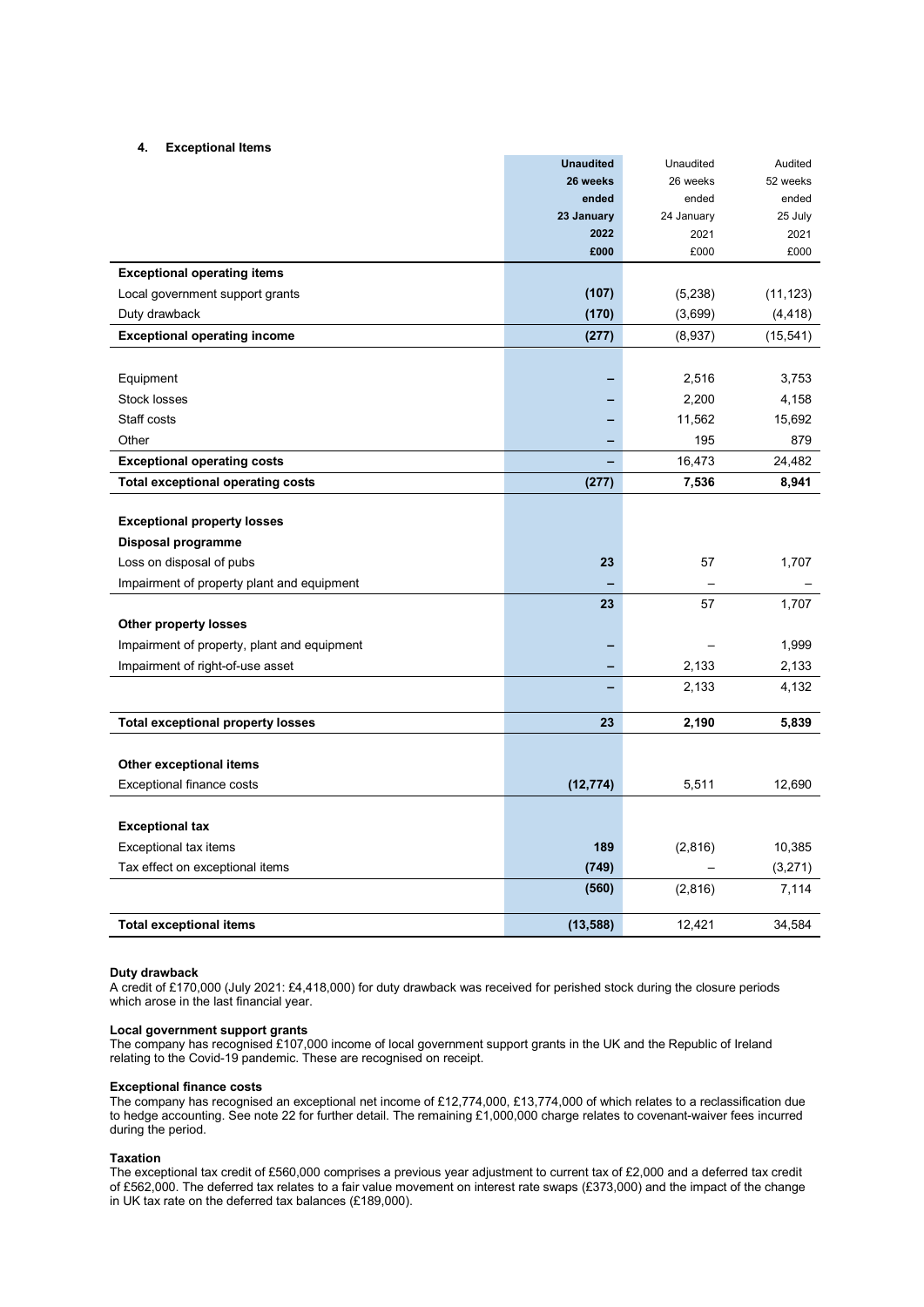#### 5. Employee benefits expenses

|                                             | <b>Unaudited</b> | Unaudited  | Audited    |
|---------------------------------------------|------------------|------------|------------|
|                                             | 26 weeks         | 26 weeks   | 52 weeks   |
|                                             | ended            | ended      | ended      |
|                                             | 23 January       | 24 January | 25 July    |
|                                             | 2022             | 2021       | 2021       |
|                                             | £000             | £000       | £000       |
| Wages and salaries                          | 302,569          | 256,022    | 520,339    |
| Employee support grants                     | (3, 145)         | (97, 539)  | (208, 986) |
| Social security costs                       | 18,990           | 11,130     | 23,380     |
| Other pension costs                         | 4,579            | 4,058      | 7,877      |
| Share-based payments                        | 3,152            | 6,420      | 10,267     |
| Redundancy and restructuring costs (note 4) | -                | 6,179      | 6,179      |
|                                             | 326,145          | 186.270    | 359,056    |

Employee support grants disclosed above are amounts claimed by the company under the coronavirus job retention schemes in the UK and the Republic of Ireland.

| <b>Employee numbers</b>      | <b>Unaudited</b> | Unaudited | Audited |
|------------------------------|------------------|-----------|---------|
|                              | 2022             | 2021      | 2021    |
|                              | <b>Number</b>    | Number    | Number  |
| <b>Full-time equivalents</b> |                  |           |         |
| Managerial/administration    | 4,916            | 4,613     | 4,586   |
| Hourly paid staff            | 19,695           | 19,659    | 18,736  |
|                              | 24,611           | 24,272    | 23,322  |
|                              |                  |           |         |
|                              | 2022             | 2021      | 2021    |
|                              | <b>Number</b>    | Number    | Number  |
| <b>Total employees</b>       |                  |           |         |
| Managerial/administration    | 5,030            | 4,722     | 4,703   |
| Hourly paid staff            | 36,957           | 34,694    | 34,322  |
|                              | 41,987           | 39,416    | 39,025  |

The totals above relate to the monthly average number of employees during the year, not the total of employees at the end of the year.

| <b>Share-based payments</b>                               | <b>Unaudited</b> | Unaudited  | Audited  |
|-----------------------------------------------------------|------------------|------------|----------|
|                                                           | 26 weeks         | 26 weeks   | 52 weeks |
|                                                           | ended            | ended      | ended    |
|                                                           | 23 January       | 24 January | 25 July  |
|                                                           | 2022             | 2021       | 2021     |
| Shares awarded during the year (shares)                   | 839,248          | 852.261    | 852,261  |
| Average price of shares awarded (pence)                   | 1,069            | 957        | 957      |
| Market value of shares vested during the year (£000)      | 3.906            | 4.150      | 9.169    |
| Total liability of the share-based payments scheme (£000) | 12,239           | 15.047     | 14.608   |

The shares awarded as part of the above schemes are based on the cash value of the bonuses at the date of the awards. These awards vest over three years, with their cost spread over their three-year life. The share-based payment charge above represents the annual cost of bonuses awarded over the past three years. All awards are settled in equity.

The company operates two share-based compensation plans. In both schemes, the fair values of the shares granted are determined by reference to the share price at the date of the award. The shares vest at a £Nil exercise price – and there are no market-based conditions to the shares which affect their ability to vest.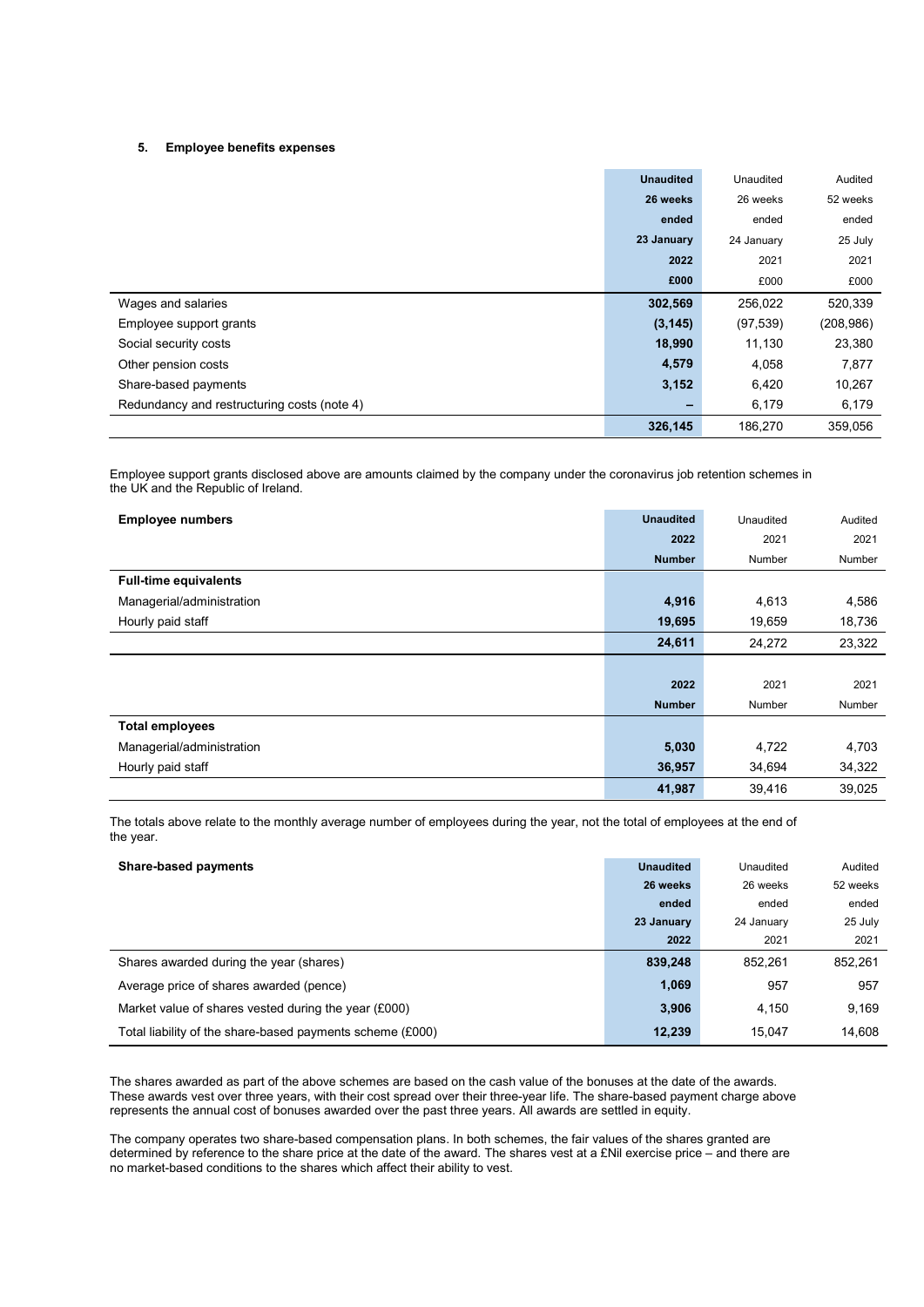### 6. Finance Income and costs

|                                                 | <b>Unaudited</b> | Unaudited  | Audited  |
|-------------------------------------------------|------------------|------------|----------|
|                                                 | 26 weeks         | 26 weeks   | 52 weeks |
|                                                 | ended            | ended      | ended    |
|                                                 | 23 January       | 24 January | 25 July  |
|                                                 | 2022             | 2021       | 2021     |
|                                                 | £000             | £000       | £000     |
| <b>Finance costs</b>                            |                  |            |          |
| Interest payable on bank loans and overdrafts   | 9,892            | 11,725     | 21,903   |
| Amortisation of bank loan issue costs (note 10) | 1,002            | 860        | 1,746    |
| Interest payable on swaps                       | 5,918            | 9,115      | 18,228   |
| Interest payable on asset-financing             | 256              | 352        | 664      |
| Interest payable on private placement           | 2,889            | 2,223      | 4,907    |
| Finance costs, excluding lease interest         | 19,957           | 24,275     | 47,448   |
|                                                 |                  |            |          |
| Interest payable on leases                      | 9,617            | 11,015     | 19,832   |
| <b>Total finance costs</b>                      | 29,574           | 35,290     | 67,280   |
|                                                 |                  |            |          |
| Bank interest receivable                        | (6)              | (167)      | (188)    |
| Lease interest receivable                       | (223)            | (210)      | (407)    |
| <b>Total finance income</b>                     | (229)            | (377)      | (595)    |
|                                                 |                  |            |          |
| Net finance costs before exceptional items      | 29,345           | 34,913     | 66,685   |
|                                                 |                  |            |          |
| Exceptional finance costs (note 4)              | (12, 774)        | 5,511      | 12,690   |
|                                                 |                  |            |          |
| Net finance costs after exceptional items       | 16,571           | 40.424     | 79,375   |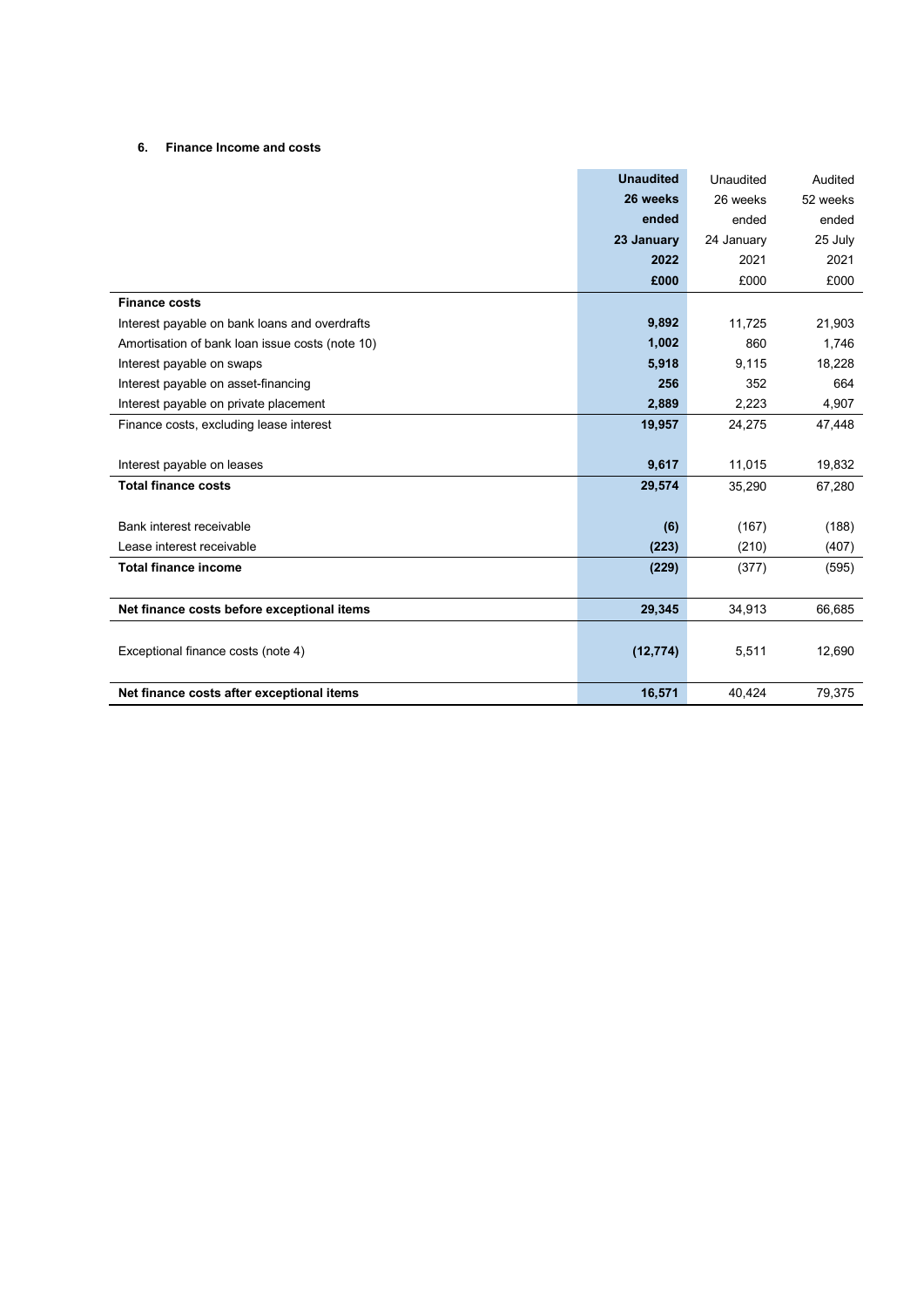#### 7. Income tax expense

### (a) Tax on loss on ordinary activities

The standard rate of corporation tax in the UK is 19.0%. The company's profits for the accounting period are taxed at a rate of 19.0% (2021: 19.0%).

|                                                      | <b>Unaudited</b>   | <b>Unaudited</b>   | Unaudited          | Unaudited          | Audited      | Audited      |
|------------------------------------------------------|--------------------|--------------------|--------------------|--------------------|--------------|--------------|
|                                                      | 26 weeks           | 26 weeks           | 26 weeks           | 26 weeks           | 52 weeks     | 52 weeks     |
|                                                      | ended              | ended              | ended              | ended              | ended        | ended        |
|                                                      | 23 January<br>2022 | 23 January<br>2022 | 24 January<br>2021 | 24 January<br>2021 | 25 July 2021 | 25 July 2021 |
|                                                      | <b>Before</b>      | After              | Before             | After              | Before       | After        |
|                                                      | exceptional        | exceptional        | exceptional        | exceptional        | exceptional  | exceptional  |
|                                                      | <b>items</b>       | items              | items              | items              | items        | items        |
|                                                      | £000               | £000               | £000               | £000               | £000         | £000         |
| Taken through income statement                       |                    |                    |                    |                    |              |              |
| Current income tax:                                  |                    |                    |                    |                    |              |              |
| Current income tax charge                            | (378)              | (378)              |                    |                    | (380)        | (380)        |
| Previous period adjustment                           |                    | $\overline{2}$     |                    | 2,641              |              | 1,836        |
| Total current income tax                             | (378)              | (376)              |                    | 2,641              | (380)        | 1,456        |
|                                                      |                    |                    |                    |                    |              |              |
| Deferred tax:                                        |                    |                    |                    |                    |              |              |
| Origination and reversal of temporary<br>differences | (629)              | (1, 380)           | (6, 297)           | (9, 192)           | (19, 158)    | (21, 704)    |
| Prior year deferred tax (credit)/charge              |                    |                    | (100)              | (2,662)            | (1, 157)     | (3,718)      |
| Impact of change in UK tax rate                      |                    | 189                |                    |                    |              | 10,385       |
| Total deferred tax                                   | (629)              | (1, 191)           | (6, 397)           | (11, 854)          | (20, 315)    | (15,037)     |
|                                                      |                    |                    |                    |                    |              |              |
| Tax charge/(credit)                                  | (1,007)            | (1, 567)           | (6, 397)           | (9,213)            | (20, 695)    | (13,581)     |

|                                    | <b>Unaudited</b>   | <b>Unaudited</b>   | Unaudited          | Unaudited          | Audited      | Audited      |
|------------------------------------|--------------------|--------------------|--------------------|--------------------|--------------|--------------|
|                                    | 26 weeks           | 26 weeks           | 26 weeks           | 26 weeks           | 52 weeks     | 52 weeks     |
|                                    | ended              | ended              | ended              | ended              | ended        | ended        |
|                                    | 23 January<br>2022 | 23 January<br>2022 | 24 January<br>2021 | 24 January<br>2021 | 25 July 2021 | 25 July 2021 |
|                                    | <b>Before</b>      | After              | Before             | After              | Before       | After        |
|                                    | exceptional        | exceptional        | exceptional        | exceptional        | exceptional  | exceptional  |
|                                    | items              | items              | items              | items              | items        | items        |
|                                    | £000               | £000               | £000               | £000               | £000         | £000         |
| Taken through equity               |                    |                    |                    |                    |              |              |
| Current tax                        | (2)                | (2)                | 4                  | 4                  | 6            | 6            |
| Deferred tax                       | 20                 | 20                 | (8)                | (8)                | (22)         | (22)         |
| Tax (credit)/charge                | 18                 | 18                 | (4)                | (4)                | (16)         | (16)         |
|                                    |                    |                    |                    |                    |              |              |
|                                    | <b>Unaudited</b>   | <b>Unaudited</b>   | Unaudited          | Unaudited          | Audited      | Audited      |
|                                    | 26 weeks           | 26 weeks           | 26 weeks           | 26 weeks           | 52 weeks     | 52 weeks     |
|                                    | ended              | ended              | ended              | ended              | ended        | ended        |
|                                    | 23 January<br>2022 | 23 January<br>2022 | 24 January<br>2021 | 24 January<br>2021 | 25 July 2021 | 25 July 2021 |
|                                    | <b>Before</b>      | After              | Before             | After              | Before       | After        |
|                                    | exceptional        | exceptional        | exceptional        | exceptional        | exceptional  | exceptional  |
|                                    | items              | <b>items</b>       | items              | items              | items        | items        |
|                                    | £000               | £000               | £000               | £000               | £000         | £000         |
| Taken through comprehensive income |                    |                    |                    |                    |              |              |
| Deferred tax charge on swaps       | 7,079              | 7,079              | 4,037              | 4,037              | 6,241        | 6,241        |
| Impact of change in UK tax rate    | 2,045              | 2,045              |                    |                    | (1, 157)     | (1, 157)     |
| Tax charge/(credit)                | 9,124              | 9,124              | 4,037              | 4,037              | 5,084        | 5,084        |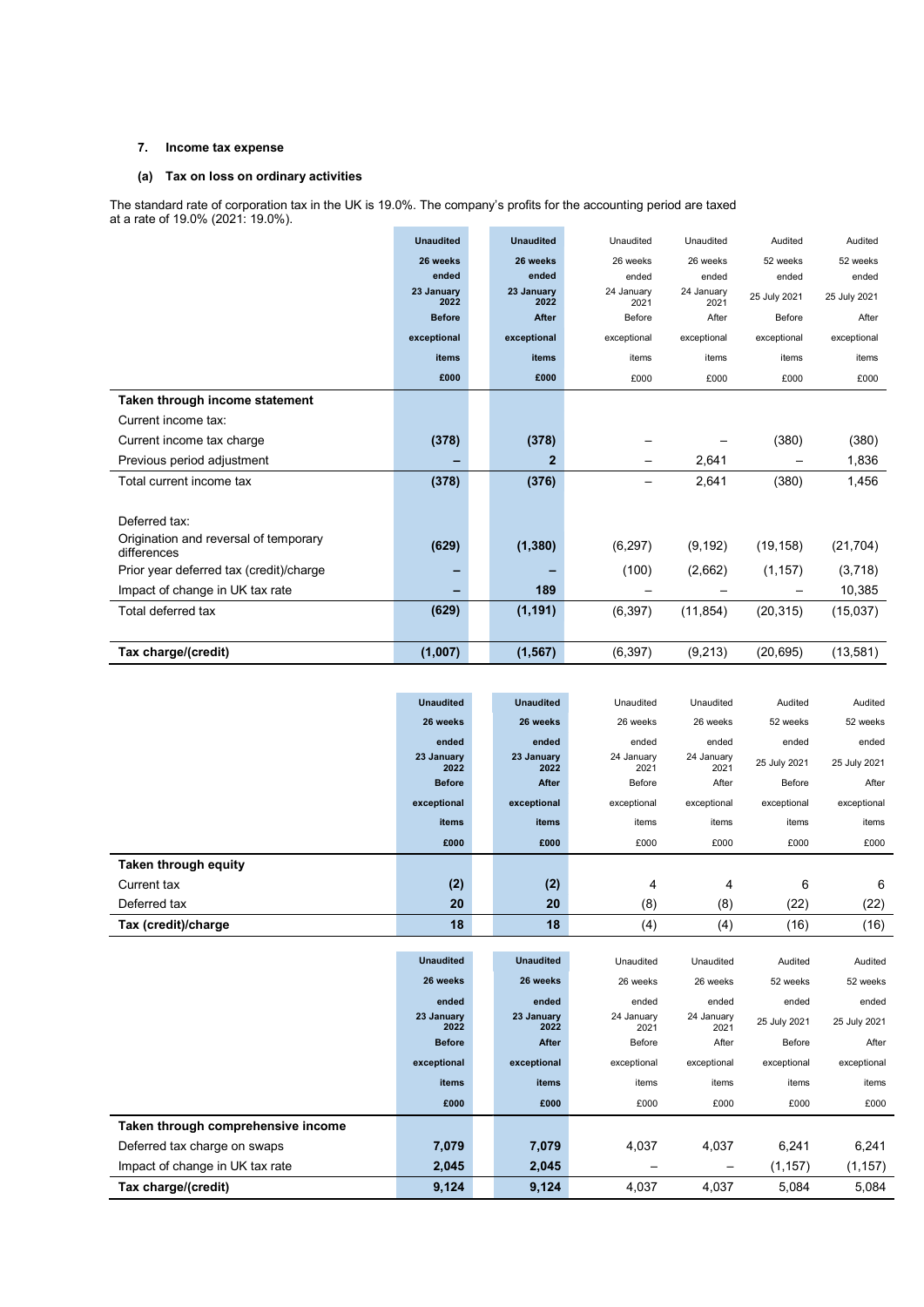#### 7. Income tax expense (continued)

#### (b) Reconciliation of the total tax charge

The taxation charge for the 26 weeks ended 23 January 2022 is based on the pre-exceptional loss before tax of £26.1m and the estimated effective tax rate before exceptional items for the 26 weeks ended 23 January 2022 of 3.9% (2021: 12.4%). This comprises a pre-exceptional current tax rate of 1.4% (2021: 0.2%) and a pre-exceptional deferred tax charge of 2.5% (2021: 12.2% charge).

The UK standard weighted average tax rate for the period is 19.0% (2021: 19.0%). The current tax rate is lower than the UK standard weighted average tax rate, owing to tax losses in the period.

|                                                                              | <b>Unaudited</b>   | <b>Unaudited</b>   | Unaudited                | Unaudited          | Audited      | Audited      |
|------------------------------------------------------------------------------|--------------------|--------------------|--------------------------|--------------------|--------------|--------------|
|                                                                              | 26 weeks           | 26 weeks           | 26 weeks                 | 26 weeks           | 52 weeks     | 52 weeks     |
|                                                                              | ended              | ended              | ended                    | ended              | ended        | ended        |
|                                                                              | 23 January<br>2022 | 23 January<br>2022 | 24 January<br>2021       | 24 January<br>2021 | 25 July 2021 | 25 July 2021 |
|                                                                              | <b>Before</b>      | After              | Before                   | After              | Before       | After        |
|                                                                              | exceptional        | exceptional        | exceptional              | exceptional        | exceptional  | exceptional  |
|                                                                              | items              | items              | items                    | items              | items        | items        |
|                                                                              | £000               | £000               | £000                     | £000               | £000         | £000         |
| (Loss) before income tax                                                     | (26,064)           | (13,036)           | (52, 767)                | (68,004)           | (167, 166)   | (194, 636)   |
|                                                                              |                    |                    |                          |                    |              |              |
| Loss multiplied by the UK standard rate of                                   | (4, 952)           | (2, 477)           | (10,027)                 | (12, 921)          | (31, 762)    | (36, 981)    |
| corporation tax of 19.0% (2021: 19.0%)                                       |                    |                    |                          |                    |              |              |
| Abortive acquisition costs and disposals                                     | 373                | 373                |                          |                    |              |              |
| Expenditure not allowable                                                    | 108                | 98                 | 69                       | 69                 | 1,791        | 4,680        |
| Fair value movement on SWAP disregarded for tax                              |                    | (3,217)            | $\overline{\phantom{0}}$ |                    |              |              |
| Other allowable deductions                                                   | (9)                | (9)                | (34)                     | (34)               | (18)         | (18)         |
| Non-qualifying depreciation                                                  | 3,294              | 3,294              | 2,287                    | 2,287              | 7,029        | 7,029        |
| Capital gains - effect or reliefs                                            | 464                | 464                | 168                      | 168                | 728          | 728          |
| Share options and SIPs                                                       | (297)              | (297)              | 181                      | 181                | 955          | 955          |
| Deferred tax on balance-sheet-only items                                     | (103)              | (103)              |                          |                    |              |              |
| Effect of different tax rates and unrecognisd losses in<br>oversea companies | 115                | 115                | 1,059                    | 1,059              | 1,740        | 1,524        |
| Rate change adjustment                                                       |                    | 190                |                          |                    |              | 10,385       |
| Previous year adjustment – current tax                                       |                    | $\mathbf{2}$       |                          | 2,640              |              | 1,836        |
| Previous year adjustment – deferred tax                                      |                    |                    | (100)                    | (2,662)            | (1, 158)     | (3,719)      |
| Total tax expense reported in the income statement                           | (1,007)            | (1, 567)           | (6, 397)                 | (9,213)            | (20,695)     | (13, 581)    |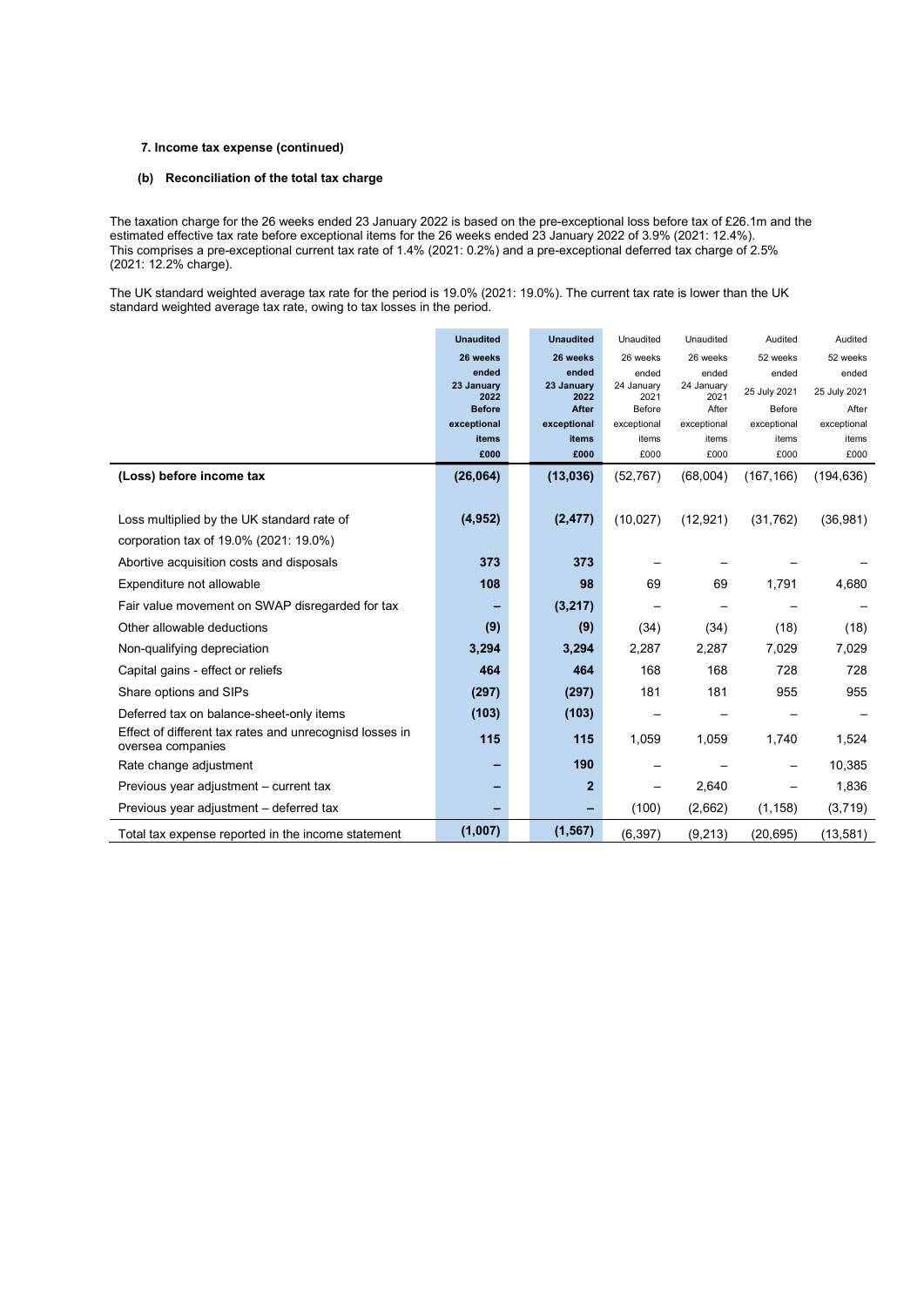### 7. Income tax expense (continued)

#### (c) Deferred tax

The deferred tax in the balance sheet is as follows:

The main rate of corporation tax is currently 19% but this will increase to 25% from 1 April 2023. The rate increase has been substantively enacted and therefore the deferred tax balances have been recognised at the rate they are expected to reverse.

#### Deferred tax liabilities

|                                                          | <b>Accelerated tax</b><br>depreciation | Other<br>temporary<br>differences | <b>Total</b> |
|----------------------------------------------------------|----------------------------------------|-----------------------------------|--------------|
|                                                          | £000                                   | £000                              | £000         |
| At 25 July 2021                                          | 50.593                                 | 5,536                             | 56.129       |
| Movement during year posted to the income statement      | 2.944                                  | 108                               | 3,052        |
| Impact of tax rate change posted to the income statement | 932                                    | 34                                | 966          |
| At 23 January 2022 (unaudited)                           | 54.469                                 | 5.678                             | 60.147       |

#### Deferred tax assets

|                                                         | <b>Share</b> | Tax losses          | Interest-rate | <b>Total</b> |
|---------------------------------------------------------|--------------|---------------------|---------------|--------------|
|                                                         | based        | and interest        | swaps         |              |
|                                                         | payments     | capacity<br>carried |               |              |
|                                                         |              | forward             |               |              |
|                                                         | £000         | £000                | £000          | £000         |
| At 25 July 2021                                         | 807          | 29,365              | 9,412         | 39,584       |
| Movement during year posted to the income               | (98)         | 3,927               | 604           | 4,433        |
| statement                                               |              |                     |               |              |
| Movement during year posted to comprehensive income     |              |                     | (7,079)       | (7,079)      |
| Movement during year posted to equity                   | (20)         |                     |               | (20)         |
| Impact of change in tax rate posted to income statement |              | 777                 |               | 777          |
| Impact of change in tax rate posted to comprehensive    |              |                     | (2,045)       | (2,045)      |
| income                                                  |              |                     |               |              |
| At 23 January 2022 (unaudited)                          | 689          | 34.069              | 892           | 35,650       |

The company has recognised deferred tax assets of £35.7m (2021: £39.6m), which are expected to offset against future profits. This includes a deferred tax asset of £34.1m (2021: £29.4m) in respect of UK tax losses and current-year interest restrictions capable of reactivation in future periods. This is on the basis that it is probable that profits will arise in the foreseeable future, enabling the assets to be utilised.

Deferred tax assets and liabilities have been offset as follows

|                                                    | 2022      | 2021      |
|----------------------------------------------------|-----------|-----------|
|                                                    | £000      | £000      |
| Deferred tax liabilities                           | 60,147    | 56,129    |
| Offset against deferred tax assets                 | (35, 650) | (30, 172) |
| Offset against deferred tax assets (restated)      |           | (9, 412)  |
| <b>Deferred tax liabilities</b>                    | 24,497    | 16,546    |
|                                                    |           |           |
| Deferred tax assets                                | 35,650    | 39,584    |
| Offset against deferred tax liabilities            | (35, 650) | (30, 172) |
| Offset against deferred tax liabilities (restated) |           | (9, 412)  |
| Deferred tax asset                                 |           |           |

As at 23 January 2022, the company had a potential deferred tax asset of £8.8m (2021: £9.1m) relating to capital losses and tax losses in the Republic of Ireland. A deferred tax asset has not been recognised, as there is insufficient certainty of recovery.

On 3 March 2021, the chancellor confirmed that the UK rate of corporation tax will increase to 25% from 1 April 2023. Deferred tax has been calculated at the rate of taxation for the peiod that the deferred tax items are expected reverse.

In accordance with IAS 12, the deferred tax asset and liability must be offset where there is a right of offset, this has been applied in the period and the prior year balance.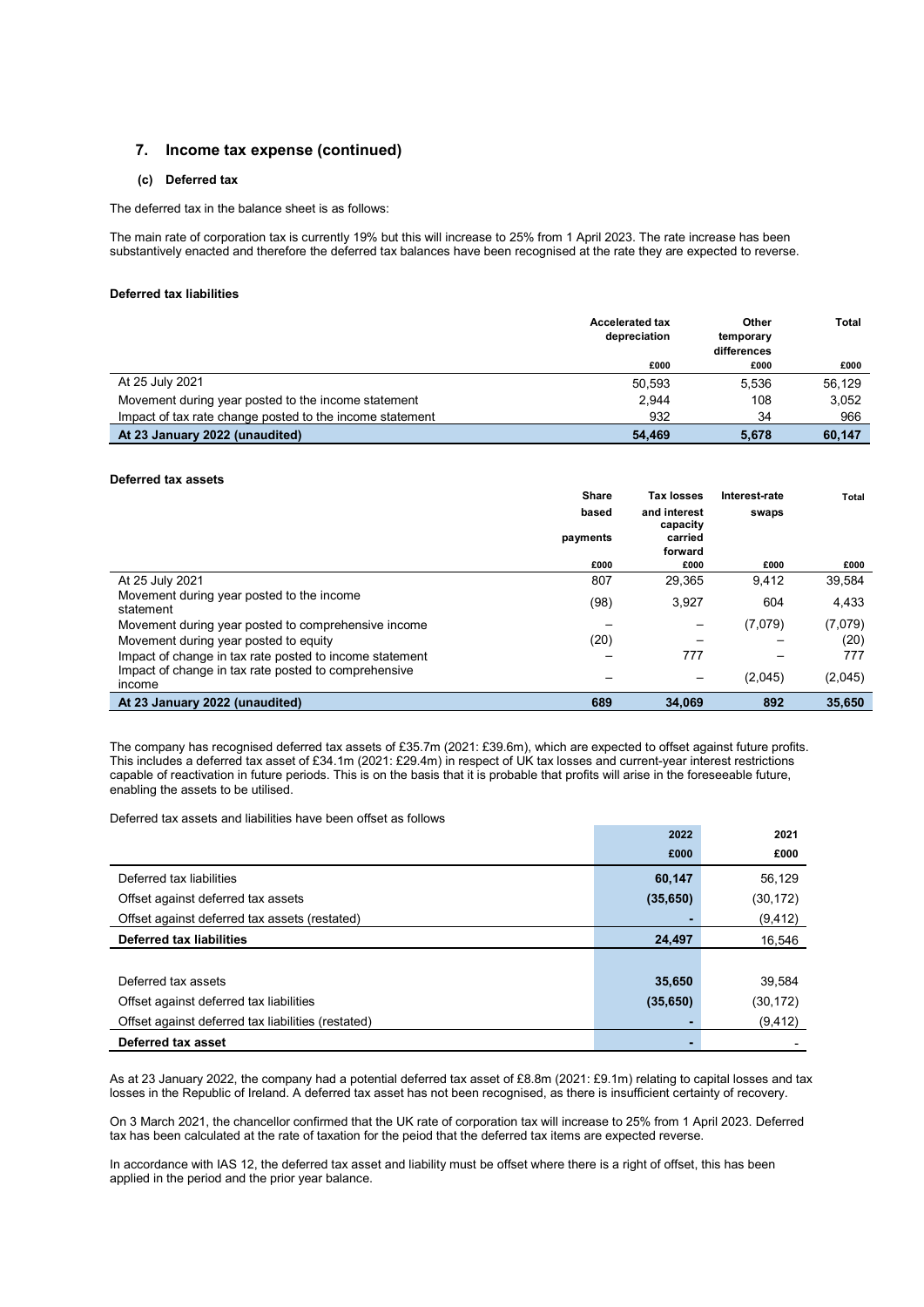#### 8. Earnings and free cash flow per share

#### (a) Weighted average number of shares

Earnings per share are based on the weighted average number of shares in issue of 128,750,155 (2021: 120,565,127), including those held in trust in respect of employee share schemes. Earnings per share, calculated on this basis, are usually referred to as 'diluted', since all of the shares in issue are included.

Accounting standards refer to 'basic earnings' per share – these exclude those shares held in trust in respect of employee share schemes.

During a period where a company makes a loss, accounting standards require that 'dilutive' shares (for the company, those held in trust in respect of employee share schemes) not be included in the earning per share calculation, because they will reduce the reported loss per share; consequently, all per-share measures in the current period are based on the number of shares in issue less shares held in trust of 126,946,018 (2021: 119,827,162).

From financial year 2021, the weighted average number of shares held in trust for employee share schemes has been adjusted to exclude those shares which are expected to vest, yet remain in trust.

| Weighted average number of shares         | <b>Unaudited</b> | Unaudited   | Audited     |
|-------------------------------------------|------------------|-------------|-------------|
|                                           | 26 weeks         | 26 weeks    | 52 weeks    |
|                                           | ended            | ended       | ended       |
|                                           | 23 January       | 24 January  | 25 July     |
|                                           | 2022             | 2021        | 2021        |
| Shares in issue                           | 128,750,155      | 120,565,127 | 124,668,915 |
| Shares held in trust                      | (1,804,137)      | (737, 965)  | (1,841,667) |
| Shares in issue less shares held in trust | 126,946,018      | 119,827,162 | 122,827,248 |

#### (b) Earnings per share

| 26 weeks ended 23 January 2022 unaudited      | Loss      | <b>Basic EPS</b> | <b>Diluted EPS</b> |
|-----------------------------------------------|-----------|------------------|--------------------|
|                                               | £000      | pence            | pence              |
| Earnings (loss after tax)                     | (11, 469) | (9.0)            | (9.0)              |
| Exclude effect of exceptional items after tax | (13,588)  | (10.7)           | (10.7)             |
| Earnings before exceptional items             | (25,057)  | (19.7)           | (19.7)             |
| Exclude effect of property gains/(losses)     | (1,653)   | (1.3)            | (1.3)              |
| Underlying earnings before exceptional items  | (26, 710) | (21.0)           | (21.0)             |

| 26 weeks ended 23 January 2022 unaudited - pre-IFRS16 | Loss      | Basic EPS | Diluted EPS |
|-------------------------------------------------------|-----------|-----------|-------------|
|                                                       | £000      | pence     | pence       |
| Earnings (loss after tax)                             | (6,660)   | (5.2)     | (5.2)       |
| Exclude effect of exceptional items after tax         | (13, 588) | (10.7)    | (10.7)      |
| Earnings before exceptional items                     | (20, 248) | (15.9)    | (15.9)      |
| Exclude effect of property gains/(losses)             | 1.796     | 1.4       | 1.4         |
| Underlying earnings before exceptional items          | (18, 452) | (14.5)    | (14.5)      |

| 26 weeks ended 24 January 2021 unaudited      | Loss      | Basic EPS | Diluted EPS |
|-----------------------------------------------|-----------|-----------|-------------|
|                                               | £000      | pence     | pence       |
| Earnings (profit after tax)                   | (58, 791) | (49.1)    | (49.1)      |
| Exclude effect of exceptional items after tax | 12.421    | 10.4      | 10.4        |
| Earnings before exceptional items             | (46,370)  | (38.7)    | (38.7)      |
| Exclude effect of property gains/(losses)     | 232       | 0.2       | 0.2         |
| Underlying earnings before exceptional items  | (46, 138) | (38.5)    | (38.5)      |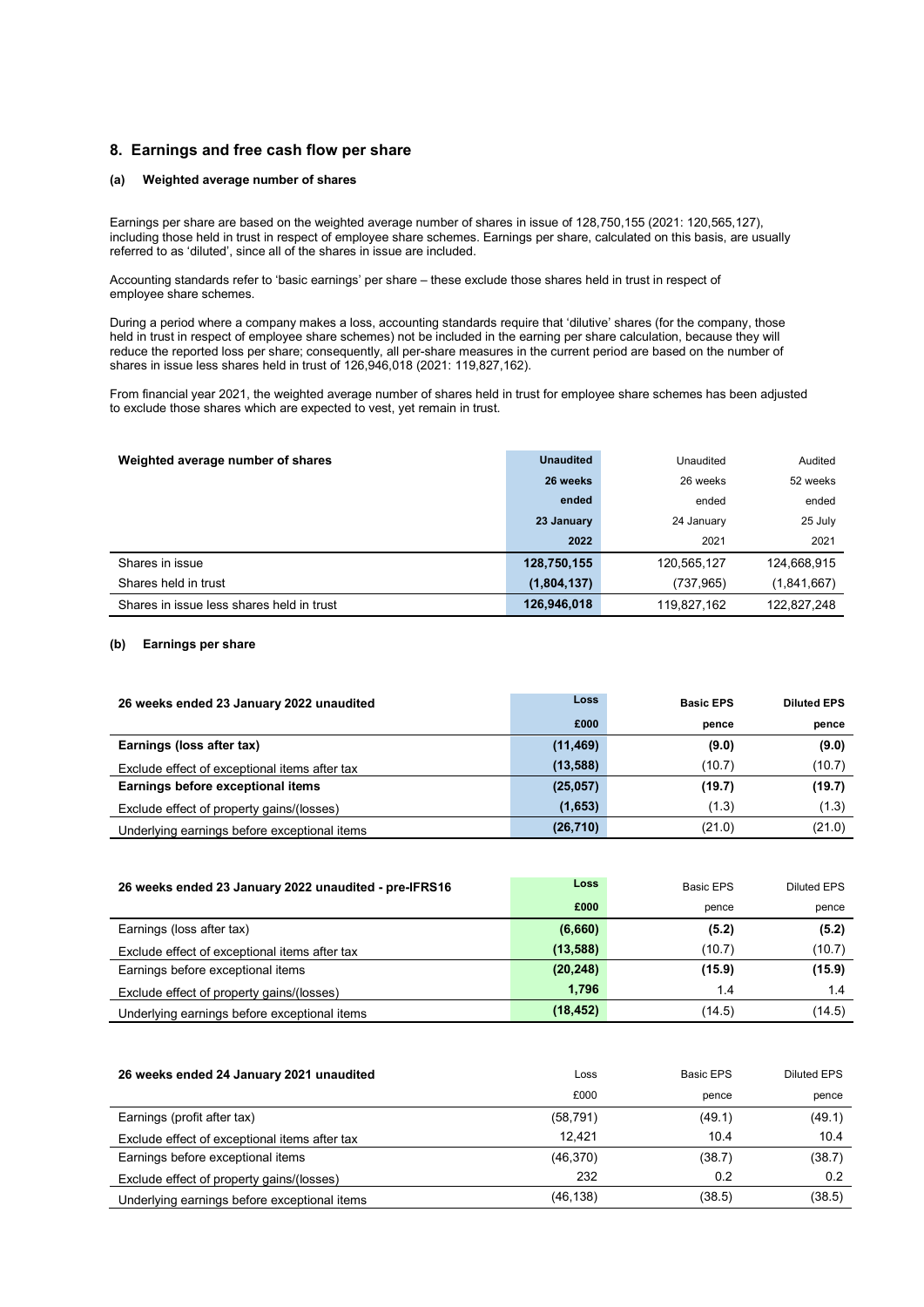### 8. Earnings and free cash flow per share (continued)

#### (c) Free cash flow per share

The calculation of free cash flow per share is based on the net cash generated by business activities and available for investment in new pub developments and extensions to current pubs, after funding interest, corporation tax, lease principal payments, loan issues costs, all other reinvestment in pubs open at the start of the period and the purchase of own shares under the employee Share Incentive Plan ('free cash flow'). It is calculated before taking account of proceeds from property disposals, inflows and outflows of financing from outside sources and dividend payments and is based on the weighted average number of shares in issue, including those held in trust in respect of the employee share scheme.

|                                | Free cash | Basic free | Diluted free |
|--------------------------------|-----------|------------|--------------|
|                                | flow      | cash flow  | cash flow    |
|                                |           | per share  | per share    |
|                                | £000      | pence      | pence        |
| 26 weeks ended 23 January 2022 | (34, 509) | (27.2)     | (27.2)       |
| 26 weeks ended 24 January 2021 | (77, 306) | (64.5)     | (64.5)       |
| 52 weeks ended 25 July 2021    | (83, 284) | (67.8)     | (67.8)       |

#### (d) Owners' earnings per share

Owners' earnings measures' those earnings attributable to shareholders from current activities adjusted for significant non-cash items and one-off items. Owners' earnings are calculated as pre-IFRS16 profit before tax, exceptional items, depreciation and amortisation and property gains and losses less reinvestment in current properties and cash tax. Cash tax is defined as the current year's current tax charge. The weighted average number of shares in issue used in this metric is disclosed above (see note 8a).

| 26 weeks ended 23 January 2022 unaudited                             | Owners'<br><b>Earnings</b> | <b>Basic</b><br><b>Owners' EPS</b> | <b>Diluted</b><br><b>Owners' EPS</b> |
|----------------------------------------------------------------------|----------------------------|------------------------------------|--------------------------------------|
|                                                                      | £000                       | pence                              | pence                                |
| Loss before tax and exceptional items (pre-IFRS 16 income statement) | (21, 255)                  | (16.7)                             | (16.7)                               |
| Exclude depreciation and amortisation                                | 37,231                     | 29.3                               | 29.3                                 |
| Less reinvestment in current properties                              | (18, 925)                  | (14.9)                             | (14.9)                               |
| Exclude property gains and losses                                    | 1,796                      | 1.4                                | 1.4                                  |
| Less cash tax (note 7a)                                              | 378                        | 0.3                                | 0.3                                  |
| Owners' earnings                                                     | (775)                      | (0.6)                              | (0.6)                                |

| 26 weeks ended 24 January 2021 unaudited                             | Owners'         | <b>Basic</b>       | <b>Diluted</b>     |
|----------------------------------------------------------------------|-----------------|--------------------|--------------------|
|                                                                      | <b>Earnings</b> | <b>Owners' EPS</b> | <b>Owners' EPS</b> |
|                                                                      | £000            | pence              | pence              |
| Loss before tax and exceptional items (pre-IFRS 16 income statement) | (46, 172)       | (38.5)             | (38.5)             |
| Exclude depreciation and amortisation                                | 38,719          | 32.3               | 32.3               |
| Less cash reinvestment in current properties                         | (7,633)         | (6.4)              | (6.4)              |
| Exclude property gains and losses                                    | 1,320           | 1.1                | 1.1                |
| Less cash tax (note 7a)                                              |                 | ۰                  |                    |
| Owners' earnings                                                     | (13,766)        | (11.5)             | (11.5)             |

| 52 weeks ended 25 July 2021 audited                                  | Owners'<br><b>Earnings</b> | Basic<br><b>Owners' EPS</b> | <b>Diluted</b><br><b>Owners' EPS</b> |
|----------------------------------------------------------------------|----------------------------|-----------------------------|--------------------------------------|
|                                                                      | £000                       | pence                       | pence                                |
| Loss before tax and exceptional items (pre-IFRS 16 income statement) | (154,676)                  | (125.9)                     | (125.9)                              |
| Exclude depreciation and amortisation                                | 76.388                     | 62.2                        | 62.2                                 |
| Less cash reinvestment in current properties                         | (19,962)                   | (16.3)                      | (16.3)                               |
| Exclude property gains and losses                                    | 2,323                      | 1.9                         | 1.9                                  |
| Less cash tax (note 7a)                                              | 380                        | 0.3                         | 0.3                                  |
| Owners' earnings                                                     | (95, 547)                  | (77.8)                      | (77.8)                               |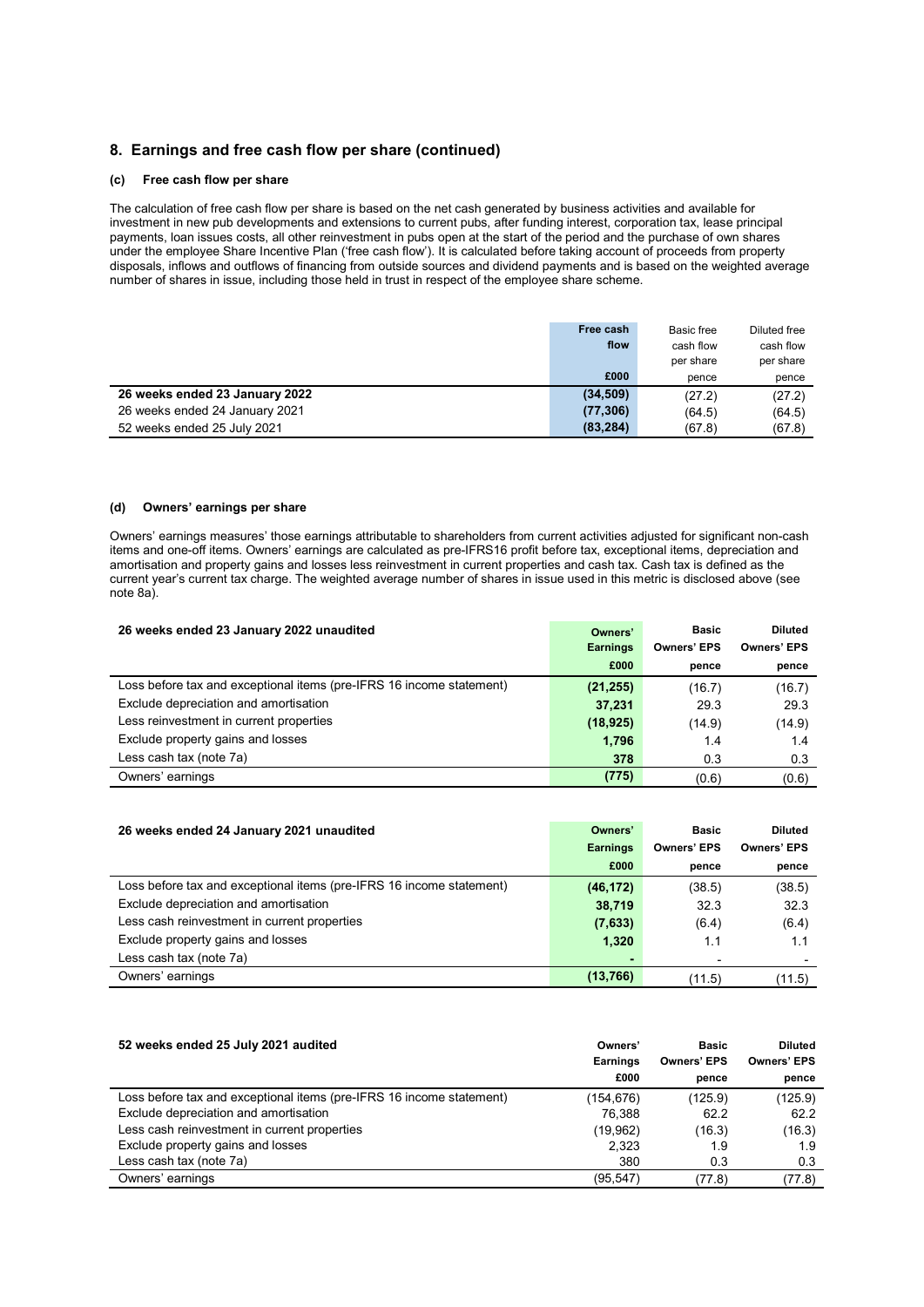### 8. Earnings and free cash flow per share (continued)

| Analysis of additions by type                 | <b>Unaudited</b> | Unaudited  | Audited  |
|-----------------------------------------------|------------------|------------|----------|
|                                               | 26 weeks         | 26 weeks   | 52 weeks |
|                                               | ended            | ended      | ended    |
|                                               | 23 January       | 24 January | 25 July  |
|                                               | 2022             | 2021       | 2021     |
| Reinvestment in existing pubs                 | 18,925           | 8,130      | 19,962   |
| Investment in new pubs and pub extensions     | 26,645           | 7,663      | 24,051   |
| Lease premiums                                | (127)            | 276        | 1,800    |
| Freehold reversions and investment properties | 19,248           | 1,359      | 16,858   |
|                                               | 64,691           | 17,428     | 62,671   |
|                                               |                  |            |          |
| Analysis of additions by category             | <b>Unaudited</b> | Unaudited  | Audited  |
|                                               | 26 weeks         | 26 weeks   | 52 weeks |
|                                               | ended            | ended      | ended    |
|                                               | 23 January       | 24 January | 25 July  |
|                                               | 2022             | 2021       | 2021     |
| Property, plant and equipment (note 13)       | 62,521           | 15,194     | 58,139   |
| Intangible assets (note 12)                   |                  | 2,234      | 4        |
| Investment properties (note 14)               | 2,170            |            | 4,528    |
|                                               | 64,691           | 17,428     | 62,671   |

These additions tables have been inserted to reconcile the total fixed asset additions during the period to the reinvestment in existing pubs metric used in the owners' earnings calculation.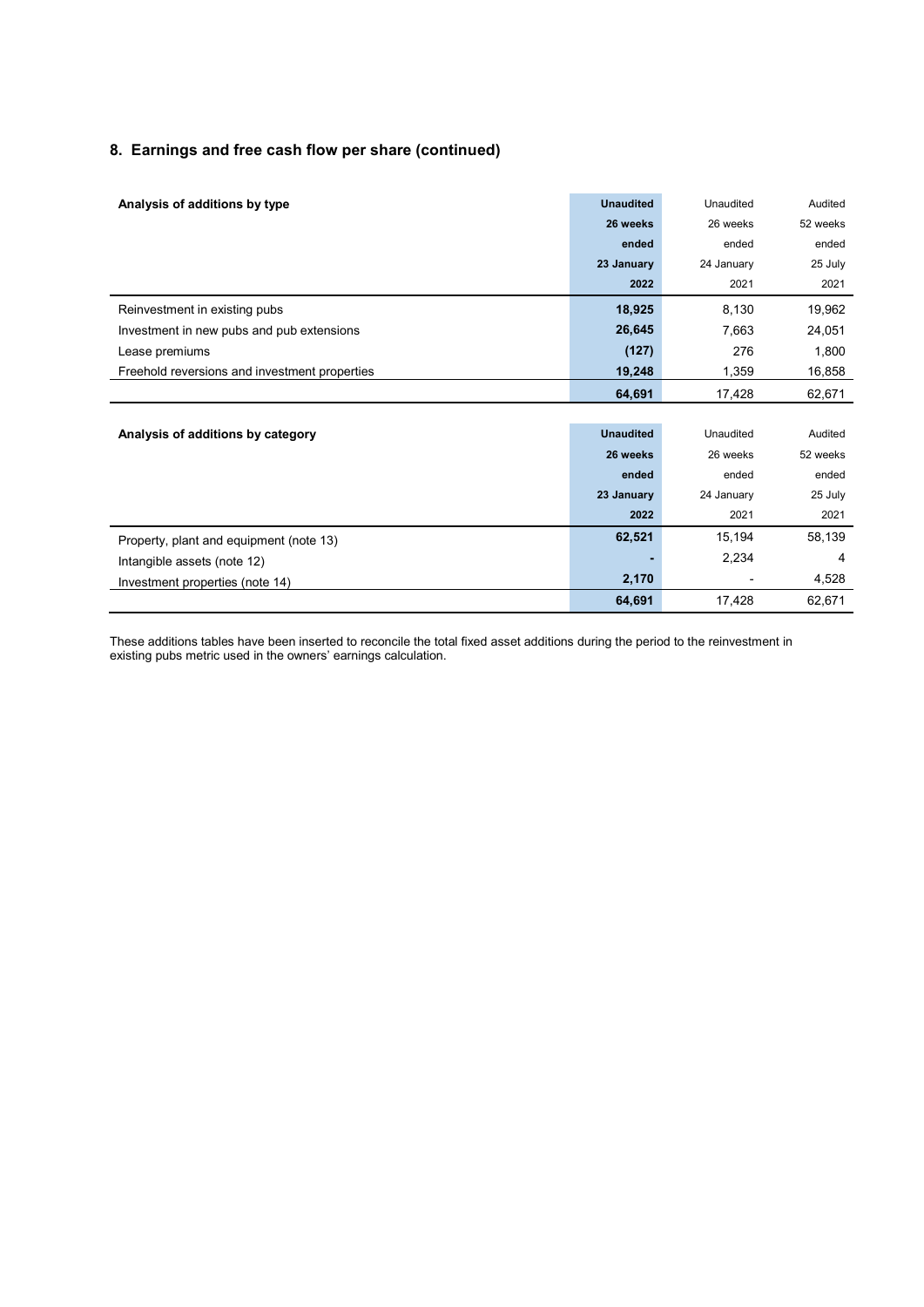### 9. Cash used in/generated from operations

|                                                            | <b>Unaudited</b> | Unaudited* | Unaudited  | Audited    |
|------------------------------------------------------------|------------------|------------|------------|------------|
|                                                            | 26 weeks         | 26 weeks   | 26 weeks   | 52 weeks   |
|                                                            | ended            | ended      | ended      | ended      |
|                                                            | 23 January       | 23 January | 24 January | 25 July    |
|                                                            | 2022             | 2022       | 2021       | 2021       |
|                                                            | £000             | £000       | £000       | £000       |
| Loss for the period                                        | (11, 469)        | (6,660)    | (58, 791)  | (181, 055) |
| Adjusted for:                                              |                  |            |            |            |
| Tax (note 7)                                               | (1, 567)         | (1, 567)   | (9,213)    | (13, 581)  |
| Share-based charges (note 2)                               | 3,152            | 3,152      | 6.420      | 10,267     |
| Loss on disposal of property, plant and equipment (note 3) | 1,485            | 1,485      | 1,268      | 3,140      |
| Disposal of capitalised leases (note 3)                    | (3, 449)         |            | (1,088)    | (2,200)    |
| Net impairment charge (note 3)                             |                  |            | 2,133      | 4,132      |
| Interest receivable (note 6)                               | (6)              | (6)        | (167)      | (188)      |
| Interest payable (note 6)                                  | 18,955           | 18,955     | 23,415     | 45,702     |
| Lease interest receivable (note 6)                         | (223)            |            | (210)      | (407)      |
| Lease interest payable (note 6)                            | 9,617            |            | 11,015     | 19,832     |
| Exceptional Interest (note 6)                              | (12, 774)        | (12, 774)  | 5,511      | 12,690     |
| Amortisation of bank loan issue costs (note 6)             | 1,002            | 1,002      | 860        | 1,746      |
| Depreciation of property, plant and equipment (note 13)    | 35,690           | 35,690     | 37,014     | 73,193     |
| Amortisation of intangible assets (note 12)                | 1,491            | 1,491      | 1,694      | 3,151      |
| Depreciation on investment properties (note 14)            | 50               | 50         | 12         | 44         |
| Aborted properties costs                                   | 2,283            | 2,283      | 17         | 628        |
| Cancelled prinipal payments (note 23)                      | (2, 250)         |            | (7, 322)   | (10, 993)  |
| Amortisation of right-of-use assets (note 23)              | 22,652           |            | 23,042     | 44,532     |
|                                                            | 64,640           | 43,101     | 35,611     | 10,633     |
| Change in inventories                                      | (154)            | (154)      | 726        | (3,758)    |
| Change in receivables                                      | (269)            | (337)      | 4,908      | 15,748     |
| Change in payables                                         | (31,002)         | (28, 021)  | (69, 994)  | 2,585      |
| Cash flow from operating activities                        | 33,215           | 14,589     | (28, 749)  | 25,208     |

\*This column shows the cash generated from operations as it would have been reported, before the introduction of IFRS16.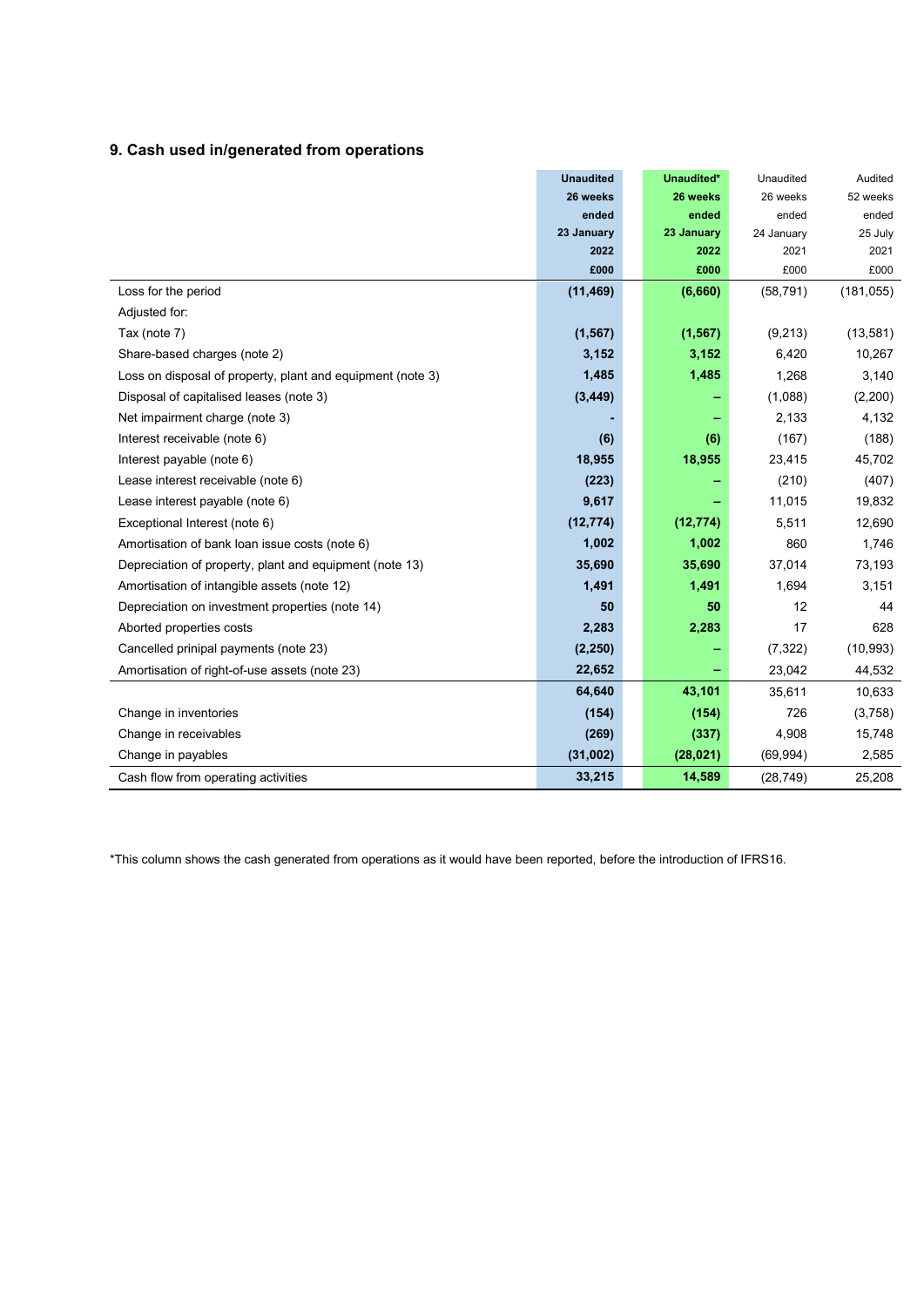### 10. Analysis of change in net debt

|                                                    | 25 July       | Cash              | Other     | 23 January  |
|----------------------------------------------------|---------------|-------------------|-----------|-------------|
|                                                    | 2021          | flows             | changes   | 2022        |
|                                                    |               |                   |           |             |
|                                                    | £000          | £000              | £000      | £000        |
| <b>Borrowings</b>                                  |               |                   |           |             |
| Cash and cash equivalents                          | 45,408        | (6, 420)          |           | 38,988      |
| Other loan receivable - due before one year        |               | 762               |           | 762         |
| Asset-financing obligations - due before one year  | (7,610)       | 870               |           | (6,740)     |
| Current net borrowings                             | 37,798        | (4,788)           |           | 33,010      |
|                                                    |               |                   |           |             |
| Bank loans - due after one year                    | (776, 871)    | (74,990)          | (979)     | (852, 842)  |
| Asset-financing obligations - due after one year   | (8,633)       | 2,661             |           | (5, 972)    |
| Other loan receivable - due after one year         |               | 3,224             | —         | 3,224       |
| Private placement - due after one year             | (97, 768)     |                   | (23)      | (97, 791)   |
| Non-current net borrowings                         | (883, 272)    | (69, 105)         | (1,002)   | (953, 381)  |
|                                                    |               |                   |           |             |
| Net debt                                           | (845, 474)    | (73, 893)         | (1,002)   | (920, 371)  |
|                                                    |               |                   |           |             |
| <b>Derivatives</b>                                 |               |                   |           |             |
| Interest-rate swaps liability - due after one year | (37, 643)     | $\qquad \qquad -$ | 34,078    | (3, 565)    |
| <b>Total derivatives</b>                           | (37, 643)     | $\qquad \qquad -$ | 34,078    | (3, 565)    |
|                                                    |               |                   |           |             |
| Net debt after derivatives                         | (883, 117)    | (73, 893)         | 33,076    | (923, 936)  |
|                                                    |               |                   |           |             |
| Leases                                             |               |                   |           |             |
| Lease assets - due before one year                 | 1,638         | (656)             | 656       | 1,638       |
| Lease assets - due after one year                  | 9,890         |                   | (209)     | 9,681       |
| Lease obligations - due before one year            | (65, 219)     | 25,245            | (10, 823) | (50, 797)   |
| Lease obligations - due after one year             | (458, 596)    |                   | 13,760    | (444, 836)  |
| <b>Net lease liabilities</b>                       | (512, 287)    | 24,589            | 3,384     | (484, 314)  |
|                                                    |               |                   |           |             |
| Net debt after derivatives and lease liabilities   | (1, 395, 404) | (49, 304)         | 36,460    | (1,408,250) |

The cash movement on the bank loans of £74,990,000 is disclosed in the cash flow statement as an advance/(repayment) under bank loans.

The cash movement on asset-financing of £3,531,000 is disclosed in the cash flow statement as asset-financing principal payments.

Lease obligations represent long term payables and lease assets represent long term receivables, and are therefore both disclosed in the table above.

#### Non-cash movements

The non-cash movement in bank loans and the private placement relate to the amortisation of loan issue costs. The amortisation charge for the year of £1,002,000 is disclosed in note 6. These are arrangement fees paid in respect of new borrowings and are charged to the income statement over the expected life of the loans.

The movement in interest-rate swaps relates to the change in the 'mark to market' valuations for the year for swaps subject to hedge accounting.

The non-cash movement in lease liabilities is analysed in the table overleaf.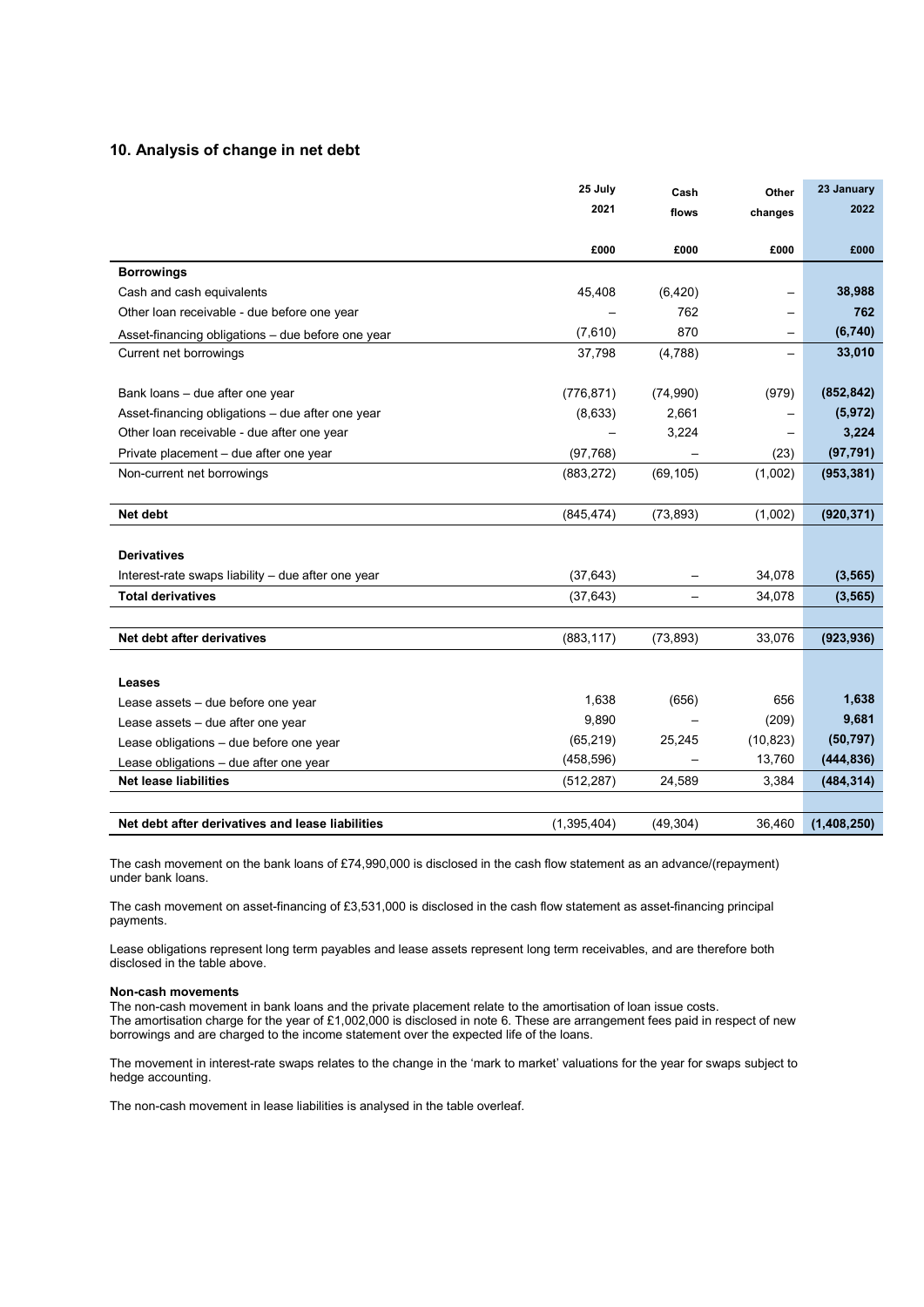### 10. Analysis of change in net debt (continued)

|                                                         | <b>Unaudited</b> |
|---------------------------------------------------------|------------------|
| Non-cash movement in net lease liabilities              | 23 January       |
|                                                         | 2022             |
|                                                         | £000             |
| Recognition of new leases (note 23)                     | (4, 317)         |
| Remeasurements of existing leases liabilities (note 23) | (8, 504)         |
| Remeasurements of existing leases assets (note 23)      | 447              |
| Disposal of lease (note 23)                             | 13,508           |
| Cancelled principal payments (note 23)                  | 2,250            |
| Exchange differences (note 23)                          |                  |
| Non-cash movement in net lease liabilities              | 3.384            |

The table below calculates a ratio between net debt, being borrowing less cash and cash equivalents, and earnings before interest, tax, and depreciation (EBITDA). The numbers in this table are all before the effect of IFRS16.

|                                                         | <b>Unaudited</b> | Unaudited  | Unaudited  |
|---------------------------------------------------------|------------------|------------|------------|
|                                                         | 26 weeks         | 26 weeks   | 52 weeks   |
|                                                         | ended            | ended      | ended      |
|                                                         | 23 January       | 24 January | 25 July    |
|                                                         | 2022             | 2021       | 2021       |
|                                                         | £000             | £000       | £000       |
| Loss before tax (income statement)                      | (21, 255)        | (46, 172)  | (154, 676) |
| Interest                                                | 19,951           | 24,108     | 47,260     |
| Depreciation                                            | 37,219           | 38,719     | 76,474     |
| Earnings before interest, tax and depreciation (EBITDA) | 35,915           | 16,655     | (30, 942)  |
|                                                         |                  |            |            |
| Net debt / EBITDA                                       | 25.63            | $-60.36$   | $-27.32$   |

### 11. Dividends paid and proposed

|                                    | <b>Unaudited</b> | Unaudited  | Audited  |
|------------------------------------|------------------|------------|----------|
|                                    | 26 weeks         | 26 weeks   | 52 weeks |
|                                    | ended            | ended      | ended    |
|                                    | 23 January       | 24 January | 25 July  |
|                                    | 2022             | 2021       | 2021     |
|                                    | £000             | £000       | £000     |
| Paid in the period                 |                  |            |          |
| 2020 final dividend                |                  |            |          |
| 2021 interim dividend              |                  |            |          |
| 2021 final dividend                |                  |            |          |
|                                    |                  |            |          |
|                                    |                  |            |          |
| Dividends in respect of the period |                  |            |          |
| Interim dividend                   |                  |            |          |
| Final dividend                     |                  |            |          |
|                                    |                  |            |          |
|                                    |                  |            |          |
| Dividend per share (p)             |                  |            |          |
| Dividend cover                     |                  |            |          |

Dividend cover is calculated as profit after tax and exceptional items over dividend paid. Dividend cover has not been shown for previous year and current year, as the company reported a loss in both periods.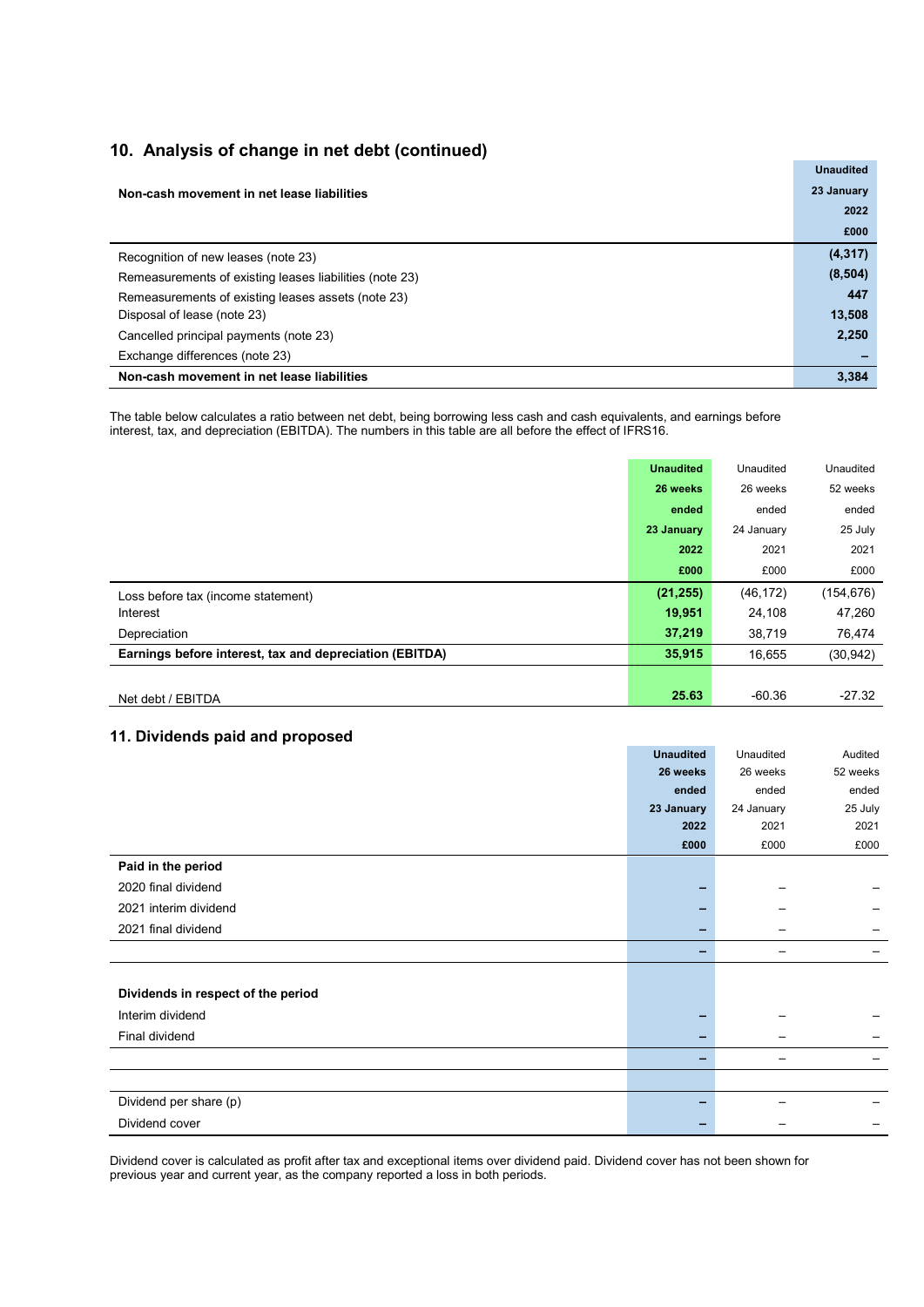### 12. Intangible assets

|                                    | Computer       | <b>Assets</b>            | <b>Total</b>   |
|------------------------------------|----------------|--------------------------|----------------|
|                                    | software and   | under                    |                |
|                                    | development    | construction             |                |
|                                    | £000           | £000                     | £000           |
| Cost:                              |                |                          |                |
| At 24 January 2021                 | 34,266         | 2,189                    | 36,455         |
| <b>Transfers</b>                   | 804            | (804)                    |                |
| Disposals                          | (2, 323)       | (1, 381)                 | (3,704)        |
| At 25 July 2021                    | 32,747         | $\overline{4}$           | 32,751         |
| Disposals                          | (21)           | (4)                      | (25)           |
| At 23 January 2022                 | 32,726         | -                        | 32,726         |
|                                    |                |                          |                |
|                                    |                |                          |                |
| <b>Accumulated amortisation:</b>   |                |                          |                |
| At 24 January 2021                 | (27, 499)      |                          | (27, 499)      |
| Provided during the period         | (1, 457)       |                          | (1, 457)       |
| Exchange differences               | (1)            |                          | (1)            |
| Disposals                          | 1,564          | $\overline{\phantom{0}}$ | 1,564          |
| At 25 July 2021                    | (27, 393)      | $\overline{\phantom{0}}$ | (27, 393)      |
| Provided during the period         | (1, 491)       | $\overline{\phantom{0}}$ | (1,491)        |
| Disposals                          | $\overline{7}$ | $\qquad \qquad -$        | $\overline{7}$ |
| At 23 January 2022                 | (28, 877)      | -                        | (28, 877)      |
|                                    |                |                          |                |
| Net book amount at 23 January 2022 | 3,849          | -                        | 3,849          |
| Net book amount at 25 July 2021    | 5,354          | 4                        | 5,358          |
| Net book amount at 24 January 2021 | 6,767          | 2,189                    | 8,956          |

The majority of intangible assets relates to computer software and software development. Examples include the development costs of the SAP accounting and property-maintenance systems and bespoke J D Wetherspoon apps.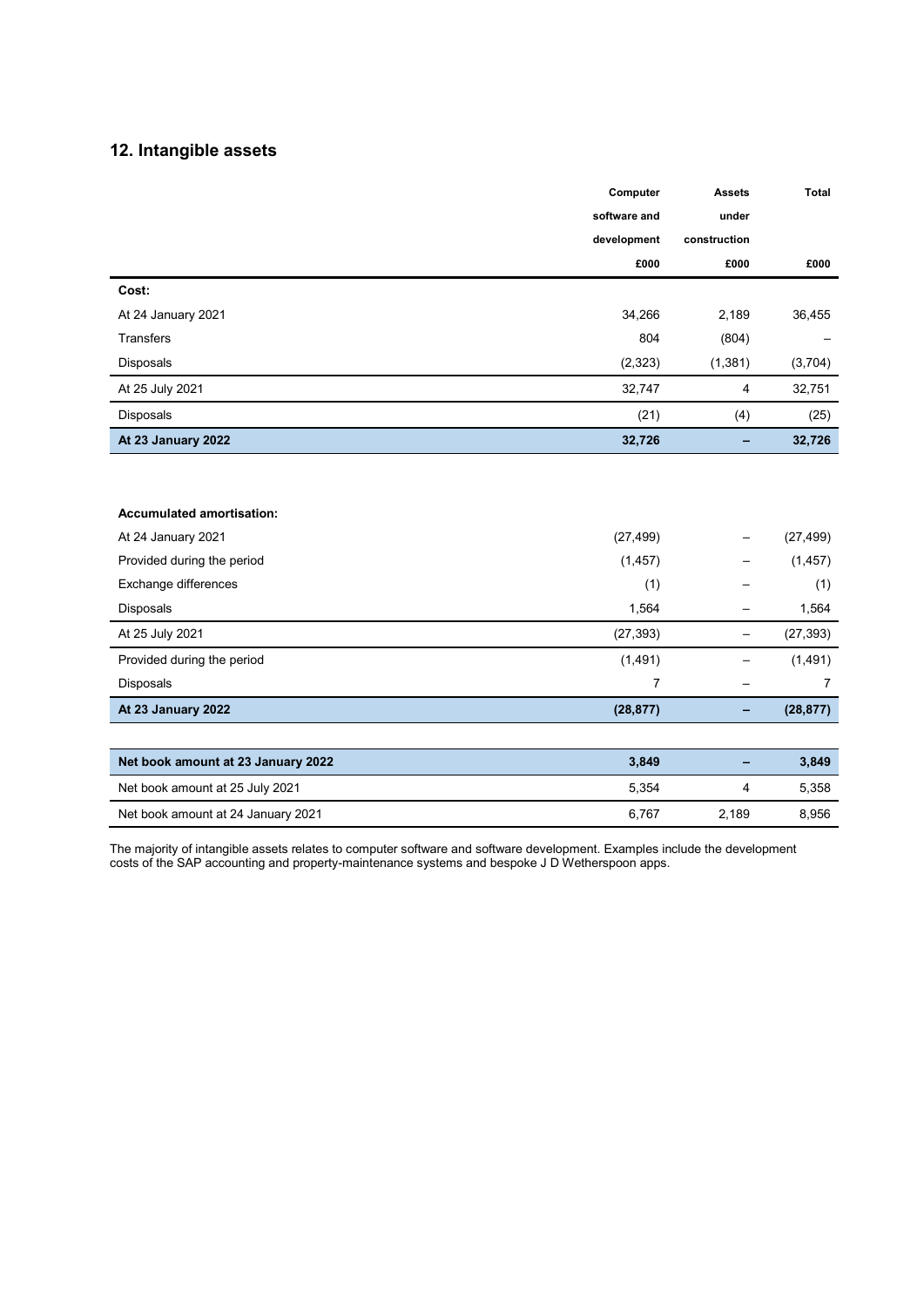### 13. Property, plant and equipment

|                                   | <b>Freehold and</b><br><b>Long Leasehold</b><br>Property | <b>Short</b><br>Leasehold<br>Property | <b>Equipment</b><br><b>Fixtures and</b><br><b>Fittings</b> | <b>Assets Under</b><br>Construction | <b>Total</b> |
|-----------------------------------|----------------------------------------------------------|---------------------------------------|------------------------------------------------------------|-------------------------------------|--------------|
|                                   | £000                                                     | £000                                  | £000                                                       | £000                                | £000         |
| Cost                              |                                                          |                                       |                                                            |                                     |              |
| At 26 July 2020                   | 1,363,106                                                | 295,009                               | 684,732                                                    | 86,624                              | 2,429,471    |
| Additions                         | 4,356                                                    |                                       | 3,434                                                      | 7,404                               | 15,194       |
| <b>Transfers</b>                  | 3,964                                                    | 901                                   | 1,321                                                      | (6, 186)                            |              |
| Exchange differences              | (58)                                                     | (5)                                   | (13)                                                       | (61)                                | (137)        |
| Disposals                         |                                                          | (1,878)                               | (1,262)                                                    |                                     | (3, 140)     |
| Reclassifications                 | 676                                                      | (676)                                 |                                                            |                                     |              |
| Transfer from investment property | 5,768                                                    |                                       |                                                            |                                     | 5,768        |
| At 24 January 2021                | 1,377,812                                                | 293,351                               | 688,212                                                    | 87,781                              | 2,447,156    |
| Additions                         | 10,427                                                   | 132                                   | 7,817                                                      | 24,569                              | 42,945       |
| <b>Transfers</b>                  | 37,059                                                   | 3,263                                 | 7,064                                                      | (47, 386)                           |              |
| Exchange differences              | (1,299)                                                  | (139)                                 | (413)                                                      | (1,096)                             | (2,947)      |
| <b>Disposals</b>                  | (2,623)                                                  | (2,507)                               | (2,369)                                                    |                                     | (7, 499)     |
| Reclassifications                 | 7,166                                                    | (7, 166)                              |                                                            |                                     |              |
| At 25 July 2021                   | 1,428,542                                                | 286,934                               | 700,311                                                    | 63,868                              | 2,479,655    |
| Additions                         | 22,982                                                   | 2,039                                 | 12,993                                                     | 24,507                              | 62,521       |
| Transfers to investment property  |                                                          |                                       |                                                            | (2, 170)                            | (2, 170)     |
| <b>Transfers</b>                  | 11,193                                                   | 1,167                                 | 1,333                                                      | (13,693)                            |              |
| Exchange differences              | (930)                                                    | (47)                                  | (163)                                                      | (380)                               | (1,520)      |
| Transfer to held for sale         | (2,854)                                                  | (3,279)                               | (2, 123)                                                   |                                     | (8,256)      |
| Disposals                         | (3,551)                                                  | (1, 132)                              | (978)                                                      | (959)                               | (6,620)      |
| Reclassifications                 | 8,167                                                    | (8, 167)                              |                                                            |                                     |              |
| At 23 January 2022                | 1,463,549                                                | 277,515                               | 711,373                                                    | 71,173                              | 2,523,610    |

#### Accumulated depreciation and Impairment

| At 26 July 2020                    | (307,297)  | (167,009)  | (512, 387) | $\blacksquare$ | (986,693)   |
|------------------------------------|------------|------------|------------|----------------|-------------|
| Provided during the period         | (9,585)    | (5,688)    | (21, 741)  |                | (37, 014)   |
| Transfers from investment property | (290)      |            |            |                | (290)       |
| Disposals                          |            | 1,325      | 1,086      |                | 2,411       |
| Reclassification                   | 419        | (419)      |            |                |             |
| At 24 January 2021                 | (316,753)  | (171,791)  | (533,042)  |                | (1,021,586) |
| Provided during the period         | (10,696)   | (4, 811)   | (20, 672)  |                | (36, 179)   |
| Exchange differences               | 282        | 23         | 249        |                | 554         |
| Impairment loss                    | (1,631)    | (368)      |            |                | (1,999)     |
| Disposals                          | 874        | 1,080      | 1,427      |                | 3,381       |
| Reclassification                   | (4,509)    | 4,509      |            |                |             |
| At 25 July 2021                    | (332,433)  | (171,358)  | (552,038)  |                | (1,055,829) |
| Provided during the period         | (10, 527)  | (4,969)    | (20, 194)  |                | (35,690)    |
| Exchange differences               | 49         | 28         | 93         |                | 170         |
| Transfer to held for sale          | 1,442      | 2,641      | 2,050      |                | 6,133       |
| Disposals                          | 776        | 618        | 580        |                | 1,974       |
| Reclassification                   | (4,751)    | 4,751      |            |                |             |
| At 23 January 2022                 | (345, 444) | (168, 289) | (569, 509) |                | (1,083,242) |
|                                    |            |            |            |                |             |
| Net book amount at 23 January 2022 | 1,118,105  | 109,226    | 141,864    | 71,173         | 1,440,368   |
| Net book amount at 25 July 2021    | 1,096,109  | 115,576    | 148,273    | 63,868         | 1,423,826   |
| Net book amount at 24 January 2021 | 1,061,059  | 121,560    | 155,170    | 87,781         | 1,425,570   |

Net book amount at 26 July 2020 1,055,809 128,000 172,345 86,624 1,442,778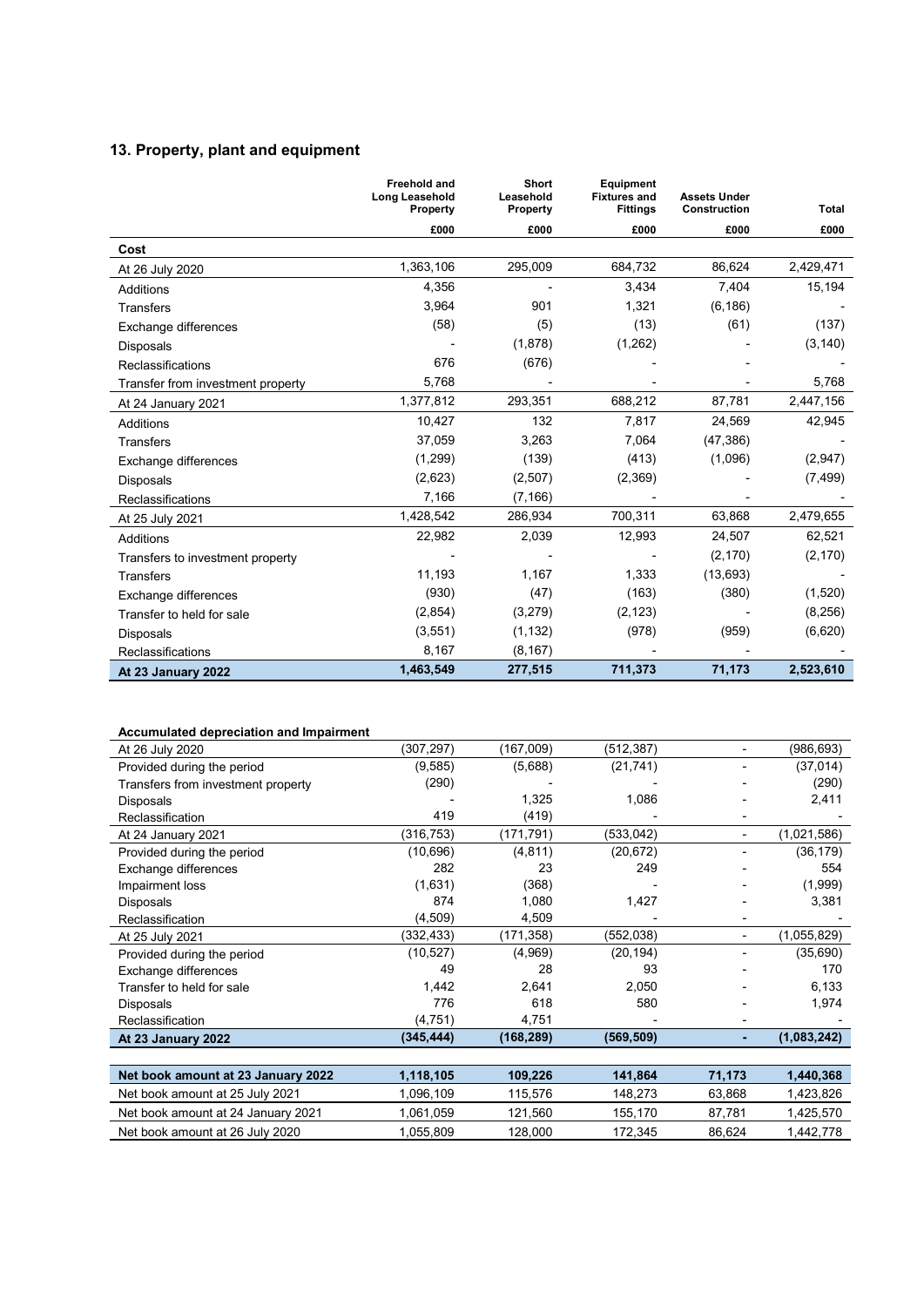### 13. Property, plant and equipment (continued)

#### Impairment of property, plant and equipment

In assessing whether a pub has been impaired, the book value of the pub is compared with its anticipated future cash flows and fair value. Assumptions are used about sales, costs and profit, using a pre-tax discount rate for future years of 8.7% (2021: 7%).

If the value, based on the higher of future anticipated cash flows and fair value, is lower than the book value, the difference is written off as property impairment.

As a result of this exercise, £Nil impairment losses (2021: £Nil) was charged to property losses in the income statement.

#### 14. Investment property

The company owns four (2021: two) freehold properties with existing tenants – and these assets have been classified as investment properties. During the year, a property which was originally recognised as part of property, plant and equipment under the catergory 'Assets under Construction' has been transferred to investment property.

|                                               | £000    |
|-----------------------------------------------|---------|
| Cost:                                         |         |
| At 26 July 2020                               | 11,842  |
| Transfer to property, plant and equipment     | (5,768) |
| At 24 January 2021                            | 6,074   |
| Additions                                     | 4,528   |
| At 25 July 2021                               | 10,602  |
| Transfer from property plant and<br>equipment | 2,170   |
| At 23 January 2022                            | 12,772  |

| <b>Accumulated amortisation:</b>          |        |
|-------------------------------------------|--------|
| At 26 July 2020                           | (315)  |
| Provided during the period                | (12)   |
| Transfer to property, plant and equipment | 290    |
| At 24 January 2021                        | (37)   |
| Provided during the period                | (32)   |
| At 25 July 2021                           | (69)   |
| Provided during the period                | (50)   |
| At 23 January 2022                        | (119)  |
|                                           |        |
| Net book amount at 23 January 2022        | 12,653 |
| Net book amount at 25 July 2021           | 10,533 |

| 10.533 |
|--------|
| 6.037  |
| 11.527 |
|        |

Rental income received in the period from investment properties was £333,000 (2021: £161,250). Operating costs, excluding depreciation, incurred in relation to these properties amounted to £9,000 (2021: £2,000).

In the opinion of the directors, the fair value of the investment properties is approximately equal to its book value.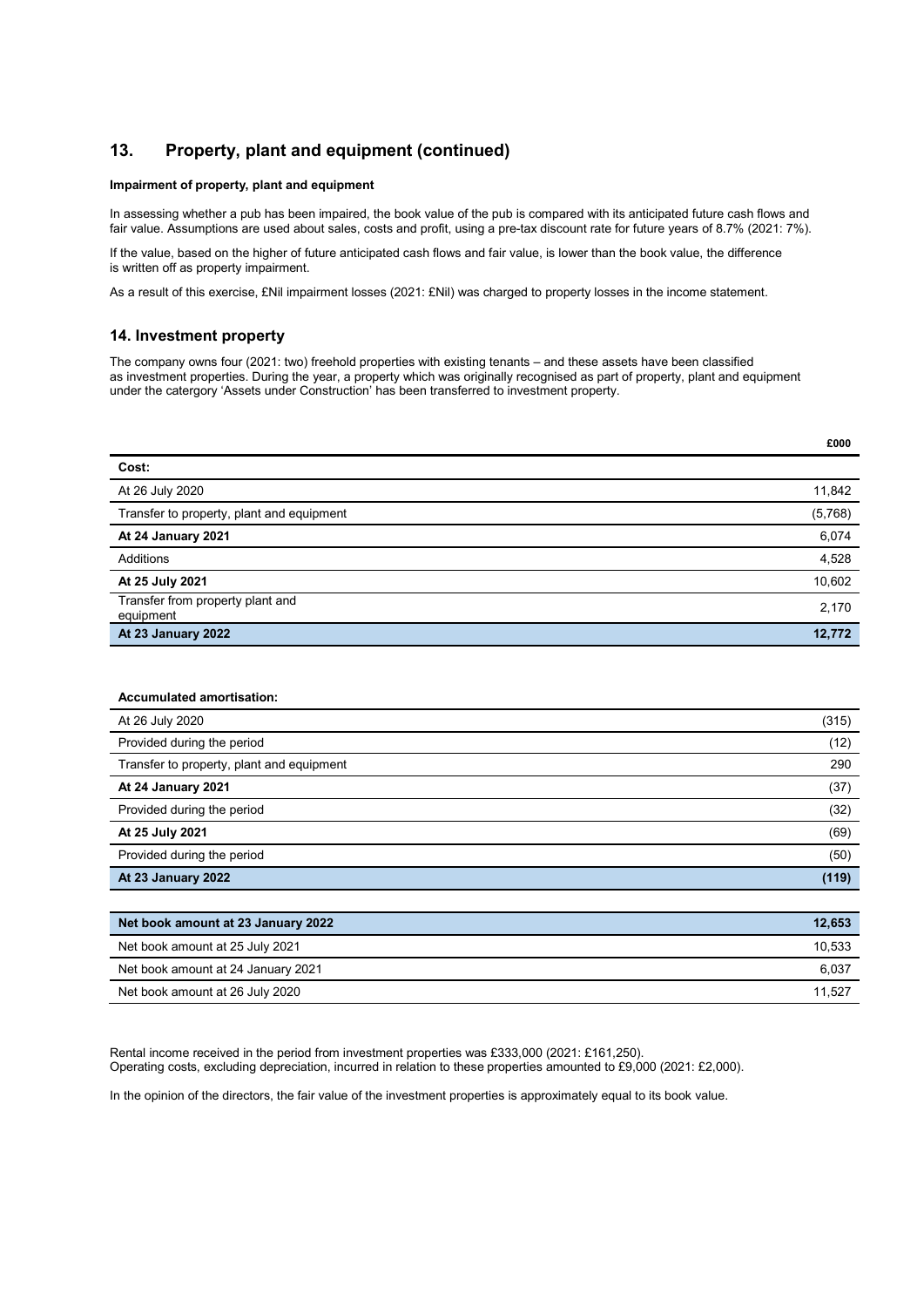#### 15. Inventories

Bar, food and non-consumables stock held at pubs and national distribution centre.

|                          | <b>Unaudited</b> | Unaudited  | Audited |
|--------------------------|------------------|------------|---------|
|                          | 23 January       | 24 January | 25 July |
|                          | 2022             | 2021       | 2021    |
|                          | £000             | £000       | £000    |
| Goods for resale at cost | 27,007           | 22,369     | 26,853  |

#### 16. Receivables

This category relates to situations in which third parties owe the company money. Examples include rebates from suppliers and overpayments of certain taxes.

Prepayments relate to payments which have been made in respect of liabilities after the period's end.

|                                  | <b>Unaudited</b> | Unaudited  | Audited |
|----------------------------------|------------------|------------|---------|
|                                  | 23 January       | 24 January | 25 July |
|                                  | 2022             | 2021       | 2021    |
|                                  | £000             | £000       | £000    |
| Current (due within one year)    |                  |            |         |
| Other loan receivables           | 762              |            |         |
| Other receivables                | 3,075            | 1,015      | 2,004   |
| Accrued income                   | 1,053            | 440        | 1,499   |
| Prepayment                       | 11,806           | 25,813     | 12,924  |
| <b>Total current receivables</b> | 16,696           | 27,268     | 16,427  |
|                                  |                  |            |         |
| Non-current (due after one year) |                  |            |         |
| Other loan receivables           | 3,224            |            |         |
| Total other non-current assets   | 3,224            |            |         |

Accrued income relates to discounts which are calculated based on certain products delivered at an agreed rate per item.

Included in prepayments is £1,102,000 (2021: £16,500,000) in relation to government grants receivable under the coronavirus job retention scheme.

| <b>Credit risk</b>           | <b>Unaudited</b> | Unaudited  | Audited |
|------------------------------|------------------|------------|---------|
|                              | 23 January       | 24 January | 25 July |
|                              | 2022             | 2021       | 2021    |
|                              | £000             | £000       | £000    |
| Due from suppliers – not due | 2,786            | 883        | 1,040   |
| Due from suppliers - overdue | 289              | 132        | 964     |
|                              | 3,075            | 1.015      | 2.004   |

Credit risk is the risk that a counterparty does not settle its financial obligation with the company. At the period's end, the company has assessed the credit risk on amounts due from suppliers, based on historic experience, meaning that the expected lifetime credit loss was immaterial. Cash and cash equivalents are also subject to the impairment requirements of IFRS9 – the identified impairment loss was immaterial.

#### 17. Assets held for sale

These relate to situations in which the company had exchanged contracts to sell a property, but the transaction is not yet complete. As at 23 January 2022, three sites were classified as held for sale (2021:Nil).

| Property, plant and equipment | 2,123            | $\overline{\phantom{m}}$ | -       |
|-------------------------------|------------------|--------------------------|---------|
|                               | £000             | £000                     | £000    |
|                               | 2022             | 2021                     | 2021    |
|                               | 23 January       | 24 January               | 25 July |
|                               | <b>Unaudited</b> | Unaudited                | Audited |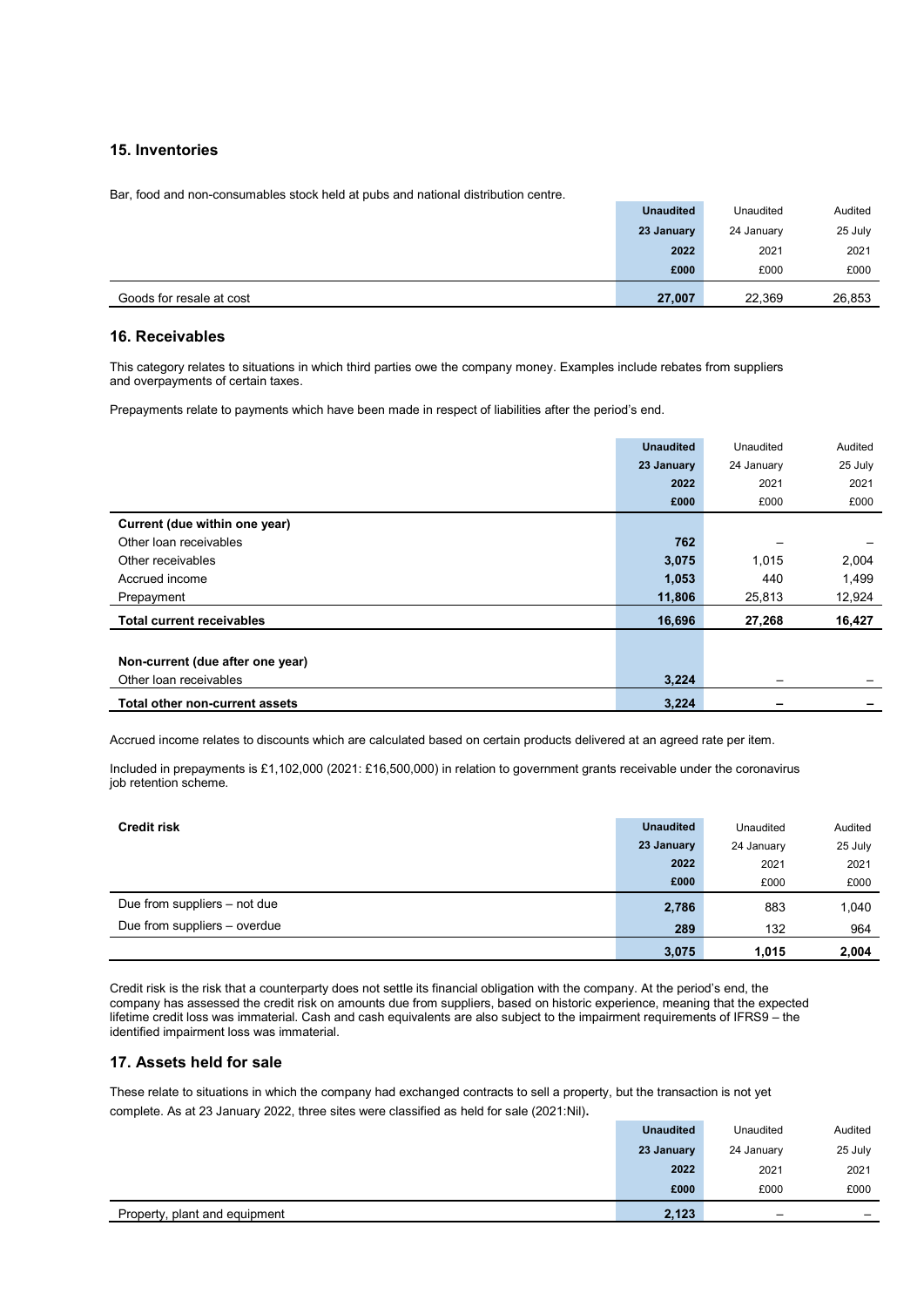### 18. Cash and cash equivalents

| <b>Unaudited</b> | Unaudited  | Audited |
|------------------|------------|---------|
| 23 January       | 24 January | 25 July |
| 2022             | 2021       | 2021    |
| £000             | £000       | £000    |
| 38,988           | 225.024    | 45,408  |
|                  |            |         |

Cash at bank earns interest at floating rates, based on daily bank deposit rates.

### 19. Trade and other payables

This category relates to money owed by the company to third parties.

Accruals refer to allowances made by the company for future anticipated payments to suppliers and other creditors.

|                               | <b>Unaudited</b> | Unaudited  | Audited |
|-------------------------------|------------------|------------|---------|
|                               | 23 January       | 24 January | 25 July |
|                               | 2022             | 2021       | 2021    |
|                               | £000             | £000       | £000    |
| Trade payables                | 86,652           | 67,406     | 111,918 |
| Other payables                | 20,151           | 16,835     | 27,759  |
| Other tax and social security | 59,035           | 48,502     | 44,237  |
| Accruals                      | 78,082           | 50,724     | 74,787  |
| Deferred Income               | 837              | 1,275      | 1,090   |
|                               | 244,757          | 184,742    | 259,791 |

### 20. Borrowings

|                                           | <b>Unaudited</b> | Unaudited  | Audited   |
|-------------------------------------------|------------------|------------|-----------|
|                                           | 23 January       | 24 January | 25 July   |
|                                           | 2022             | 2021       | 2021      |
|                                           | £000             | £000       | £000      |
| Current (due within one year)             |                  |            |           |
| Other                                     |                  |            |           |
| Lease liabilities                         | 50,797           | 72,481     | 65,219    |
| Asset-financing obligations               | 6,740            | 7,610      | 7,610     |
| <b>Total current borrowings</b>           | 57,537           | 80,091     | 72,829    |
|                                           |                  |            |           |
| Non-current (due after one year)          |                  |            |           |
| <b>Bank loans</b>                         |                  |            |           |
| Variable-rate facility                    | 755,000          | 875,000    | 680,000   |
| <b>CLBILS</b>                             | 100,033          | 48.333     | 100,033   |
| Unamortised bank loan issue costs         | (2, 191)         | (3,829)    | (3, 162)  |
|                                           | 852,842          | 919,504    | 776,871   |
| <b>Private placement</b>                  |                  |            |           |
| Fixed-rate facility                       | 98,000           | 98,000     | 98,000    |
| Unamortised private placement issue costs | (209)            | (255)      | (232)     |
|                                           | 97,791           | 97,745     | 97,768    |
| Other                                     |                  |            |           |
| Lease liabilities                         | 444,836          | 508,518    | 458,596   |
| Asset-financing                           | 5,972            | 12,094     | 8,633     |
| <b>Total non-current borrowings</b>       | 1,401,441        | 1,537,861  | 1,341,868 |
|                                           |                  |            |           |
| <b>Total borrowings</b>                   | 1,458,978        | 1,617,952  | 1,414,697 |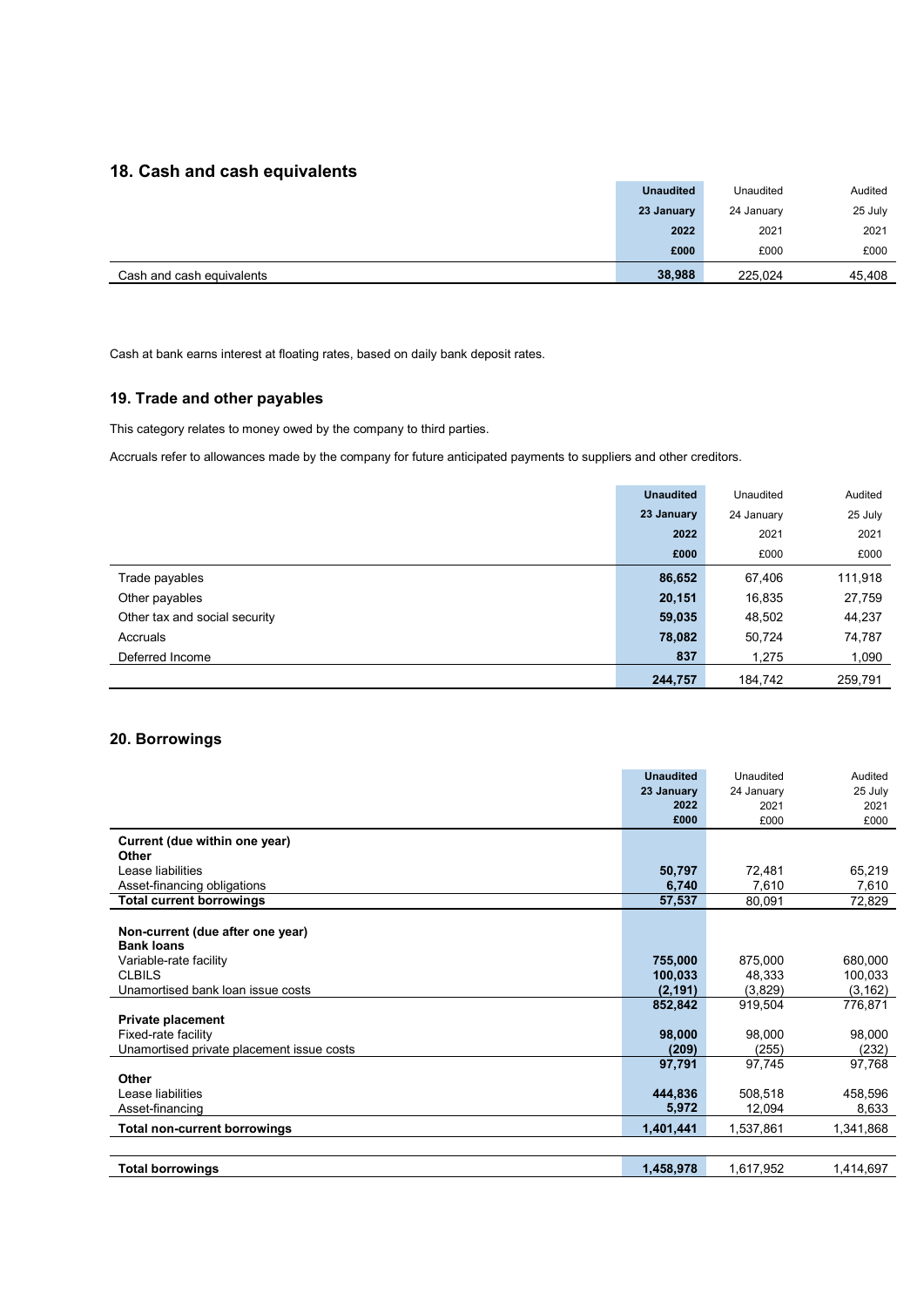### 21. Provisions

|                                  | Legal claims | Total   |
|----------------------------------|--------------|---------|
|                                  | £000         | £000    |
| At 25 July 2021                  | 3,004        | 3,004   |
| Charged to the income statement: |              |         |
| - Additional charges             | 1,084        | 1,084   |
| - Unused amounts reversed        | (876)        | (876)   |
| - Used during year               | (182)        | (182)   |
| At 23 January 2022               | 3,030        | 3,030   |
|                                  |              |         |
|                                  | 23 January   | 25 July |
|                                  | 2022         | 2021    |
|                                  | £000         | £000    |
| Current                          | 3,030        | 3,004   |
| Non-current                      |              |         |
| <b>Total provisions</b>          | 3,030        | 3,004   |

#### Legal claims

The amounts represent a provision for ongoing legal claims brought against the company in the normal course of business by customers and employees. Owing to the nature of the business, the company expects to have a continuous provision for outstanding employee and public liability claims. All claim provisions are considered current and are therefore not discounted.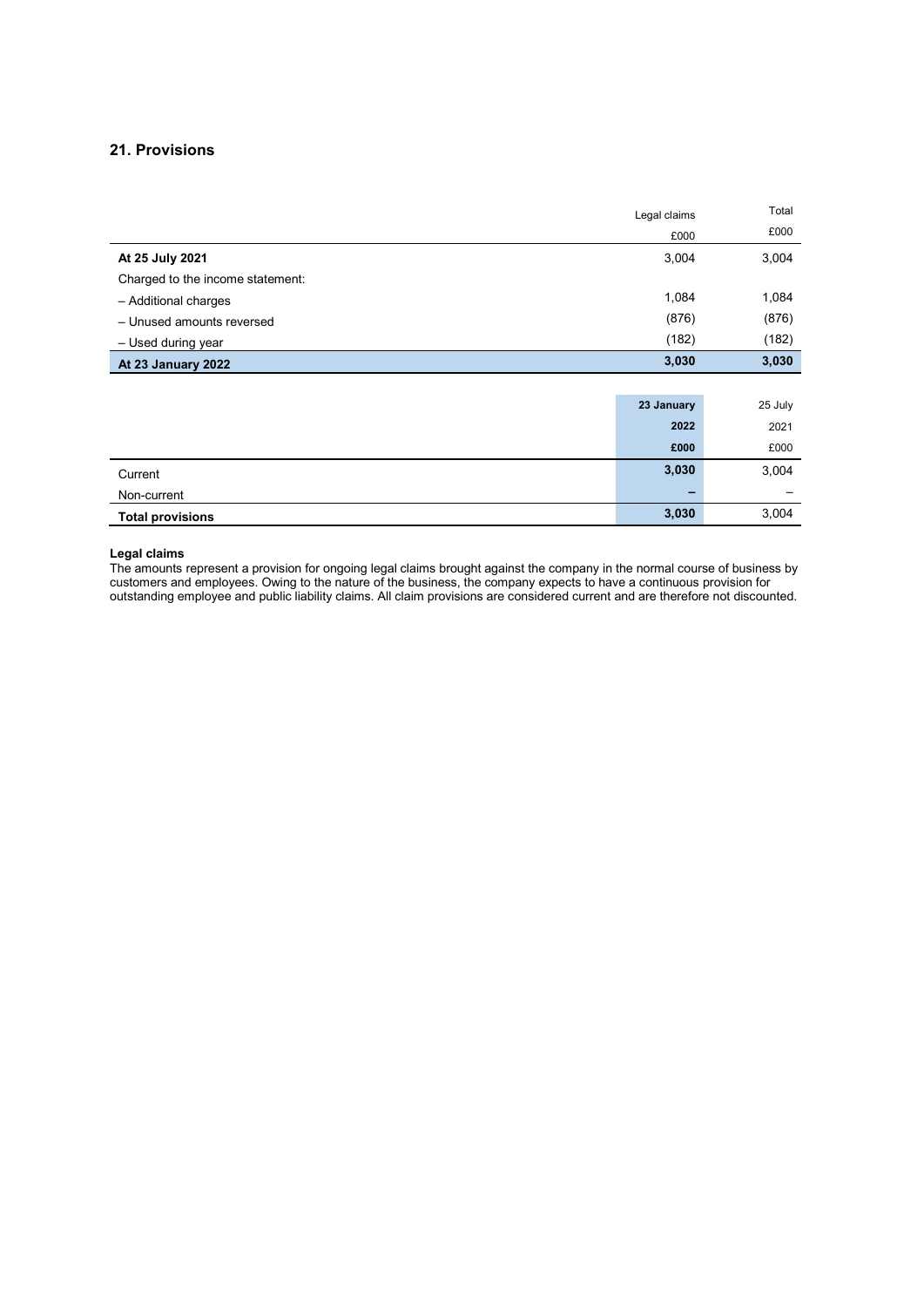#### 22. Financial instruments

The table below analyses the company's financial liabilities in relevant maturity groupings, based on the remaining period at the balance sheet date to the contractual maturity date. The amounts disclosed in the table are the contractual undiscounted cash flows.

#### Maturity profile of financial liabilities

|                                | Within  |             |             |             |             | More than                |         |
|--------------------------------|---------|-------------|-------------|-------------|-------------|--------------------------|---------|
|                                | 1 year  | $1-2$ years | $2-3$ years | $3-4$ years | $4-5$ years | 5 years                  | Total   |
|                                | £000    | £000        | £000        | £000        | £000        | £000                     | £000    |
| At 23 January 2022 (unaudited) |         |             |             |             |             |                          |         |
| <b>Bank loans</b>              | 25,247  | 25,247      | 44,644      | 856,221     |             | —                        | 951,359 |
| Bank loans - CLBILS            | 2,107   | 1,164       | 100,033     |             |             | $\overline{\phantom{m}}$ | 103,304 |
| Private placement              | 3,655   | 3,655       | 3,655       | 3,655       | 3,655       | 98,000                   | 116,275 |
| Trade and other payables       | 184,885 |             |             |             |             |                          | 184,885 |
| Derivatives                    | 8,933   | 6,165       | 3,143       | 3,203       | 3,361       | 8,295                    | 33,100  |
| Lease liabilities              | 50,797  | 49,096      | 48,348      | 45,423      | 44,242      | 409,524                  | 647,430 |
| Asset-financing obligations    | 6,788   | 4,324       | 2,323       |             |             |                          | 13,435  |
|                                | Within  |             |             |             |             | More than                |         |
|                                | 1 year  | $1-2$ years | $2-3$ years | 3-4 years   | $4-5$ years | 5 years                  | Total   |
|                                | £000    | £000        | £000        | £000        | £000        | £000                     | £000    |
| At 25 July 2021                |         |             |             |             |             |                          |         |
| <b>Bank loans</b>              | 21,798  | 21,798      | 11,857      | 41,549      | 855,000     |                          | 952,002 |
| Bank loans - CLBILS            | 2,005   | 2,005       | 100,138     |             |             |                          | 104,148 |
| Private placement              | 3,655   | 3,655       | 3,655       | 3,655       | 3,655       | 99,828                   | 118,103 |
| Trade and other payables       | 214,464 |             |             |             |             |                          | 214,464 |
| Derivatives                    | 12,054  | 11,969      | 5,342       | 5,293       | 5,207       | 5,231                    | 45,096  |
| Lease liabilities              | 65,219  | 49,587      | 49,508      | 47,872      | 45,290      | 427,520                  | 684,996 |
| Asset-financing obligations    | 7,610   | 5,145       | 4,323       |             |             |                          | 17,078  |

The company has agreed a one-year extension for £855m of its existing banking agreement. The original loan, agreed in February 2019, was for five years with two one-year extension options, the first of which has been exercised. The second extension option was originally meant to be reviewed in January 2022 but this has been deferred until June 2022 at the request of the bank.

At the balance sheet date, the company had loan facilities of £1,083m (2021: £1,041m) as detailed below:

- Secured revolving-loan facility of £875m
	- £20m matures February 2024
	- £855m matures February 2025
	- $\Box$  14 participating lenders
- Sale of senior secured notes £98m
	- Matures August 2026
	- $\Box$  The purchase of loan notes split among 5 participants.
	- CLBILS secured loan of £100m
		- Matures August 2023
	- $\Box$  Four participating lenders
- Overdraft facility of £10m

These facilities have been entered into to meet the short and long term liquidity needs of the business. The objective is to ensure that the company has sufficient financial resources to meet working capital requirements as well as funds for reinvestment and development. The company manages liquidity risk through its revolving-loan facility as well as other longer term facilities to avoid reliance on short term borrowings. The company's borrowings are dependent on the meeting of financial covenants, which if breached, could result in funding being withdrawn. The company has agreed covenant waivers with its lenders as outlined in the going concern section of the 2021 annual report within the accounting policies (page 51) and have ensured liquidity through share placings in the current and prior year.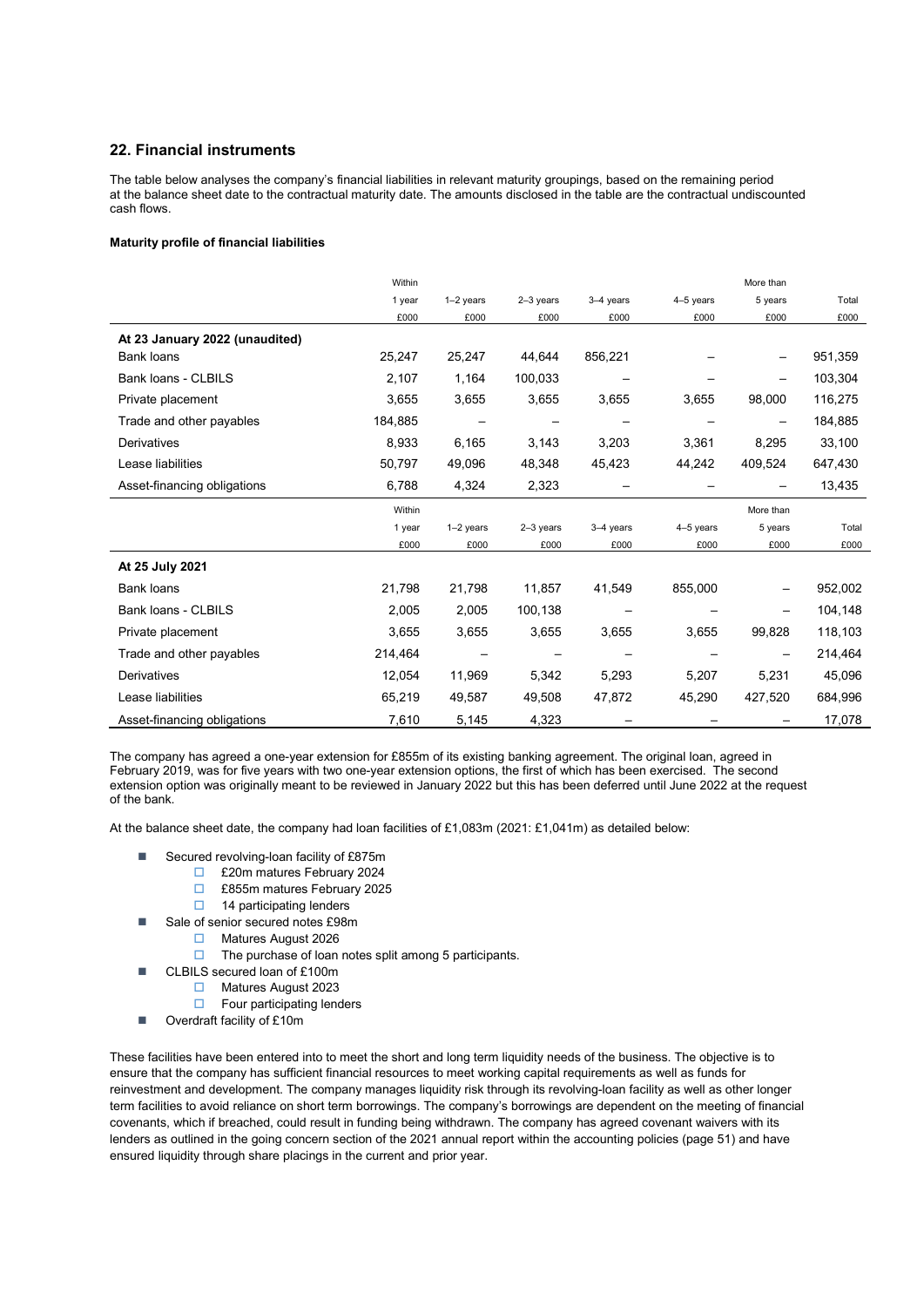### 22. Financial instruments (continued)

The company has hedged its interest-rate liabilities to its banks by swapping the floating-rate debt into fixed-rate debt which has fixed £770m of these borrowings at rates of between 0.61 and 3.84%. The effective weighted average interest rate of the swap agreements used during the year is 1.61% (2021: 2.42%), fixed for a weighted average period of 6.9 years (2021: 3.6 years). In addition, the company has entered into forward-starting interest-rate swaps as detailed in the table below.

#### Weighted average by swap period:

| From       | To         | Total swap value £m | Weighted average interest % |
|------------|------------|---------------------|-----------------------------|
| 30/07/2021 | 30/07/2023 | 770                 | 1.61                        |
| 31/07/2023 | 30/07/2026 | 770                 | 1.10                        |
| 31/07/2026 | 30/06/2028 | 770                 | 1.33                        |
| 01/07/2028 | 29/03/2029 | 770                 | 1.32                        |
| 31/03/2029 | 30/11/2031 | 770                 | 1.02                        |

At the balance sheet date, £755m (2021: £875m) was drawn down under the £875m secured-term revolving-loan facility. The amounts drawn under this agreement can be varied, depending on the requirements of the business.

#### Capital risk management

The company's capital structure comprises shareholders' equity and loans. The objective of capital management is to ensure that the company is able to continue as a going concern and provide shareholders with returns on their investment, while managing risk.

The company does not have a specific measure for managing capital structure; instead, the company plans its capital requirements and manages its loans, dividends and share buybacks accordingly. In a normal trading year, the company measures loans using a ratio of net debt to EBITDA which was 3.36 times in 2019. With covenant waivers agreed, management's primary metric is liquidity.

Financial risks associated with financial instruments, including credit risk and liquidy risk, are discussed in the 2021 annual report in the section 2, page 61.

#### Fair value of financial assets and liabilities

IFRS13 requires disclosure of fair value measurements by level, using the following fair value measurement hierarchy:

- Quoted prices in active markets for identical assets or liabilities (level 1)
- Inputs other than quoted prices included in level 1 which are observable for the asset or liability, either directly or indirectly (level 2)
- $\blacksquare$  Inputs for the asset or liability which are not based on observable market data (level 3)

#### Interest-rate risks of financial liabilities

An analysis of the interest-rate profile of financial liabilities, after taking account of all interest-rate swaps, is set out in the following table. This table excludes lease liabilities.

|                                                            | <b>Unaudited</b> | Unaudited  | Audited  |
|------------------------------------------------------------|------------------|------------|----------|
|                                                            | 23 January       | 24 January | 25 July  |
|                                                            | 2022             | 2021       | 2021     |
|                                                            | £000             | £000       | £000     |
| Analysis of interest-rate profile of financial liabilities |                  |            |          |
| Floating rate due after one year                           | (2, 191)         | 101,171    | (3, 162) |
| Fixed rate due after one year                              | 855,033          | 818,333    | 780,033  |
|                                                            | 852,842          | 919,504    | 776,871  |
| Asset-financing obligations                                |                  |            |          |
| Fixed rate due in one year                                 | 6,740            | 7,610      | 7,610    |
| Fixed-rate due after one year                              | 5,972            | 12,094     | 8,633    |
|                                                            | 12,712           | 19,704     | 16,243   |
| Private placement                                          |                  |            |          |
| Fixed rate due after one year                              | 97,791           | 97,745     | 97,768   |
|                                                            | 97,791           | 97,745     | 97,768   |
|                                                            |                  |            |          |
|                                                            | 963,345          | 1,036,953  | 890,882  |

The floating-rate borrowings are interest-bearing borrowings at rates based on LIBOR, fixed for periods of up to one month. The fixed-rate loan is the element of the company's borrowings which has been fixed with interest-rate swaps.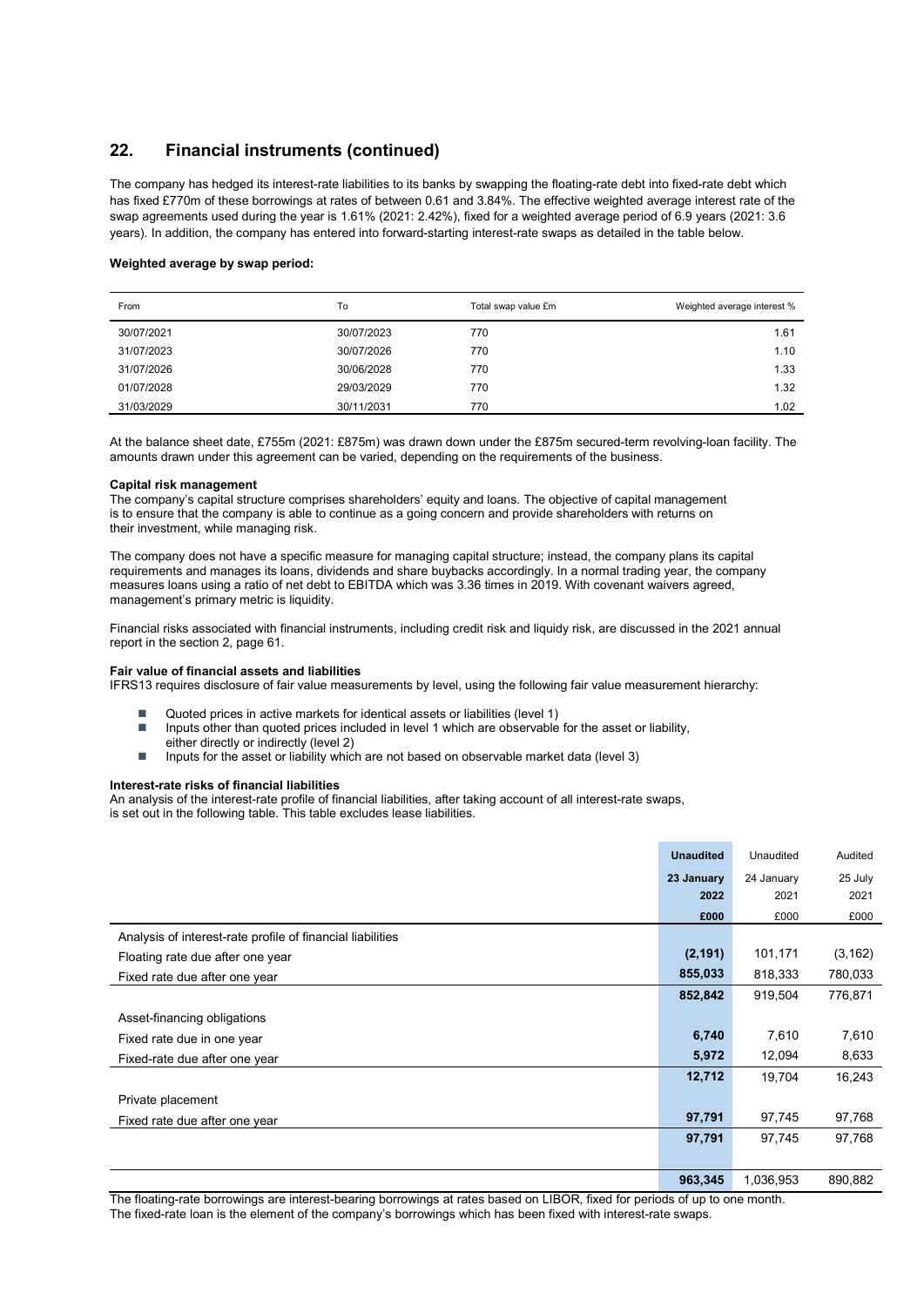### 22. Financial instruments (continued)

#### Fair values

In some cases, payments which are due to be made in the future by the company or due to be received by the company have to be given a fair value. The table below highlights any differences between book value and fair value of financial instruments.

|                                                | <b>Unaudited</b>  | <b>Unaudited</b>  | Unaudited   | Unaudited   | Audited     | Audited     |
|------------------------------------------------|-------------------|-------------------|-------------|-------------|-------------|-------------|
|                                                | 23 January        | 23 January        | 24 January  | 24 January  | 25 July     | 25 July     |
|                                                | 2022              | 2022              | 2021        | 2021        | 2021        | 2021        |
|                                                |                   |                   |             |             |             |             |
|                                                | <b>Book value</b> | <b>Fair value</b> | Book value  | Fair value  | Book value  | Fair value  |
|                                                | £000              | £000              | £000        | £000        | £000        | £000        |
| Financial assets at amortised cost             |                   |                   |             |             |             |             |
| Cash and cash equivalents                      | 38,988            | 38,988            | 225.024     | 225.024     | 45.408      | 45,408      |
| Receivables                                    | 3,075             | 3,075             | 1,015       | 1,015       | 2,004       | 2,004       |
| Lease assets                                   | 11,319            | 11,432            | 12,197      | 12,185      | 11,528      | 11,643      |
|                                                | 53,382            | 53,495            | 238.236     | 238.224     | 58.940      | 59.055      |
|                                                |                   |                   |             |             |             |             |
| <b>Financial liabilities at amortised cost</b> |                   |                   |             |             |             |             |
| Trade and other payables                       | (184, 885)        | (184, 885)        | (136, 240)  | (136, 240)  | (214, 464)  | (214, 464)  |
| Asset-financing obligations                    | (12, 712)         | (12, 839)         | (19,704)    | (19, 712)   | (16, 243)   | (16, 406)   |
| Lease obligations                              | (495, 633)        | (500, 589)        | (580, 999)  | (593, 892)  | (523, 815)  | (529, 053)  |
| Private placement                              | (97, 791)         | (98, 768)         | (97, 745)   | (99, 358)   | (97, 768)   | (98, 746)   |
| <b>Borrowings</b>                              | (852, 852)        | (861, 380)        | (919, 504)  | (928, 699)  | (776, 871)  | (784, 639)  |
|                                                | (1,643,873)       | (1,658,461)       | (1,754,192) | (1,777,901) | (1,629,161) | (1,643,308) |
|                                                |                   |                   |             |             |             |             |
| Derivatives - cash flow hedges                 |                   |                   |             |             |             |             |
| Non-current derivative financial liability     | (3, 565)          | (3, 565)          | (65, 477)   | (65, 477)   | (37, 643)   | (37, 643)   |
|                                                | (3, 565)          | (3, 565)          | (65, 477)   | (65, 477)   | (37, 643)   | (37, 643)   |

The fair value of derivatives has been calculated by discounting all future cash flows by the market yield curve at the balance sheet date. The fair value of borrowings has been calculated by discounting the expected future cash flows at the year end's prevailing interest rates.

#### Obligations under asset-financing

The minimum lease payments under asset-financing fall due as follows:

|                                                                      | <b>Unaudited</b> | Unaudited  | Audited |
|----------------------------------------------------------------------|------------------|------------|---------|
|                                                                      | 23 January       | 24 January | 25 July |
|                                                                      | 2022             | 2021       | 2021    |
|                                                                      | £000             | £000       | £000    |
| Within one year                                                      | 6,740            | 7,610      | 7,610   |
| In the second to fifth year, inclusive                               | 6,485            | 13.244     | 9,468   |
|                                                                      | 13,225           | 20.854     | 17,078  |
| Less future finance charges                                          | (513)            | (1, 150)   | (835)   |
| Present value of lease obligations                                   | 12,712           | 19.704     | 16.243  |
|                                                                      |                  |            |         |
| Less amount due for settlement within one year                       | (6,740)          | (7,610)    | (7,610) |
| Amount due for settlement during the second to fifth year, inclusive | 5,972            | 12.094     | 8,633   |

All asset-financing obligations are in respect of various equipment used in the business. No escalation clauses are included in the agreements.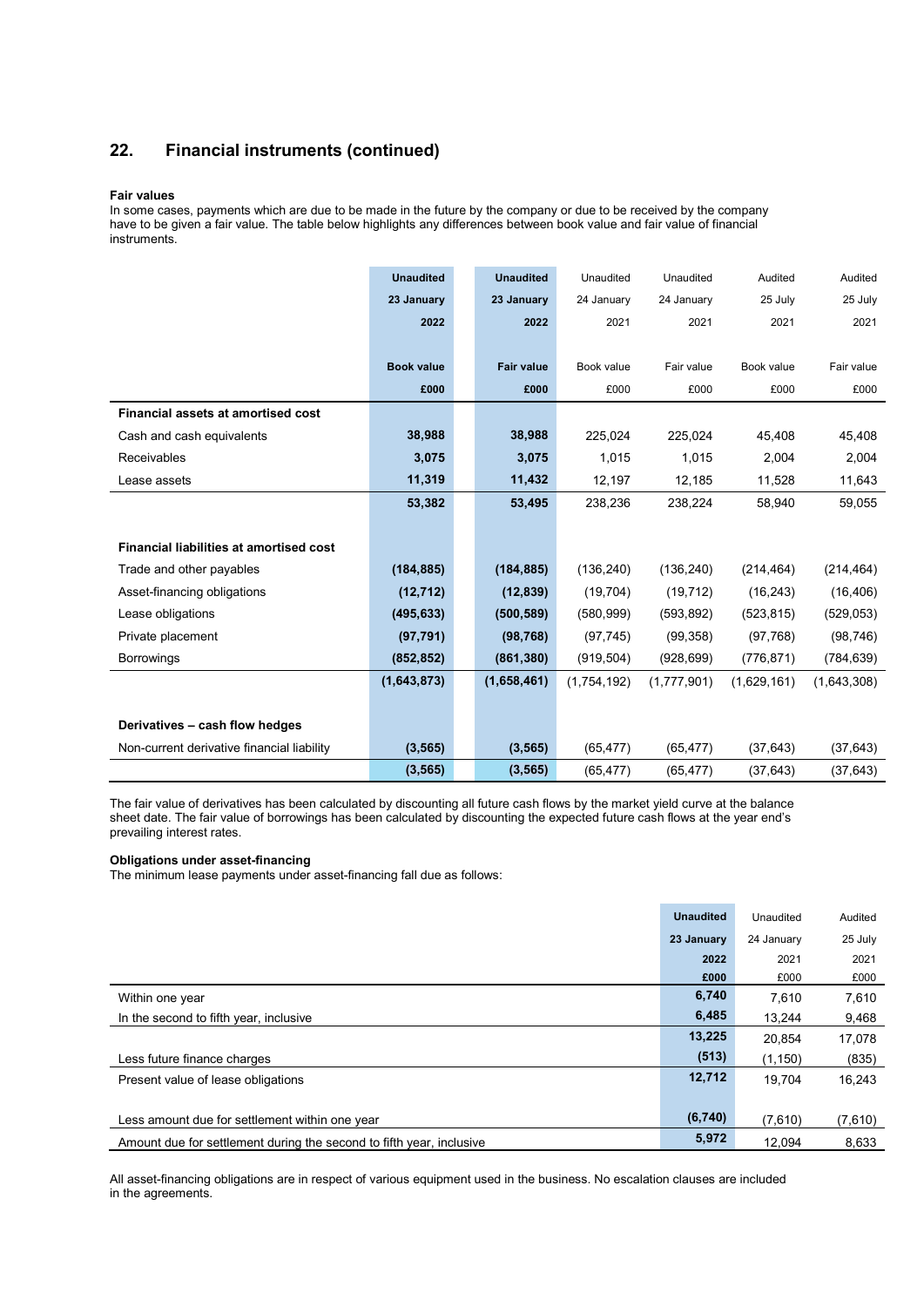#### 22. Financial instruments (continued)

#### Interest-rate swaps

At 23 January 2022, the company had fixed-rate swaps designated as hedges of floating-rate borrowings. The floating-rate borrowings are interest-bearing borrowings at rates based on LIBOR, fixed for periods of up to one month.

|                                                         | Loss/(Gain) on | <b>Deferred</b> | <b>Total Hedging</b> |
|---------------------------------------------------------|----------------|-----------------|----------------------|
|                                                         | interest-rate  | tax             | Reserve              |
|                                                         | swaps          |                 |                      |
|                                                         | £000           | £000            | £000                 |
| As at 24 January 2021                                   | 65.477         | (11,580)        | 53,897               |
| Change in fair value posted to comprehensive income     | (27, 834)      |                 | (27, 834)            |
| Hedge ineffectiveness posted to income statement        | (11, 707)      |                 | (11, 707)            |
| Deferred tax posted to comprehensive income             |                | 1,047           | 1,047                |
| As at 25 July 2021                                      | 25.936         | (10,533)        | 15,403               |
| Change in fair value posted to comprehensive income     | (22, 314)      |                 | (22, 314)            |
| Fair value reclassfied from reserve to income statement | 2.011          |                 | 2,011                |
| Deferred tax posted to comprehensive income             |                | 9.124           | 9,124                |
| As at 23 January 2022                                   | 5.633          | (1,409)         | 4.224                |

#### Interest-rate hedges

The company's interest-rate swap agreements are in place as protection against future changes in borrowing costs. Under these agreements, the company pays a fixed interest charge and receives variable interest income which matches the variable interest payments made on the company's borrowings.

There is an economic relationship between the company's revolving-loan facility, the hedged item and the company's interestrate swaps, the hedging instruments, where the company pays a floating interest charge on the loan and receives a floating interest-rate credit on the interest-rate swap. The interest-rate swap agreement allows the company to receive a floating interest-rate credit and requires the company to pay an agreed fixed interest charge.

The company adopts hedge accounting, meaning that the effective portion of changes in the fair value of derivatives is recognised in comprehensive income, with any gain or loss relating to an ineffective portion accounted for in the income statement.

The company has established a hedging ratio of 1:1 between the interest-rate swaps and the company's floating-rate borrowings, meaning that floating interest rates paid should be identical to those amounts received for a given amount of borrowings.

These hedges could be ineffective if the:

- period over which the borrowings were drawn were changed. This could result in the borrowings being made at a different floating rate than the interest-rate swap.
- gross amount of borrowings were less than the value swapped.
- impact of LIBOR reform were to cause a mismatch between the interest rate of the swaps and that of the company's debt.

The company tests hedge effectiveness prospectively using the hypothetical derivative method and compares the changes in the fair value of the hedging instrument with those in the fair value of the hedged item attributable to the hedged risk. For interest rate swaps which were designated as part of a hedging relationship a gain of £22,314,000 (2021: £16,717,000) has been recognised in the hedging reserve in respect of the effective portion of the fair value movement. A change in fair value of £13,774,000 (2021: £4,528,000) has been recognised in the income statement as exceptional finance income (note 4). This recognises hedge ineffectiveness and the associated reclassification of hedges based on the forecast future borrowings for the life of the hedges. It has been considered highly probable that floating-rate utilised core debt will be less than the total value of interest rate swaps in place, over the remaining life of the swaps, giving rise to over-hedging. A number of designated hedge relationships have become fully ineffective and therefore have been discontinued and recognised in the income statement. There are no amounts recognised in the hedge reserves for discontinued hedge relationships.

#### Interest-rate sensitivity

During the 26 weeks ended 23 January 2022, if the interest rates on UK-denominated borrowings had been 1% higher, with all other variables constant, pre-tax loss for the year would have been reduced by £5,000 and equity increased by £67,660,000. The movement in equity arises from a change in the 'mark to market' valuation of the interest-rate swaps into which the company has entered, calculated by a 1% shift of the market yield curve. The company considers that a 1% movement in interest rates represents a reasonable sensitivity to potential changes. However, this analysis is for illustrative purposes only.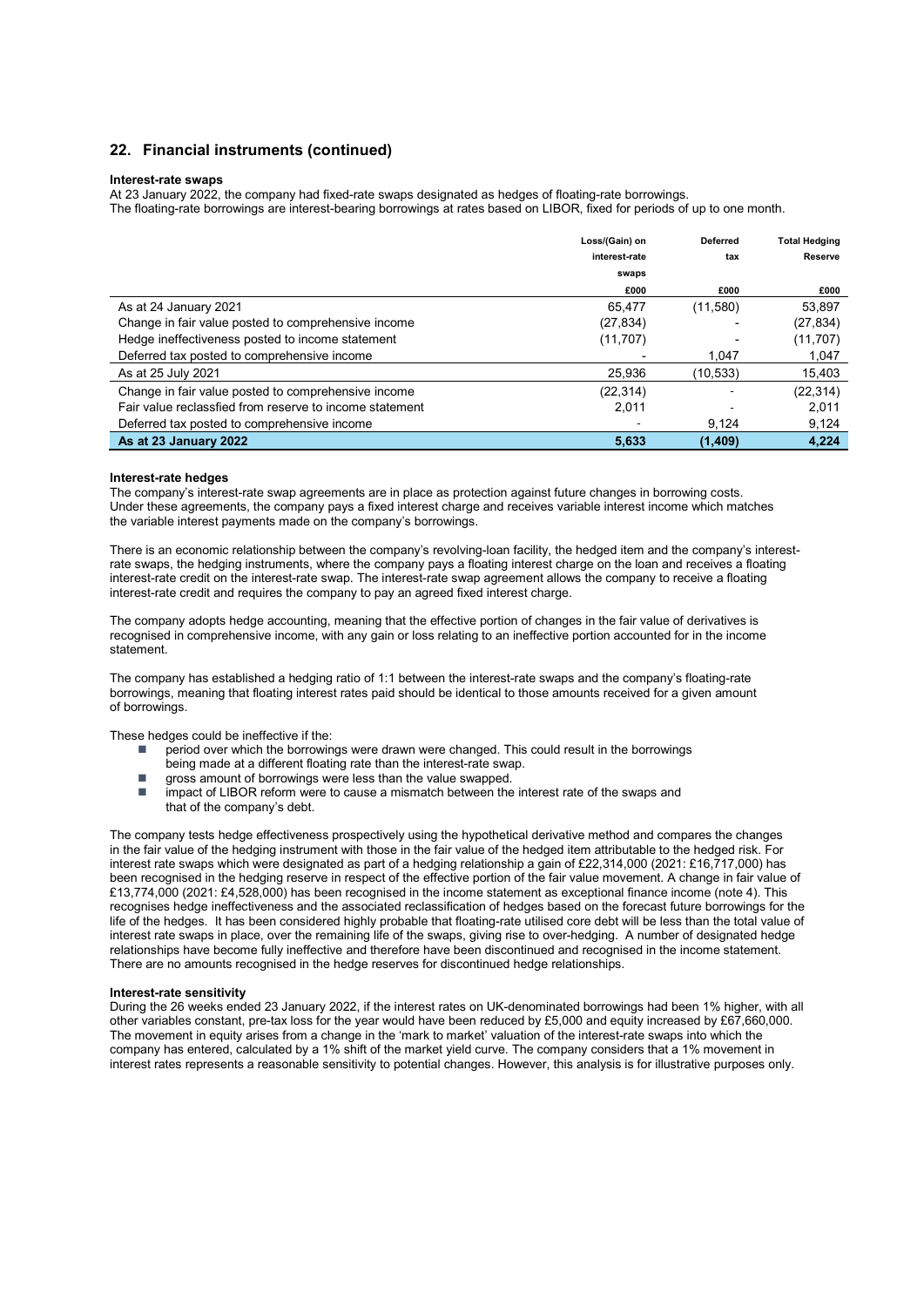#### 23. Leases

About 32% of the company's pubs are leasehold. New leases are normally for 30 years, with a break clause after 15 years. Most leases have upwards-only rent reviews, based on open-market rental at the time of review, but most new pub leases have an uplift in rent which is fixed at the start of the lease.

#### (a) Right-of-use assets

The table below shows the movements in the company's right-of-use assets.

During the period, 15 leases were remeasured as a result of changes in the agreed payments under the lease contracts and changes in the lease terms. In additions, three new lease contracts were agreed on.

Disposals and derecognised leases in the period represent the purchasing of 10 formerly leasehold properties, the disposal of four leases altogether.

|                                   | £000      |
|-----------------------------------|-----------|
| Cost                              |           |
| As at 25 July 2021                | 558,897   |
| Additions                         | 4,317     |
| Remeasurement                     | 8,758     |
| Exchange differences              | 1         |
| Disposals and derecognised leases | (14, 356) |
| At 23 January 2022 (unaudited)    | 557,617   |

| Accumulated depreciation and impairment: |            |
|------------------------------------------|------------|
| As at 25 July 2021                       | (90, 359)  |
| Provided during the period               | (22, 672)  |
| Disposals and derecognised leases        | 1,691      |
| Remeasurment                             | 1.907      |
| At 23 January 2022 (unaudited)           | (109, 433) |
|                                          |            |

| Net book amount at 23 January 2022<br>(unaudited) | 448.184 |
|---------------------------------------------------|---------|
| Net book amount at 25 July 2021                   | 468.538 |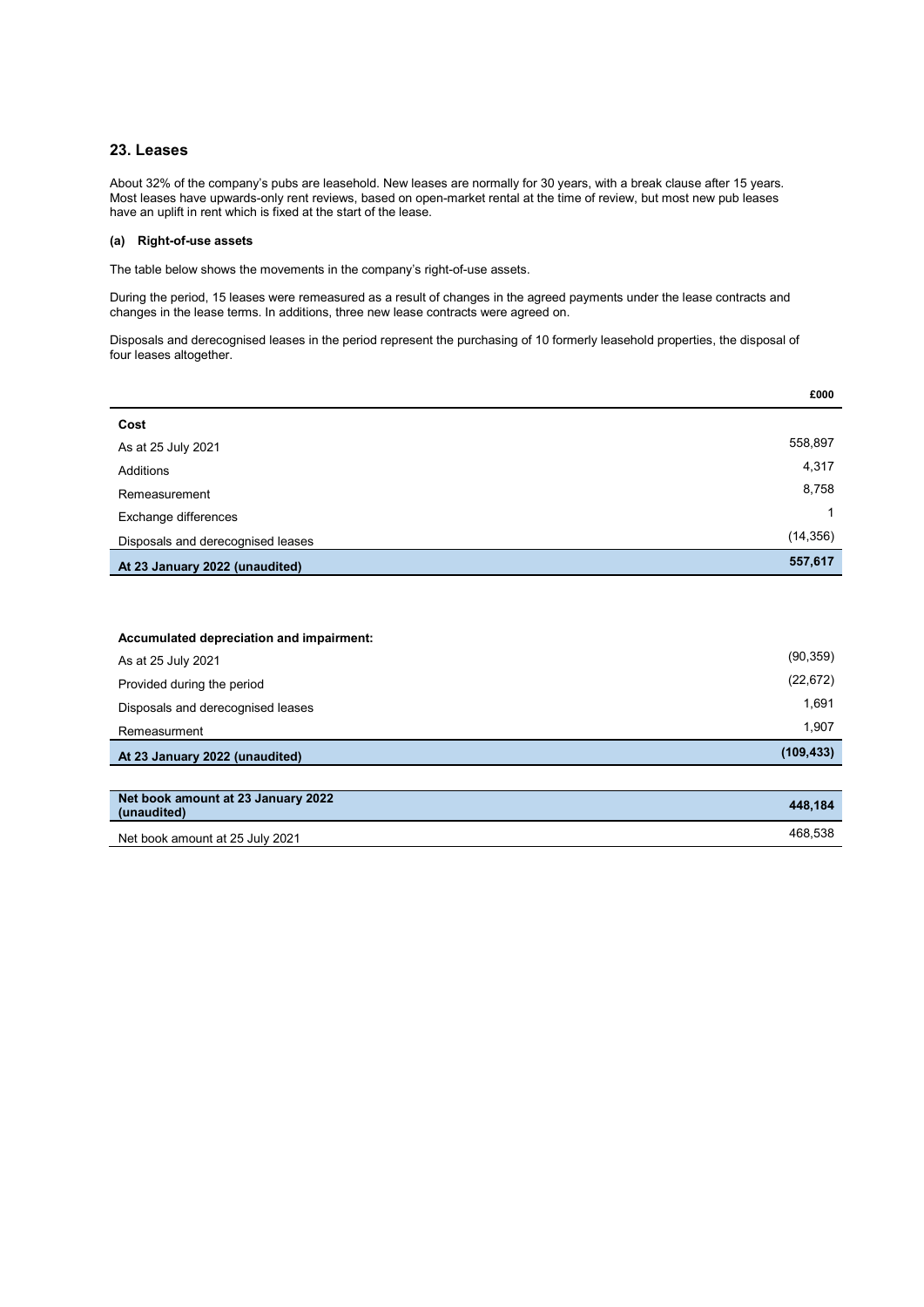### 23. Leases (continued)

#### (b) Lease maturity profile

The tables below analyse the company's lease liabilities and assets in relevant maturity groupings, based on the remaining period at the balance sheet date to the end of the lease. The amounts disclosed in the table are the contractual undiscounted cash flows. The impact of discounting reconciles these amounts to the values disclosed in the balance sheet.

#### Lease liabilities

|                              | <b>Unaudited</b> | Audited    |
|------------------------------|------------------|------------|
|                              | 2022             | 2021       |
|                              | £000             | £000       |
| Within one year              | 50,797           | 65,219     |
| Between one and two years    | 49,096           | 49,587     |
| Between two and three years  | 48,348           | 49,508     |
| Between three and four years | 45,423           | 47,872     |
| Between four and five years  | 44,242           | 45,290     |
| After five years             | 409,524          | 427,520    |
| Lease commitments payable    | 647,430          | 684,996    |
|                              |                  |            |
| Discounting lease liability  | (151, 797)       | (161, 181) |
| Lease liability              | 495,633          | 523,815    |

| Lease assets                 | <b>Unaudited</b> | Audited  |
|------------------------------|------------------|----------|
|                              | 2022             | 2021     |
|                              | £000             | £000     |
| Within one year              | 1,638            | 1,638    |
| Between one and two years    | 1,398            | 1,586    |
| Between two and three years  | 1,150            | 1,130    |
| Between three and four years | 1,106            | 1,084    |
| Between four and five years  | 1,112            | 1,070    |
| After five years             | 7,066            | 7,255    |
|                              | 13,470           | 13,763   |
|                              |                  |          |
| Discounting lease asset      | (2, 151)         | (2, 235) |
| Lease asset                  | 11,319           | 11,528   |

The comparative numbers disclosed above are those included in the 2021 annual report.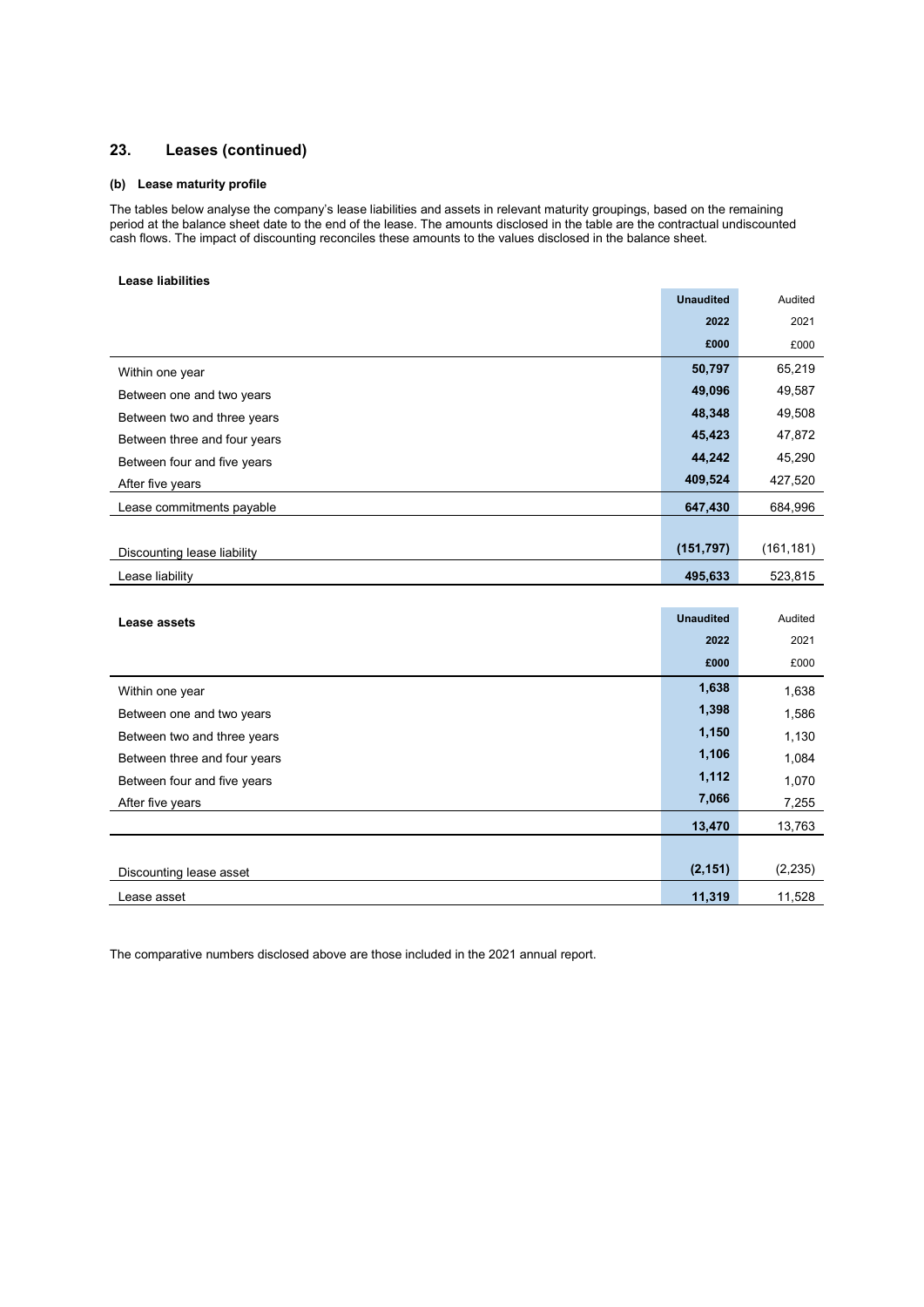### 23. Leases (continued)

#### (c) Lease liability

The tables below show the movements in the period of the lease liability and the lease asset.

| Lease liability                                      | <b>Unaudited</b> | <b>Audited</b> |
|------------------------------------------------------|------------------|----------------|
|                                                      | 23               | 25 July        |
|                                                      | January<br>2022  | 2021           |
|                                                      |                  |                |
|                                                      | £000             | £000           |
|                                                      | 523,815          | 573,146        |
| Lease liability as at commencement of period         |                  |                |
| Additions                                            | 4,317            | 12,162         |
| Remeasurements of leases                             | 8,504            | (15,602)       |
| Disposals                                            | (13,508)         | (15, 790)      |
| Cancelled principal payments (due to expedient)      | (2, 250)         | (10, 993)      |
| Exchange differences                                 |                  | (233)          |
| Lease liabilities before payments                    | 520,878          | 542,690        |
|                                                      |                  |                |
| Interest payable in period:                          |                  |                |
| Interest expense within period (discounting element) | 9,954            | 19,872         |
| Cancelled interest expense (due to expedient)        | (412)            | (2,918)        |
|                                                      | 9,542            | 16,954         |
| Total cash outflow for leases in period:             |                  |                |
| Lease payment commitments for period                 | (24, 463)        | (53,602)       |
| Cancelled payment commitments (due to expedient)     | 2,662            | 13,911         |
| Deferred payment commitments                         | (12,986)         | 3,862          |
|                                                      | (34, 787)        | (35, 829)      |
|                                                      |                  |                |
| Net principal payments at 23 January<br>2022         | (25, 245)        | (18, 875)      |
|                                                      |                  |                |
| At 23 January 2022                                   | 495,633          | 523,815        |

The company has applied the practical expedient during the financial period, which is an amendment to IFRS16 – an amendment which allows reductions in rent payments due on or before June 2022 to be credited to the income statement, rather than requiring the remeasurement of the lease and spreading of rent reduction received in this period over the term of the lease.

This practical expedient was extended in March 2021 for a further 12 months to June 2022. This 2021 amendment is effective for annual reporting periods beginning on or after 1 April 2021 and has been applied to all rent concessions which meet the conditions of the expedient.

The application of this amendment results in principal payments of £2,250,000 being credited to the income statement and a reduction in associated interest charges of £412,000, resulting in a total credit to the income statement of £2,662,000 which is disclosed in cash generated from operations, note 9. Future rental payments, up to the end of the lease, are capitalised, including any agreed increases.

Future rent payments could change as a result of open-market rent reviews or options being exercised to terminate a lease early. Any changes in the minimum unavoidable lease payments will be included as a remeasurement of the lease liability.

Leases with lease terms of under one year are not capitalised.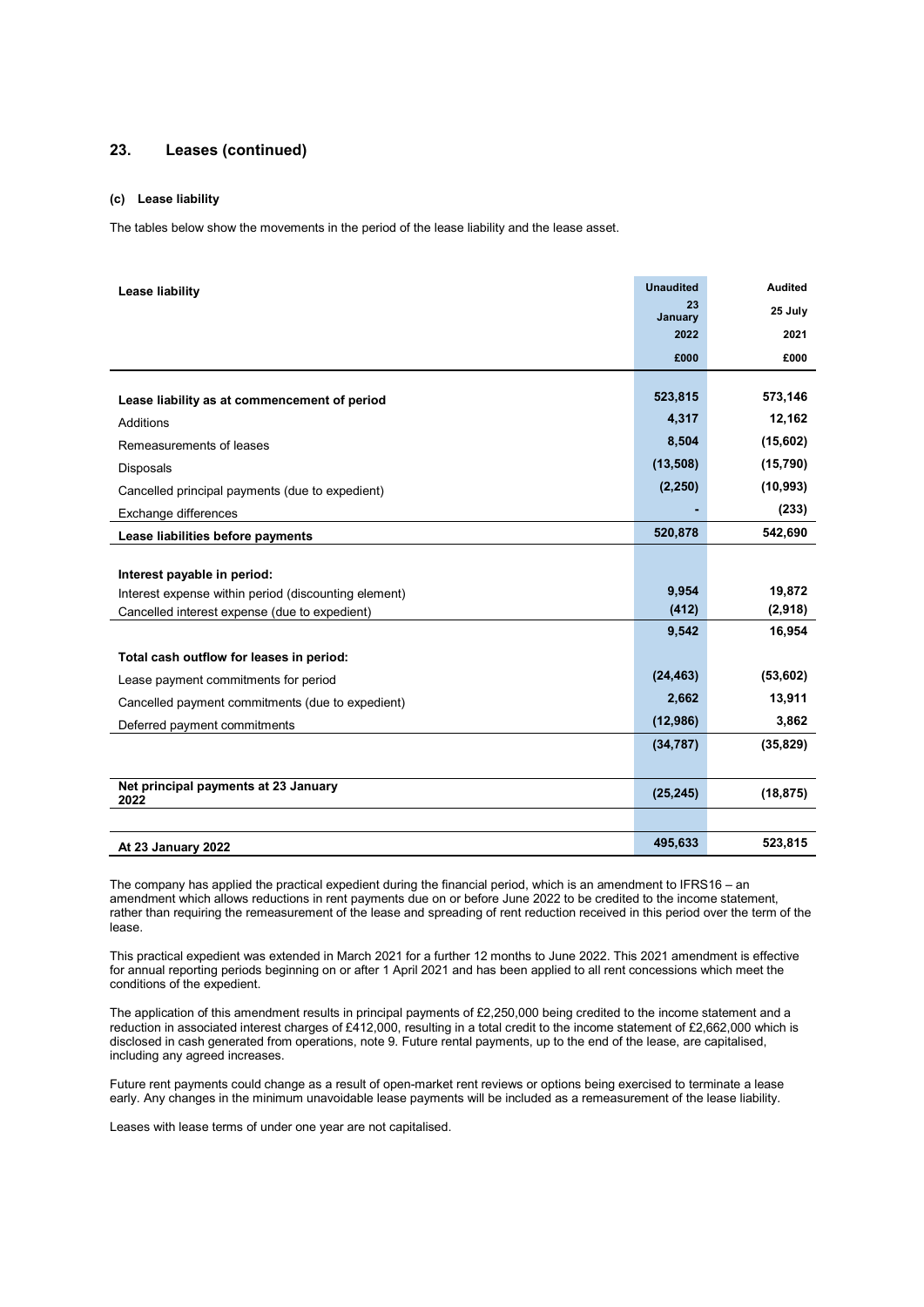### 23. Leases (continued)

| Lease assets                                       | <b>Unaudited</b> | <b>Audited</b> |
|----------------------------------------------------|------------------|----------------|
|                                                    | 2022             | 2021           |
|                                                    | £000             | £000           |
|                                                    |                  |                |
| <b>Recognition of Asset liability</b>              | 11,528           | 12,851         |
| Remeasurements of leases                           | 447              |                |
| Lease assets before payments at 23 January<br>2022 | 11,975           | 12,851         |
|                                                    |                  |                |
| Interest due in period                             | 228              | 413            |
|                                                    |                  |                |
| Total cash Inflow for leases in period             | (884)            | (1,736)        |
|                                                    |                  |                |
| Net principal payments at 23<br>January 2022       | (656)            | (1, 323)       |
|                                                    |                  |                |
| At 23 January 2022                                 | 11,319           | 11,528         |

| <b>Rent cash flow Analysis</b>                         | 2022    |
|--------------------------------------------------------|---------|
|                                                        | £000    |
| Cash outflows relating to capitalised leases           | 34,787  |
| Expense relating to short term leases                  | 375     |
| Expense relating to variable element of<br>concessions | 2,196   |
| Total rent cash outflows for<br>period                 | 37,358  |
|                                                        |         |
| Cash inflows relating to capitalised<br>leases         | (884)   |
| Income relating to lessor sites                        | (757)   |
| Total rent cash Inflows for period                     | (1,641) |

The company has sublet several of its leases which have been capitalised above, with lease assets being the capitalised future rent receivables from sublet sites. The company monitors the receipts of rental charges on sublet sites and where any amounts remain unpaid, take the appropriate steps. It is the company's view that there are no significant credit losses on the sublease assets.

Where needed, deferral terms were agreed on with lessees in relation to the coronavirus pandemic. The assessment is that there is no material expected credit loss.

The interest payable and receivable shown in the tables above is the interest element of the payments made and received in the period. These amounts differ from the lease interest charged/credited to the income statement in the period – see note 6. The amounts charged/credited to the income statement in the period will also include amounts due, yet not paid, in the period. The incremental borrowing rate applied to lease liabilities and assets was 1.9–3.6%, depending on the lease's length.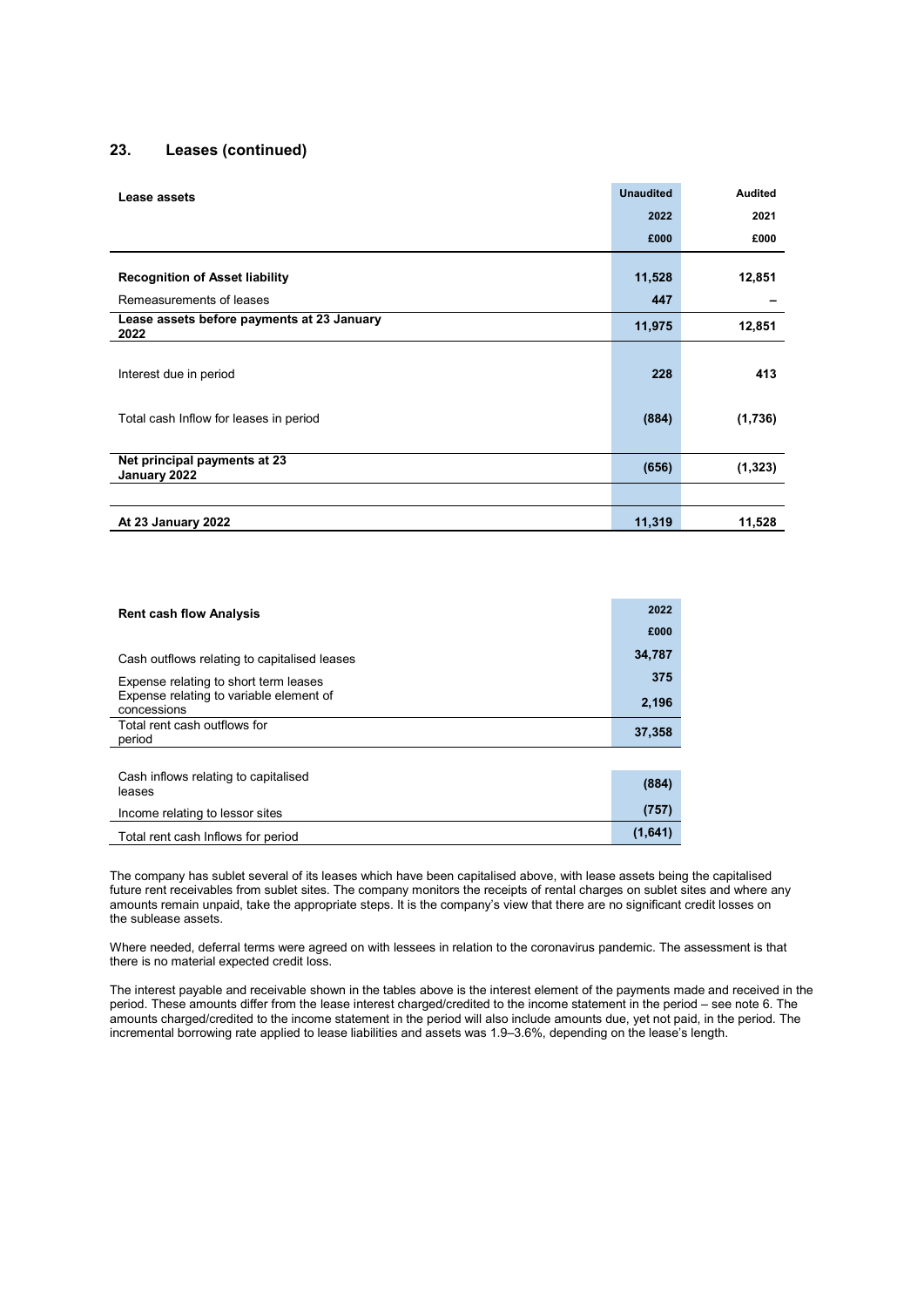#### 24. Government support

|                                  | 23 January | 24 January | 25 July    |
|----------------------------------|------------|------------|------------|
|                                  | 2022       | 2021       | 2021       |
|                                  | £000       | £000       | £000       |
| Eat out to help out (note 1)     | -          | (23, 248)  | (23, 248)  |
| Local government grants (note 4) | (107)      | (5,238)    | (11, 123)  |
| Employee support grants (note 5) | (3, 145)   | (97, 539)  | (208,986)  |
|                                  | (3, 252)   | (126,025)  | (243, 357) |

The government support in the table above should be viewed in context of the contribution to the economy as on page 6. In the five years before the pandemic the company paid 42.1% of its sales as taxes.

#### Local government grants

From the 9 September 2020, the UK Government made available several grants to support those businesses which had been adversely affected by the pandemic. Applications were made to the respective local authorities in line with the eligibility criteria for each scheme. The Irish Government introduced a similar grant called "COVID Restrictions Support Scheme", for which the company applied for centrally. Government grants were recognised at the point at which funds were receipted. In the year, £0.1m was receipted: with the majority of this balance in relation to the Republic or Ireland. The grants were treated as exceptional income.

#### Employee support grants

The coronavirus job retention scheme, (CJRS) and equivalent Republic of Ireland schemes, were introduced at the beginning of the pandemic to support companies in retaining employees, in the form of grants to cover a proportion of the wages and salaries of furloughed staff. The claims have been made weekly since April 2020 for weekly paid employees and monthly for salaried employees. No CJRS claims have been made though since 16 August 2021. These are accounted for as a credit to wages and salaries within employee costs.

The company was also eligible for a business rates holiday, which represented a saving of £4.6m (July 2021: £56m) in the period.

The 5% VAT rate on food, non-alcoholic drinks and hotel room sales, introduced in July 2020, was passed on to customers in the form of lower selling prices. This temporary reduced rate ended on 30 September 2021, with a new reduced rate of 12.5% introduced thereafter, which will end on 31 March 2022.

The company has entered into an agreed repayment schedule with HMRC for outstanding liabilities. At the end of the half-year period the outstanding amount was £2.7m (2021: £25.7m), which will be repaid in full by the end of January 2022.

#### 25. Capital commitments

At 23 January 2022, the company had £12.8m (July 2021: £10.0m) of capital commitments, relating to the purchase of seven (July 2021: eight) sites, for which no provision had been made in respect of property, plant and equipment.

The company had some other sites in the property pipeline; however, any legal commitment is contingent on planning and licensing. Therefore, there are no commitments at the balance sheet date.

#### 26. Contingent asset

IAS 37 requires disclosure when it is probable (more than 50% likelihood) that an inflow of benefits will occur. A claim has been submitted to HMRC in relation to the historic VAT treatment of gaming machines. The company is stood behind the lead case of Rank Group PLC and 2016 G1 Limited v HMRC, and will then apply the relevant judgment. The decision of the First-Tier tribunal was released on 30 June 2021 and was found in favour of the taxpayers, and HMRC has subsequently confirmed that it will not appeal against the decision. The timing and amount of the receipt are to be determined, although management's best estimate is an approximate £27m cash inflow.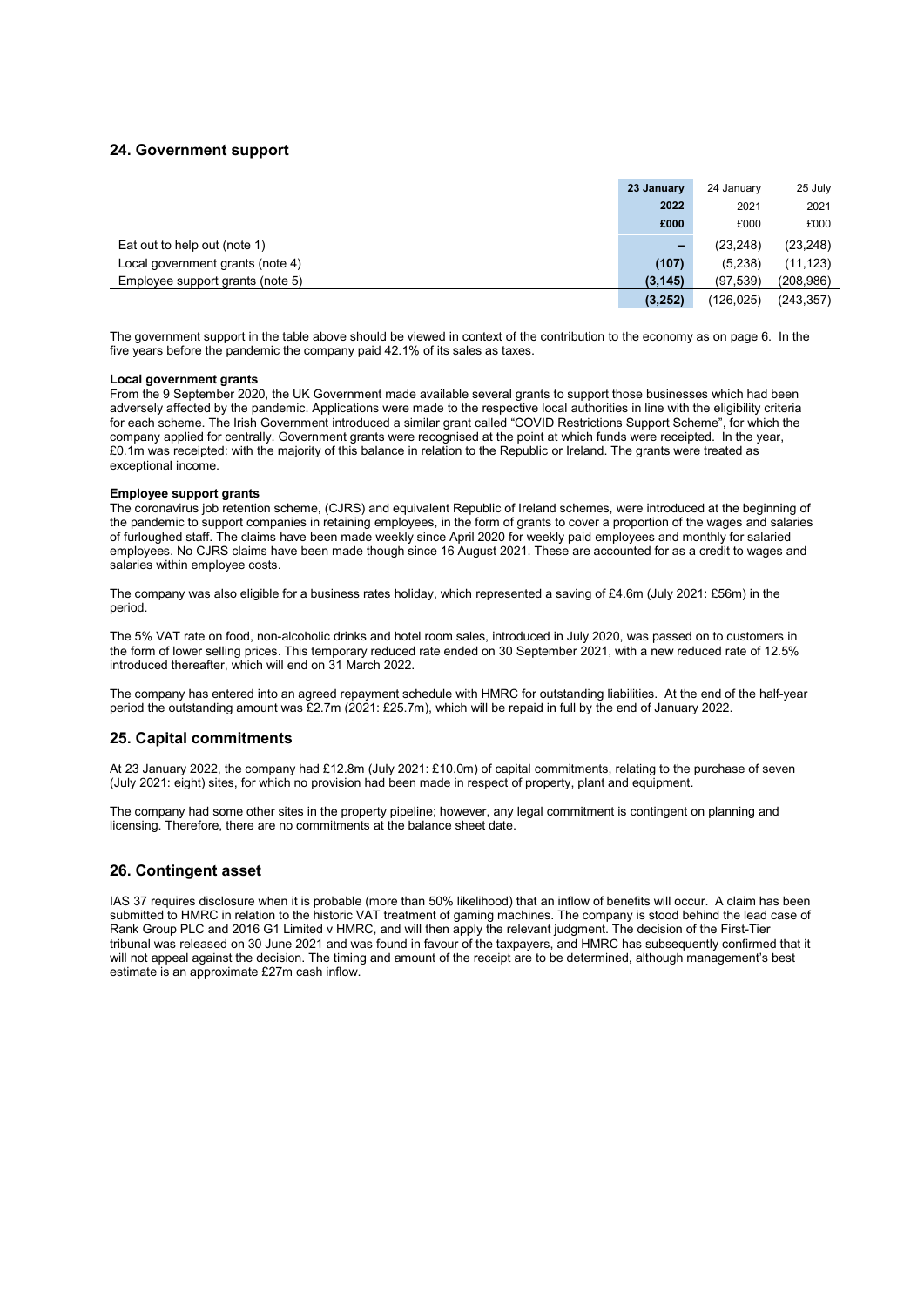### 27. Related-party disclosures

J D Wetherspoon is the owner of the share capital of the following companies:

| Company name                              | Country of incorporation | Ownership    | <b>Status</b> |
|-------------------------------------------|--------------------------|--------------|---------------|
| J D Wetherspoon (Scot) Limited            | Scotland                 | Wholly owned | Dormant       |
| J D Wetherspoon Property Holdings Limited | England                  | Wholly owned | Dormant       |
| Moon and Spoon Limited                    | England                  | Wholly owned | Dormant       |
| Moon and Stars Limited                    | England                  | Wholly owned | Dormant       |
| Moon on the Hill Limited                  | England                  | Wholly owned | Dormant       |
| Moorsom & Co Limited                      | England                  | Wholly owned | Dormant       |
| Sylvan Moon Limited                       | England                  | Wholly owned | Dormant       |
| Checkline House (Head Lease) Limited      | Wales                    | Wholly owned | Dormant       |

All of these companies are dormant and contain no assets or liabilities and are, therefore, immaterial. As a result, consolidated accounts have not been produced. The company has an overseas branch in the Republic of Ireland.

The registered office of all of the above companies is the same as that for J D Wetherspoon plc, as disclosed on the final page of these accounts.

#### 28. Share capital

|                                        | Number of<br>shares<br>000s | <b>Share</b><br>capital<br>£000 |
|----------------------------------------|-----------------------------|---------------------------------|
| Balance at 26 July 2020 (audited)      | 120.380                     | 2,408                           |
| Issue of shares                        | 8.370                       | 167                             |
| Balance at 24 January 2021 (unaudited) | 128.750                     | 2,575                           |
| Balance at 25 July 2021 (audited)      | 128.750                     | 2,575                           |
| Balance at 23 January 2022 (unaudited) | 128,750                     | 2,575                           |

The total authorised number of 2p ordinary shares is 500,000,000 (2021: 500,000,000). All issued shares are fully paid.

While the memorandum and articles of association allow for preferred, deferred or special rights to attach to ordinary shares, no shares carried such rights at the balance sheet date.

#### 29. General Information

J D Wetherspoon plc is a public listed company, incorporated and domiciled in England and Wales. Its registered office address is: Wetherspoon House, Central Park, Reeds Crescent, Watford, WD24 4QL.

The company is listed on the London Stock Exchange.

This condensed half-yearly financial information was approved for issue by the board on 17 March 2022.

This interim report does not comprise statutory accounts within the meaning of sections 434 and 435 of the Companies Act 2006. Statutory accounts for the year ended 25 July 2021 were approved by the board of directors on 1 October 2021 and delivered to the Registrar of Companies. The report of the auditors on those accounts was unqualified, contained an emphasisof-matter paragraph, highlighting material uncertainty relating to going concern and did not contain any statement under sections 498–502 of the Companies Act 2006.

There are no changes to the principal risks and uncertainties as set out in the financial statements for the 52 weeks ended 25 July 2021 which may affect the company's performance in the next 26 weeks. The most significant risks and uncertainties relate to widespread pub closures, the taxation on, and regulation of, the sale of alcohol, cost increases and UK disposable consumer incomes. For a detailed discussion of the risks and uncertainties facing the company, refer to pages 60–61 of the annual report for 2021.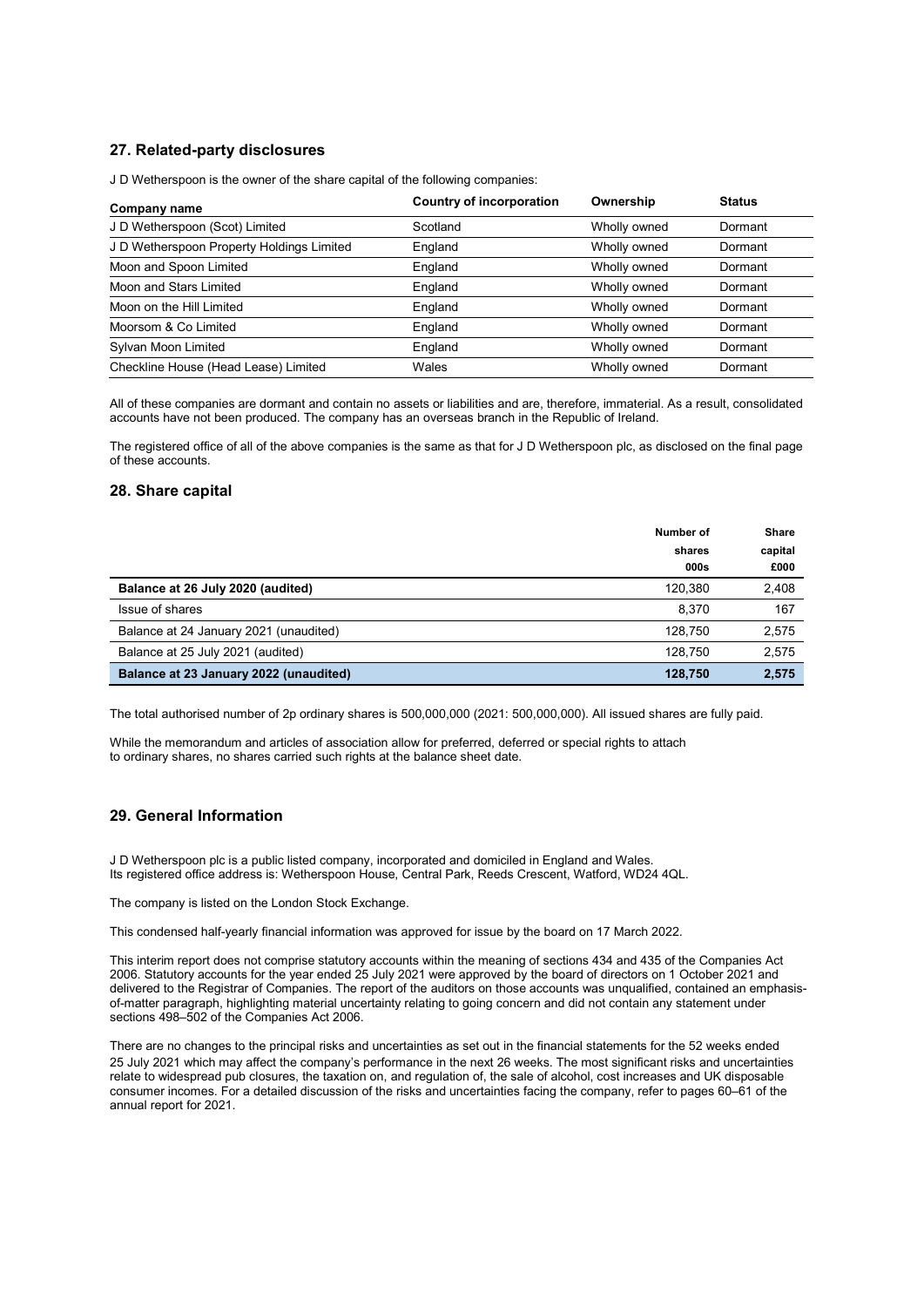#### 30. Basis of preparation

This condensed half-yearly financial information of J D Wetherspoon plc (the 'Company'), which is abridged and unaudited, has been prepared in accordance with the Disclosure and Transparency Rules of the Financial Services Authority and with International Accounting Standards (IAS) 34, Interim Financial Reporting, in conformity with the requirements of the Companies Act 2006. This interim report should be read in conjunction with the annual financial statements for the 52 weeks ended 25 July 2021 which were prepared in accordance with the International Accounting Standards in conformity with the requirements of the Companies Act 2006.

The directors have made enquiries into the adequacy of the Company's financial resources, through a review of the Company's budget and medium-term financial plan, including capital expenditure plans and cash flow forecasts.

The Company has modelled a range of scenarios, with the base forecast being one in which, over the next 12 months, sales broadly recover to pre Covid levels. More cautious scenarios have been analysed, including ones with significantly reduced revenue.

The directors are satisfied that the Company has sufficient liquidity in each of the aforementioned scenarios. The length of the liquidity period, in relation to each outcome, depends on the actions which the Company chooses to take (eg the extent to which cash expenditure is reduced).

The Company has agreed with its lenders to replace existing financial covenant tests with a minimum liquidity covenant for the period up to and including July 2022. There is material uncertainty, which may cast significant doubt over the Company's ability to continue as a going concern, beyond this date, as to whether financial covenant tests will be satisfied or whether further waivers will be agreed by lenders. The Company will remain in regular dialogue with its lenders throughout the period.

In addition, the directors have noted the range of possible additional liquidity options available to the Company, should they be required.

As a result, the directors have satisfied themselves that the Company will continue in operational existence for the foreseeable future. For this reason, the Company continues to adopt the going-concern basis in preparing its financial statements.

The financial information for the 52 weeks ended 25 July 2021 is extracted from the statutory accounts of the Company for that year.

The interim results for the 26 weeks ended 23 January 2022 and the comparatives for 24 January 2021 are unaudited, yet have been reviewed by the independent auditor.